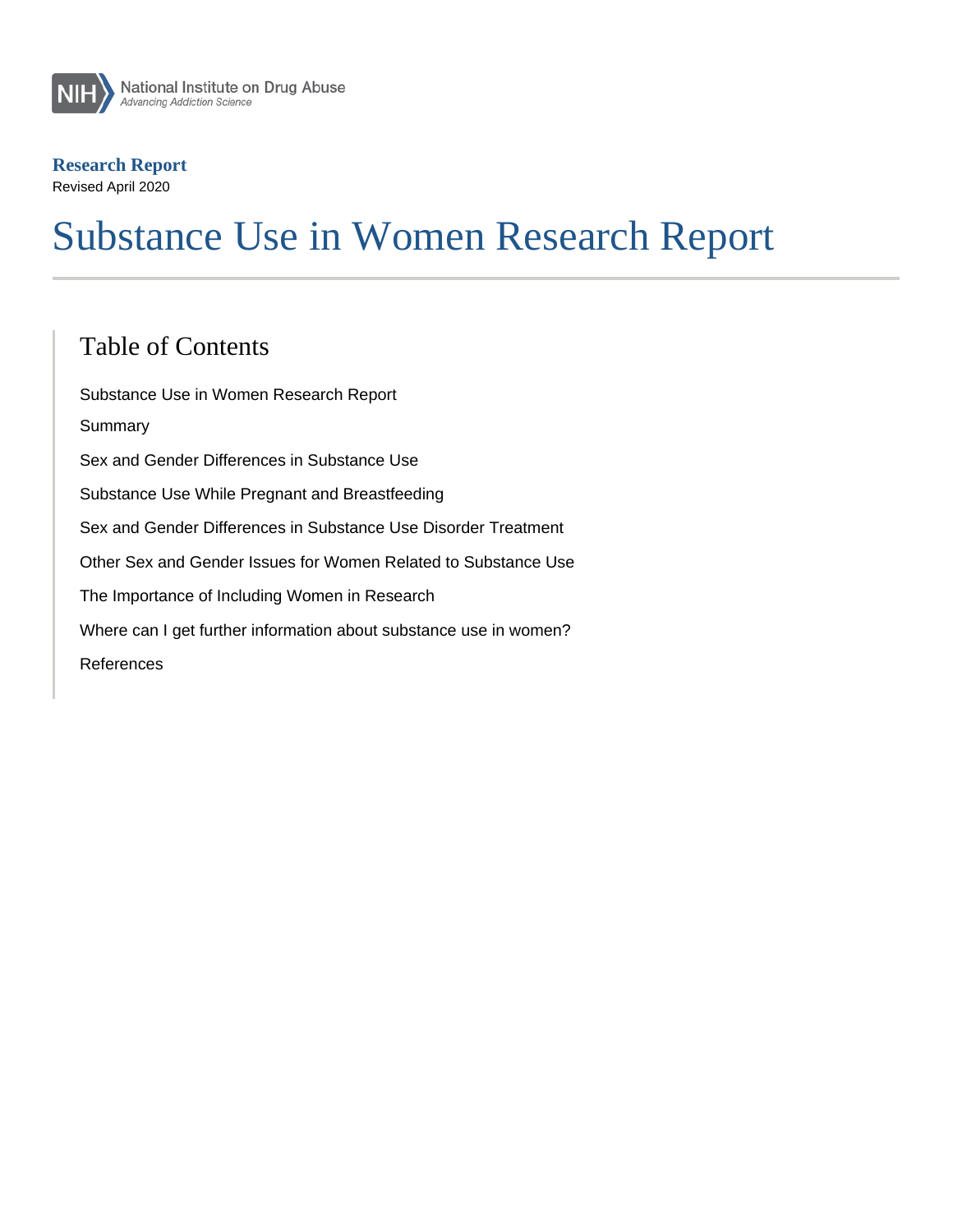# Substance Use in Women Research Report

## Summary

People may face unique issues when it comes to substance use, as a result of both sex and gender. Sex differences result from biological factors, such as sex chromosomes and hormones, while gender differences are based on culturally defined roles for men and women, as well as those who do not identify with either category. Gender roles influence how people perceive themselves and how they interact with others.<sup>[1,2](http://nida.nih.gov/node/22237)</sup> Sex and gender can also interact with each other to create even more complex differences among people. While the NIH is working to strengthen research on sex/gender differences across domains of health, current evidence is limited; for the purpose of this report, male and female subjects identify as such across both sex and gender.

## Examples of Sex and Gender Influences in Smoking Cessation

Sex Difference: Women have a harder time quitting smoking than men do. Women metabolize nicotine, the active ingredient in tobacco, faster than men. Differences in metabolism may help explain why nicotine replacement therapies, like patches and gum, work better in men than in women. Men appear to be more sensitive to nicotine's pharmacologic effects related to substance use disorder.

Gender Difference: Although men are more sensitive than women to nicotine's addiction-related effects, women may be more susceptible than men to non-nicotine factors, such as the sensory and social stimuli associated with smoking (e.g. greater sensitivity to visual and olfactory cues as triggers and greater concern about weight gain while quitting).

Sources: ORWH, 2015; NIDA, 2002

For example, women and men sometimes use drugs for different reasons and respond to them differently. Additionally, substance use disorders can manifest differently in women than in men. A substance use disorder occurs when a person continues to use drugs or alcohol even after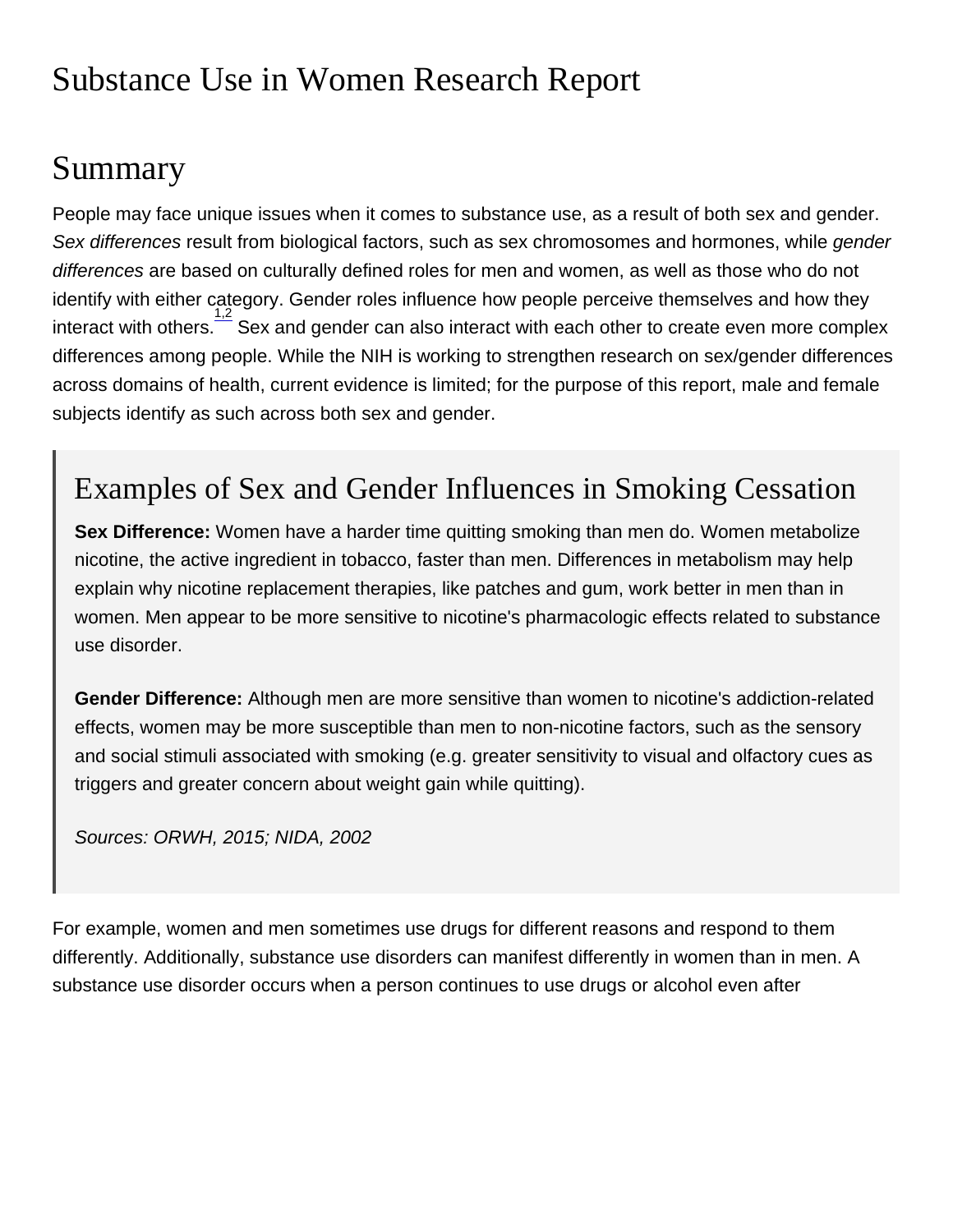experiencing negative consequences.

Some of the unique issues women who use drugs face relate to their reproductive cycles. Some substances can increase the likelihood of infertility  $\frac{3-5}{2}$  and early onset of menopause. Substance use is also further complicated during pregnancy and breastfeeding. Pregnant women using drugs, including tobacco and alcohol, can pass those drugs to their developing fetuses and cause them harm. Similarly, new mothers using drugs can pass those to their babies through breast milk and cause them harm. (See [Substance Use While Pregnant and Breastfeeding\)](http://nida.nih.gov/node/18913)

Unfortunately, it can be difficult for a person with a substance use disorder to quit, and some women with such disorders fear that seeking help while pregnant or afterward could cause them legal or social problems. Communities can build support systems to help women access treatment as early as possible,  $\frac{7}{8}$  $\frac{7}{8}$  $\frac{7}{8}$  ideally before becoming pregnant. If a woman is unable to quit before becoming pregnant, treatment during pregnancy improves the chances of having a healthier baby at birth.

Women, pregnant or not, have unique needs that should be addressed during substance use disorder treatment. Effective treatment should incorporate approaches that recognize sex and gender differences, understand the types of trauma women sometimes face, provide added support for women with child care needs, and use evidence-based approaches for the treatment of pregnant women. $\frac{10}{10}$  $\frac{10}{10}$  $\frac{10}{10}$  (See [Sex and Gender Differences in Substance Use Disorder Treatment](http://nida.nih.gov/node/18914))

Despite the many differences between men and women, for many years most animal and human research has traditionally used male participants. To find out more about sex and gender differences to inform better treatment approaches, federal agencies have developed guidelines to promote the inclusion of women and analyses of sex and gender differences in research.<sup>[11,12](http://nida.nih.gov/node/22237)</sup> (See [The Importance](http://nida.nih.gov/node/18916) [of Including Women in Research](http://nida.nih.gov/node/18916))

## Sex and Gender Differences in Substance Use

Men are more likely than women to use almost all types of illicit drugs, $\frac{13}{1}$  $\frac{13}{1}$  $\frac{13}{1}$  and illicit drug use is more likely to result in emergency department visits or overdose deaths for men than for women. "Illicit" refers to use of illegal drugs, including marijuana (according to federal law) and misuse of prescription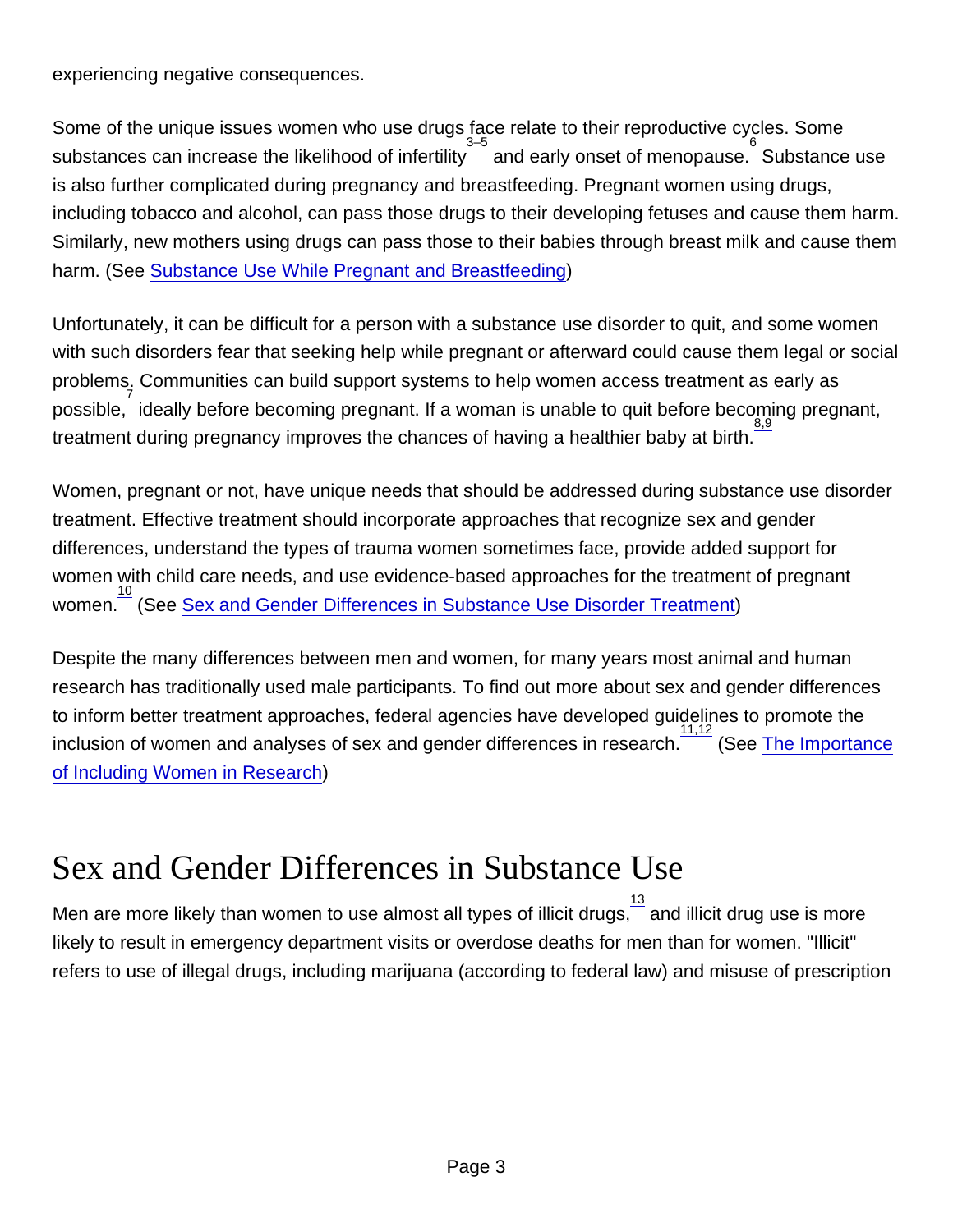drugs. For most age groups, men have higher rates of use or dependence on illicit drugs and alcohol  $\frac{14}{10}$  $\frac{14}{10}$  $\frac{14}{10}$  or  $\frac{14}{10}$  However, women are just as likely as men to develop a substance use disorder.  $\frac{15}{10}$  $\frac{15}{10}$  $\frac{15}{10}$  In addition, women may be more susceptible to craving and relapse. [20,21](http://nida.nih.gov/node/22237) which are key phases of the addiction cycle.

Research has shown that women often use drugs differently, respond to drugs differently, and can have unique obstacles to effective treatment as simple as not being able to find child care or being prescribed treatment that has not been adequately tested on women.

## Illegal Drugs

Marijuana (Cannabis)

Similar to other addictive drugs, fewer females than males use marijuana.  $\frac{13}{15}$  $\frac{13}{15}$  $\frac{13}{15}$  For females who do use marijuana, however, the effects can be different than for male users. Research indicates that marijuana impairs spatial memory in women more than it does in men, while males show a greater marijuana-induced high. [24,25](http://nida.nih.gov/node/22237)

In one study specific to teenagers, male high school students who smoke marijuana reported poor family relationships and problems at school more often than female students who smoke .<br>marijuana.  $\overline{\phantom{a}^{26}}$  $\overline{\phantom{a}^{26}}$  $\overline{\phantom{a}^{26}}$  However, a few studies have suggested that teenage girls who use marijuana may have a higher risk of brain structural abnormalities associated with regular marijuana exposure than teenage boys. [27,28](http://nida.nih.gov/node/22237)

Animal studies show that female rats are more sensitive to the rewarding,  $\frac{29,30}{29}$  $\frac{29,30}{29}$  $\frac{29,30}{29}$  pain-relieving, [31–33](http://nida.nih.gov/node/22237) and activity-altering [31,33,34](http://nida.nih.gov/node/22237) effects of marijuana's main active ingredient, delta-9 tetrahydrocannabinol (THC). Many of these differences have been attributed to the effects of sex hormones, [29,31,35–37](http://nida.nih.gov/node/22237) although rodent research also points to the possibility that there are sex differences in the functioning of the endocannabinoid system, the system of brain signaling where THC and other cannabinoids exert their actions. [30,38](http://nida.nih.gov/node/22237)

Marijuana Use Disorder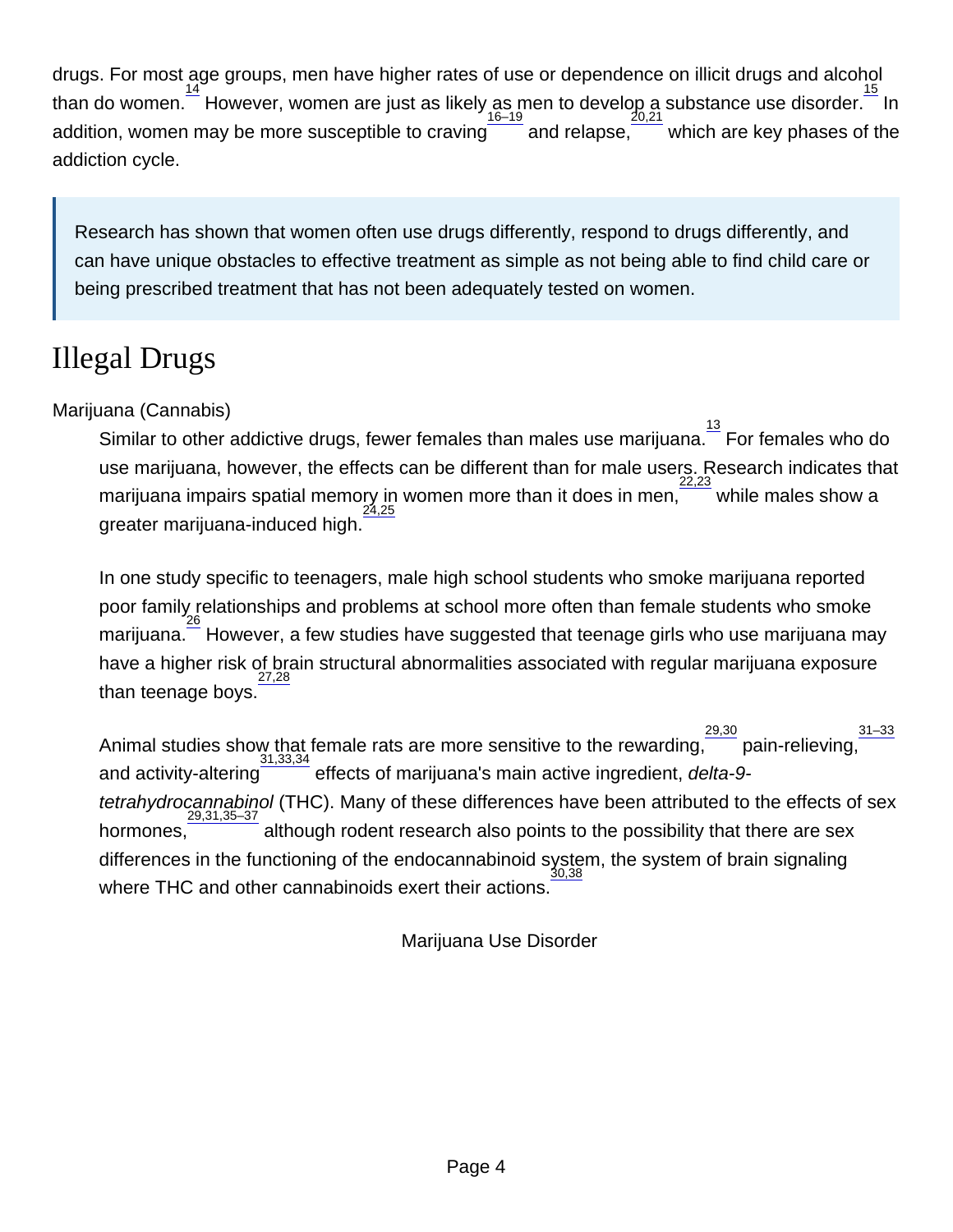| Men                                                                                          | Women                                                                               |
|----------------------------------------------------------------------------------------------|-------------------------------------------------------------------------------------|
| <b>Similarities</b>                                                                          |                                                                                     |
| At least one other mental health disorder<br>• Low rate of seeking treatment                 |                                                                                     |
| <b>Differences</b>                                                                           |                                                                                     |
| • Other substance use disorders<br>Antisocial personality disorder<br>■ Severity of disorder | $\blacksquare$ Panic attacks<br>Anxiety disorders<br>Disorder develops more quickly |

For both sexes, marijuana use disorder is associated with an increased risk of at least one other mental health condition, such as depression or anxiety. However, men who are addicted to marijuana have higher rates of other substance use problems as well as antisocial personality disorders. By contrast, women who are addicted to marijuana have more panic attacks and anxiety disorders.  $\frac{40,41}{42}$  $\frac{40,41}{42}$  $\frac{40,41}{42}$  $\frac{40,41}{42}$  $\frac{40,41}{42}$  Although the severity of marijuana use disorders is generally higher for men, women tend to develop these disorders more quickly after their first marijuana use. $^{\top}$  Rates of seeking treatment for marijuana use disorder are low for both sexes.

#### Stimulants (Cocaine and Methamphetamine)

Research in both humans and animals suggests that women may be more vulnerable to the reinforcing (rewarding) effects of stimulants, with estrogen possibly being one factor for this [44–47](http://nida.nih.gov/node/22237) increased sensitivity.  $\overline{I}$  In animal studies, females are quicker to start taking cocaine—and take it in larger amounts—than males. Women may also be more sensitive than men to cocaine's effects on the heart and blood vessels. In contrast, female and male cocaine users show similar deficits in learning, concentration, and academic achievement, even if women had been using it longer. Female cocaine users are also less likely than male users to exhibit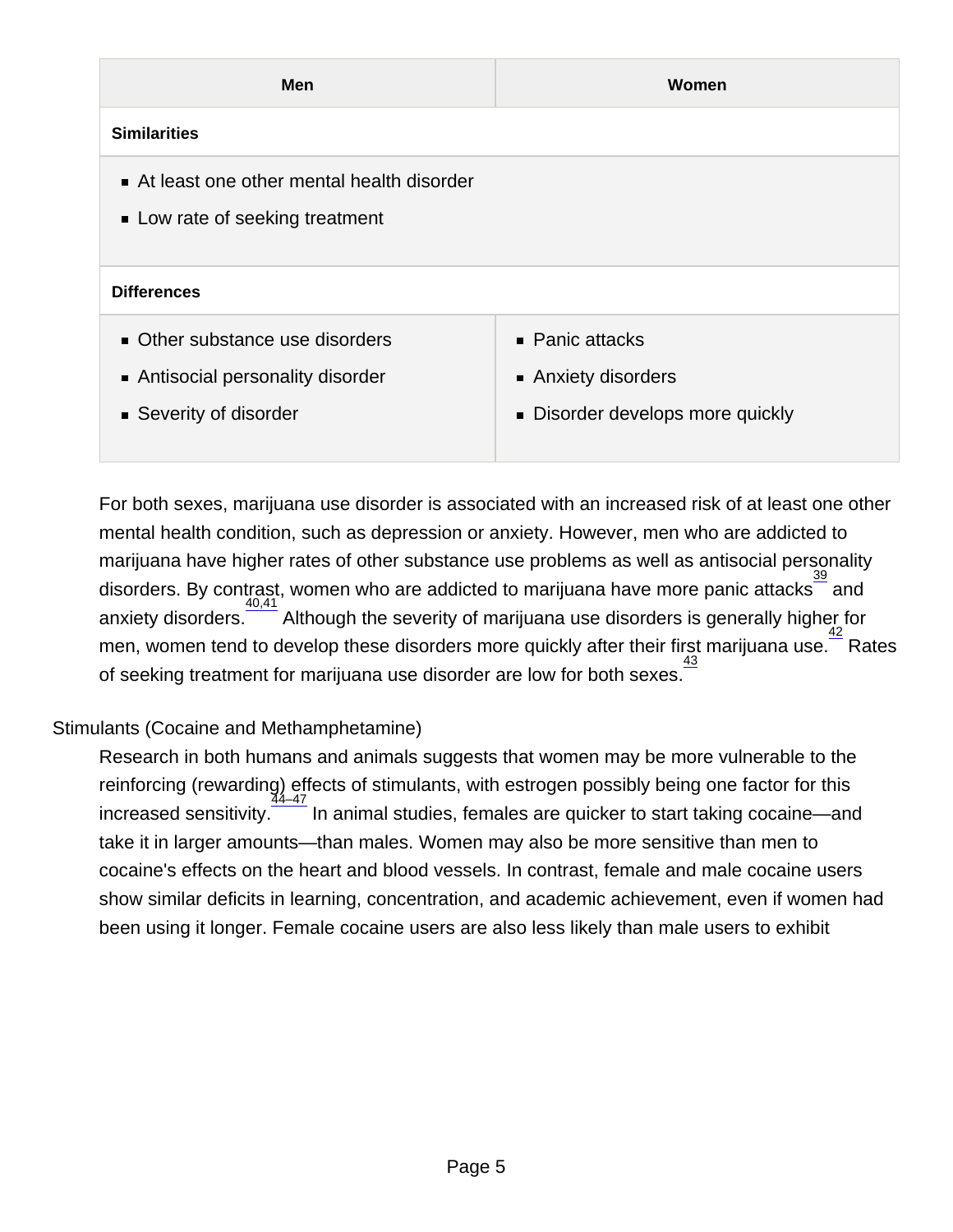abnormalities of blood flow in the brain's frontal regions. These findings suggest a sex-related mechanism that may protect women from some of the detrimental effects of cocaine on the brain.<sup>[48](http://nida.nih.gov/node/22237)</sup>

As for methamphetamine, women report using the drug because they believe it will increase energy and decrease exhaustion associated with work, home care, child care, and family responsibilities. Weight loss is another incentive women cite for methamphetamine use—and one reported significantly more by women than by men.<sup> $\frac{49,50}{2}$  $\frac{49,50}{2}$  $\frac{49,50}{2}$ </sup> Women also report using methamphetamine because they believe it will increase energy and decrease exhaustion associated with work, home care, child care, and family responsibilities. [51–54](http://nida.nih.gov/node/22237) [49,50](http://nida.nih.gov/node/22237) Women who use methamphetamine also have high rates of co-occurring depression.

Source: Brecht et al., 2004

Women tend to begin using methamphetamine at an earlier age than do men, [50,51](http://nida.nih.gov/node/22237) with female users typically more dependent on methamphetamine compared to male users. [53,55](http://nida.nih.gov/node/22237) Women are also less likely to switch to another drug when they lack access to methamphetamine.  $\frac{50}{50}$  $\frac{50}{50}$  $\frac{50}{50}$  In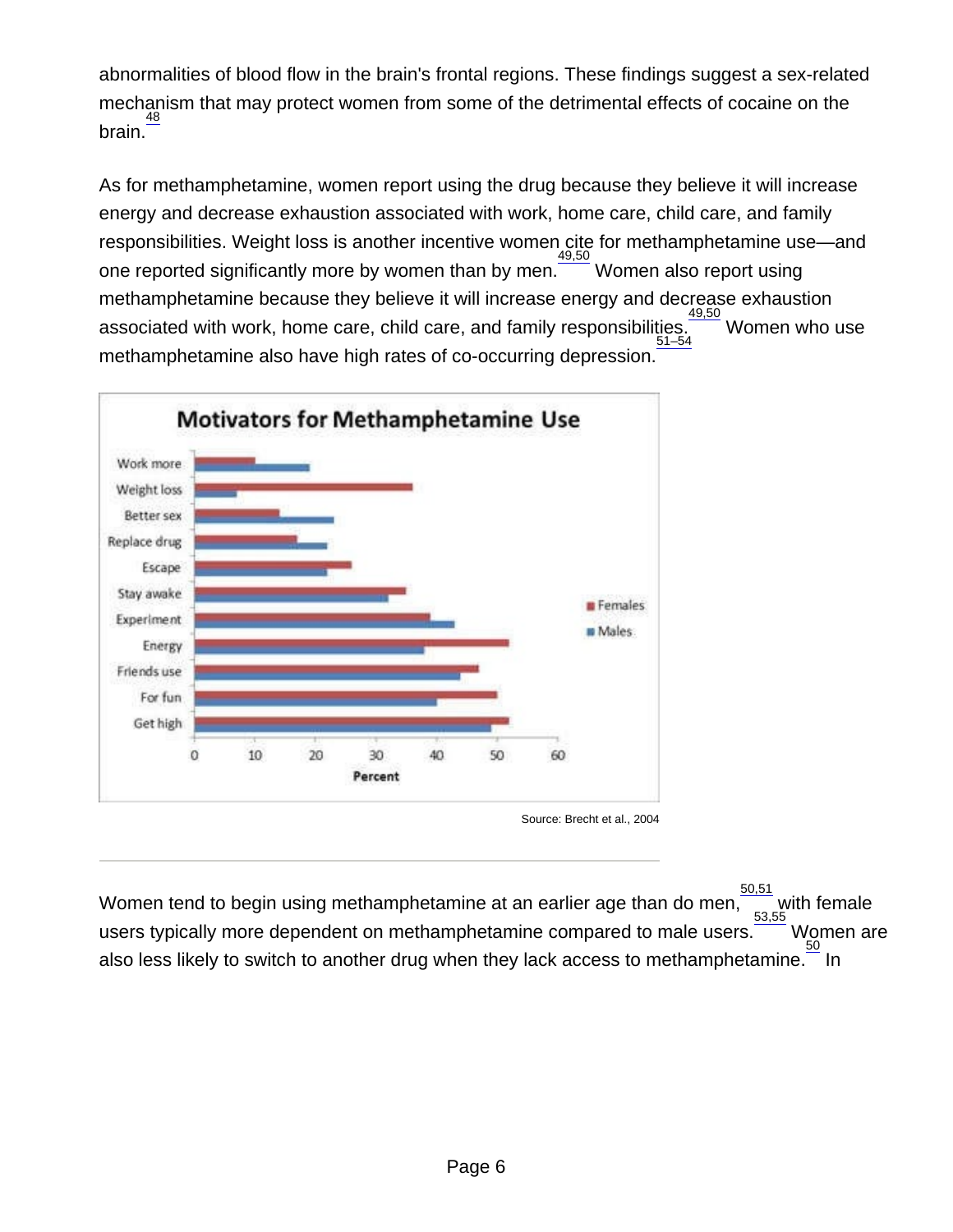addition, as with other substances, women tend to be more receptive than men to [51,54,56](http://nida.nih.gov/node/22237) methamphetamine treatment.

#### MDMA (Ecstasy, Molly)

Research suggests that MDMA produces stronger hallucinatory effects in women compared to men, although men show higher MDMA-induced blood pressure increases. [57](http://nida.nih.gov/node/22237) There is some evidence that, in occasional users, women are more prone than men to feeling depressed a few days after they last used MDMA. $\frac{58}{5}$  $\frac{58}{5}$  $\frac{58}{5}$  Both men and women show similar increases in aggression a few days after they stop using MDMA. [58,59](http://nida.nih.gov/node/22237)

MDMA can interfere with the body's ability to eliminate water and decrease sodium levels in the blood, causing a person to drink large amounts of fluid. In rare cases, this can lead to increased water in the spaces between cells, which may eventually produce swelling of the brain and even death. Young women are more likely than men to die from this reaction, with almost all reported cases of death occurring in young females between the ages of 15 and 30. [60,61](http://nida.nih.gov/node/22237) MDMA can also interfere with temperature regulation and cause acute hyperthermia, leading to neurotoxic effects [62](http://nida.nih.gov/node/22237) and even death.

#### **Heroin**

Research suggests that women tend to use smaller amounts of heroin and for less time, and are less likely than men to inject it.<sup>[63](http://nida.nih.gov/node/22237)</sup> Most

Compared with men, women who use heroin are:

women who inject heroin point to social pressure and sexual partner encouragement as factors. [63–66](http://nida.nih.gov/node/22237) One study indicates that women are more at risk than MUNISF overdose death during the first few years of injecting heroin, but it is unclear why this milgelty be thse sasellலி amousability is that women who inject heroin are more likely than the ir mal@rootonterparts to the use prescription drugs—a dangerous combination. Women w**ho do not apper with the** se first few years are more likely than men to survive in the long term. This could be due to differences in treatment and other environmental factors that impact heroin use... there is drug-using sexual partners

### Prescription Drugs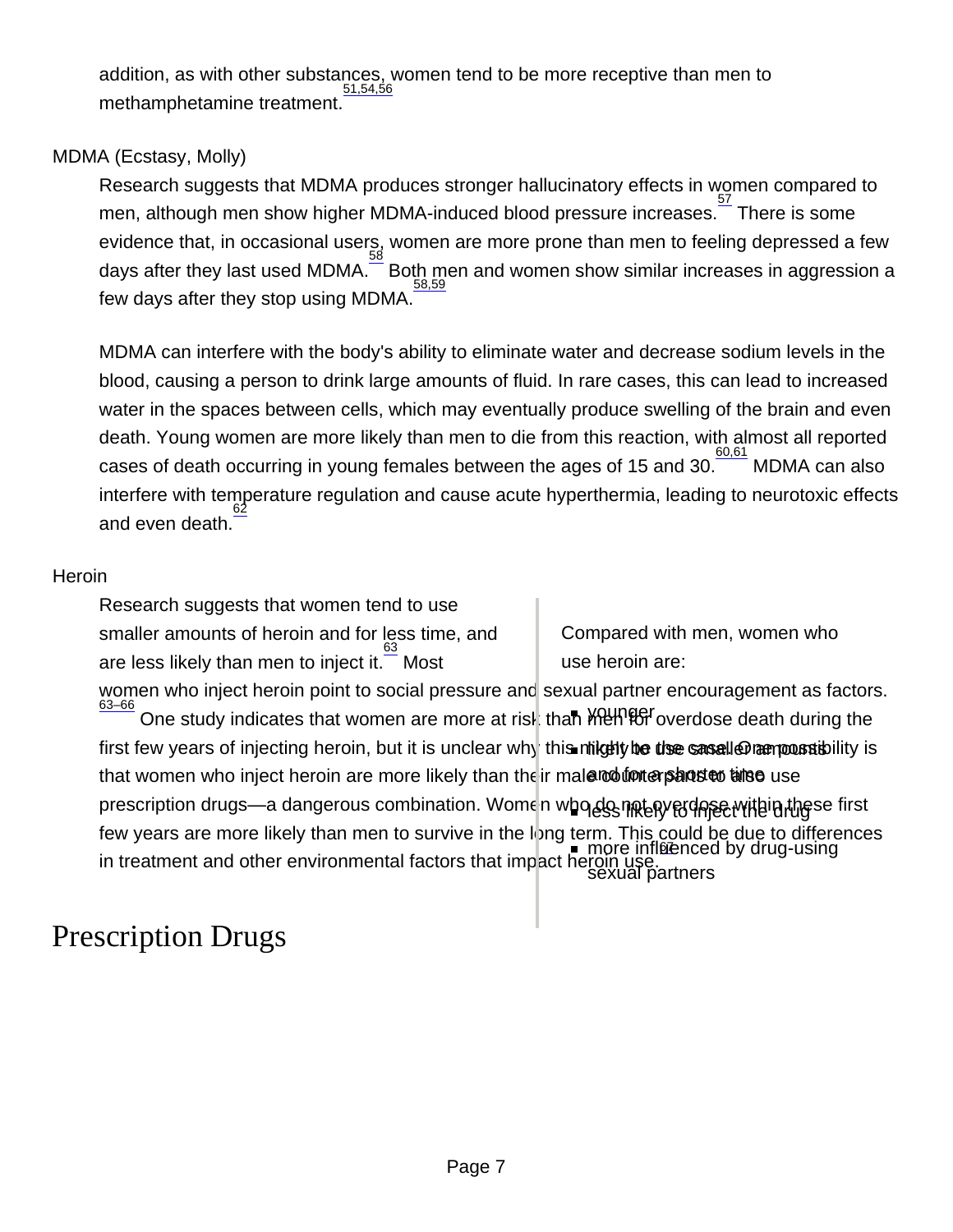Prescription drug misuse is the use of a medication without a prescription, in a way other than as prescribed, or for the experience or feelings elicited. Prescription drug misuse can be dangerous if mixed together without a physician's guidance, or mixed with other drugs or alcohol.

#### Prescription Opioids

Some research indicates that women are more sensitive to pain than men $\frac{68}{\phantom{1}}$  $\frac{68}{\phantom{1}}$  $\frac{68}{\phantom{1}}$  and more likely to have chronic pain,  $\frac{69}{5}$  $\frac{69}{5}$  $\frac{69}{5}$  which could contribute to the high rates of opioid prescriptions among women of reproductive age.  $\frac{70}{2}$  $\frac{70}{2}$  $\frac{70}{2}$  In addition, women may be more likely to take prescription opioids without a prescription to cope with pain, even when men and women report similar pain levels. Research also suggests that women are more likely to misuse prescription opioids to self-treat for other problems such as anxiety or tension. [71](http://nida.nih.gov/node/22237)

A possible consequence of prescription opioid misuse is fatal overdose, which can occur because opioids suppress breathing. In 2016, 7,109 women and 9,978 men died from prescription opioid overdose (a total of 17,087)\* which is about 19 women per day compared to about 27 men dying from overdosing on prescription opioids. However, from 1999 to 2016, deaths from prescription opioid overdoses increased more rapidly for women (596 percent or sevenfold) than for men (312 percent or fourfold). Women between the ages of 45 and 54 are more likely than women of other age groups to die from a prescription opioid overdose.

\*Note that in this instance, "prescription opioids" includes other opioids and methadone (ICD-10 codes T40.2-T40.3).

#### Anti-Anxiety Medications and Sleeping Aids

Women are more likely to seek treatment for misuse of central nervous system depressants, [14](http://nida.nih.gov/node/22237) which include sedatives sometimes prescribed to treat seizures, sleep disorders, and anxiety, and to help people fall asleep prior to surgery. Women are also more likely than men to die from overdoses involving medications for mental health conditions, like antidepressants. Antidepressants and benzodiazepines (anti-anxiety or sleep drugs) send more women than men to emergency departments.  $\frac{73}{76}$  $\frac{73}{76}$  $\frac{73}{76}$  $\frac{73}{76}$  $\frac{73}{76}$  Because women are also more at risk than men for anxiety [74,75](http://nida.nih.gov/node/22237) and insomnia, $\overline{\phantom{\alpha}}$  it is possible that women are being prescribed more of these types of medications; greater access can increase the risk of misuse and lead to substance use disorder or overdose.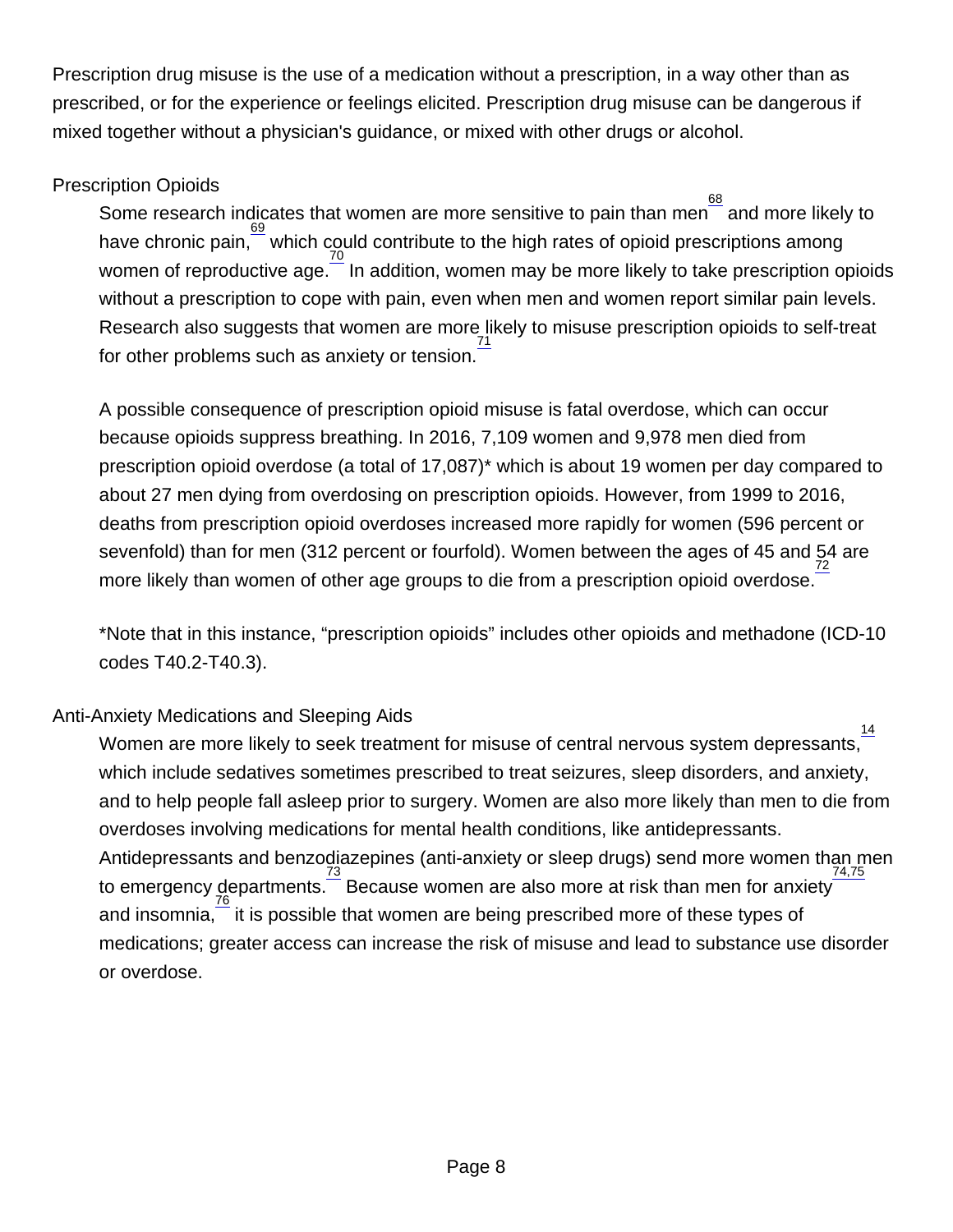## Other Substances

#### Alcohol

In general, men have higher rates of alcohol use, including binge drinking. However, young adults are an exception: girls ages 12 to 20 have slightly higher rates of alcohol misuse and binge drinking than their male counterparts. [13](http://nida.nih.gov/node/22237)

Drinking over the long term is more likely to damage a woman's health than a man's, even if the woman has been drinking less alcohol or for a shorter length of time.  $\frac{77,78}{2}$  $\frac{77,78}{2}$  $\frac{77,78}{2}$  Comparing people with alcohol use disorders, women have death rates 50 to 100 percent higher than do men, including deaths from suicides, alcohol-related accidents, heart disease, stroke, and liver disease.  $\frac{79}{1}$  $\frac{79}{1}$  $\frac{79}{1}$  In addition, there are some health risks that are unique to female drinkers. For example, heavy drinking is associated with increased risk of having unprotected sex, resulting in pregnancy or disease, [80](http://nida.nih.gov/node/22237) and an increased risk of becoming a victim of violence and sexual assault. In addition, drinking as little as one drink per day is associated with a higher risk of breast cancer in some women, especially those who are postmenopausal or have a family history of breast cancer. [79](http://nida.nih.gov/node/22237)

In addition, men and women metabolize alcohol differently due to differences in gastric tissue activity. In fact, after drinking comparable amounts of alcohol, women have higher blood ethanol concentrations.  $9,81-83$  As a result, women become intoxicated from smaller quantities of alcohol than men. [82](http://nida.nih.gov/node/22237)

More information on sex and gender differences in alcohol use is available from the [National](https://www.niaaa.nih.gov/alcohol-health/special-populations-co-occurring-disorders/women) [Institute of Alcohol Abuse and Alcoholism \(NIAAA\)](https://www.niaaa.nih.gov/alcohol-health/special-populations-co-occurring-disorders/women).

Nicotine (Tobacco)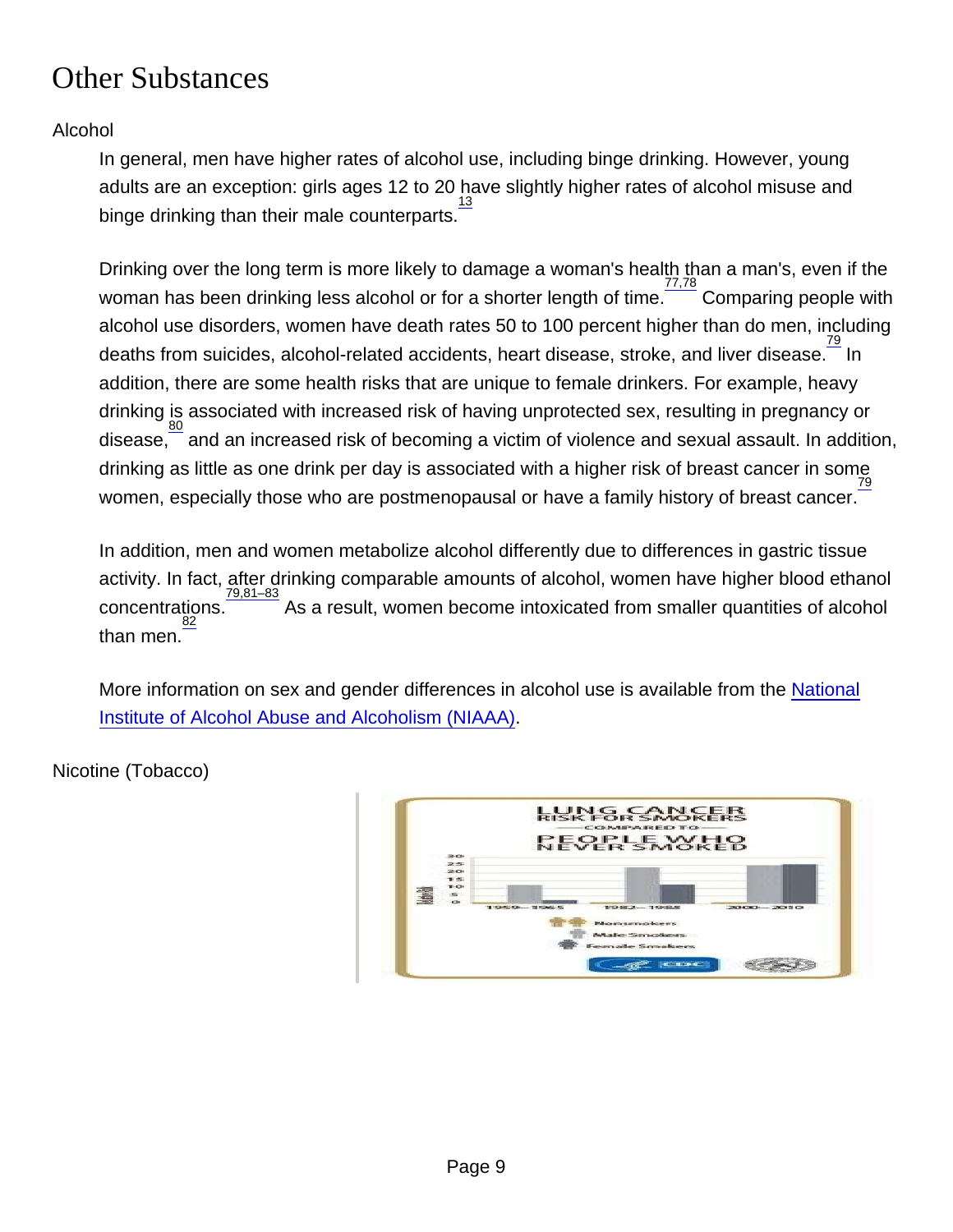Research indicates that men and women differ in their smoking behaviors.

For instance, women smoke fewer cigarettes per day, tend to use cigarettes with lower nicotine content, and do not inhale as deeply as men.  $\frac{g_4}{g_4}$  Women also may smoke for different reasons than men, including regulation of mood and stress.<sup>[85](http://nida.nih.gov/node/22237)</sup> It is unclear whether these differences in smoking behaviors are because women are more sensitive to nicotine, because they find the sensations associated with smoking less rewarding, or because of social factors contributing to the difference; some research also suggests women may experience more stress and anxiety as a result of nicotine withdrawal than men. [86](http://nida.nih.gov/node/22237)

Risk of death from smoking-associated lung cancer, chronic obstructive pulmonary disease, <sub>[87](http://nida.nih.gov/node/22237)</sub> heart disease, and stroke continues to increase among women—approaching rates for men. According to data collected from 2005 to 2009, approximately 201,000 women die each year due to factors related to smoking—compared to about 278,000 men. [88](http://nida.nih.gov/node/22237) Some dangers associated with smoking—such as blood clots, heart attack, or stroke—increase in women using oral  $_{89}$  $_{89}$  $_{89}$ contraceptives.

The number of smokers in the United States declined in the 1970s and 1980s, remained relatively stable throughout the 1990s, and declined further through the early 2000s. Because this decline in smoking was greater among men than women, the prevalence of smoking is only slightly higher for men today than it is for women. Several factors appear to be contributing to this narrowing gender gap, including women being less likely than men to quit and more likely to relapse if they do quit.

## Substance Use While Pregnant and Breastfeeding

Research shows that use of tobacco, alcohol, or illicit drugs or misuse of prescription drugs by pregnant women can have severe health consequences for infants. This is because many substances pass easily through the placenta, so substances that a pregnant woman takes also reach the fetus. [91](http://nida.nih.gov/publications/research-reports/substance-use-in-women/references) Recent research shows that smoking tobacco or marijuana, taking prescription pain relievers, or using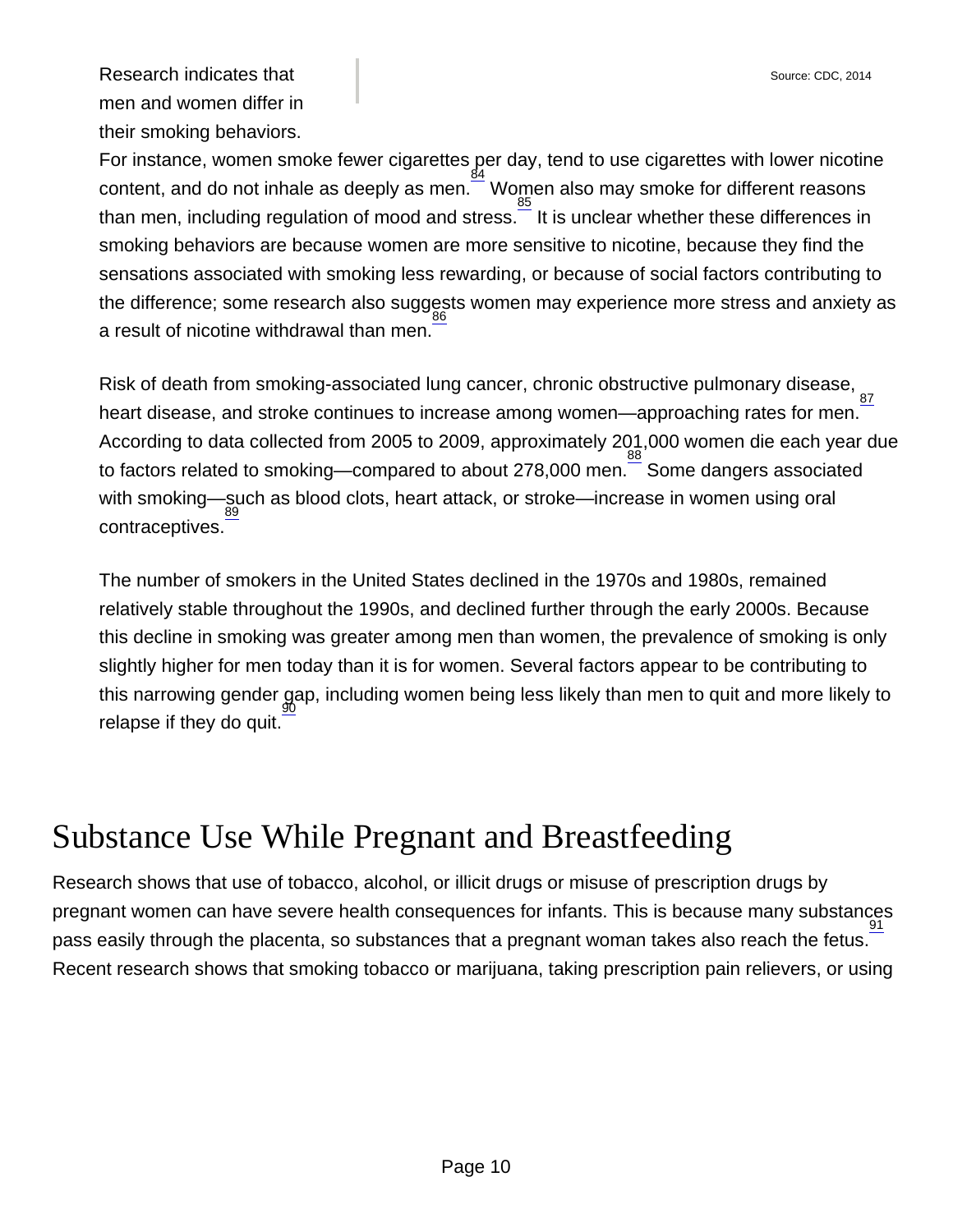illegal drugs during pregnancy is associated with double or even triple the risk of stillbirth.  $\frac{92}{100}$  $\frac{92}{100}$  $\frac{92}{100}$ **Estimates** suggest that about 5 percent of pregnant women use one or more addictive substances. [93](http://nida.nih.gov/publications/research-reports/substance-use-in-women/references)

Regular use of some drugs can cause neonatal abstinence syndrome (NAS), in which the baby goes through withdrawal upon birth. Most research in this area has focused on the effects of opioids (prescription pain relievers or heroin). However, data has shown that use of alcohol, barbiturates, benzodiazepines, and caffeine during pregnancy may also cause the infant to show withdrawal symptoms at birth. <sup>[94](http://nida.nih.gov/publications/research-reports/substance-use-in-women/references)</sup> The type and severity of an infant's withdrawal symptoms depend on the drug(s) used, how long and how often the birth mother used, how her body breaks the drug down, and whether the infant was born full term or prematurely. [95](http://nida.nih.gov/publications/research-reports/substance-use-in-women/references)

### Risks of Stillbirth from Substance Use in Pregnancy

- Tobacco use—1.8 to 2.8 times greater risk of stillbirth, with the highest risk found among the heaviest smokers
- Marijuana use—2.3 times greater risk of stillbirth
- Evidence of any stimulant, marijuana, or prescription pain reliever use—2.2 times greater risk of stillbirth
- Passive exposure to tobacco—2.1 times greater risk of stillbirth

Source: Tobacco, drug use in pregnancy, 2013

Symptoms of drug withdrawal in a newborn can develop immediately or up to 14 days after birth and  $\frac{94}{2}$  $\frac{94}{2}$  $\frac{94}{2}$ :

- **blotchy skin coloring**
- diarrhea
- excessive or high-pitched crying
- **abnormal sucking reflex**
- $\blacksquare$  fever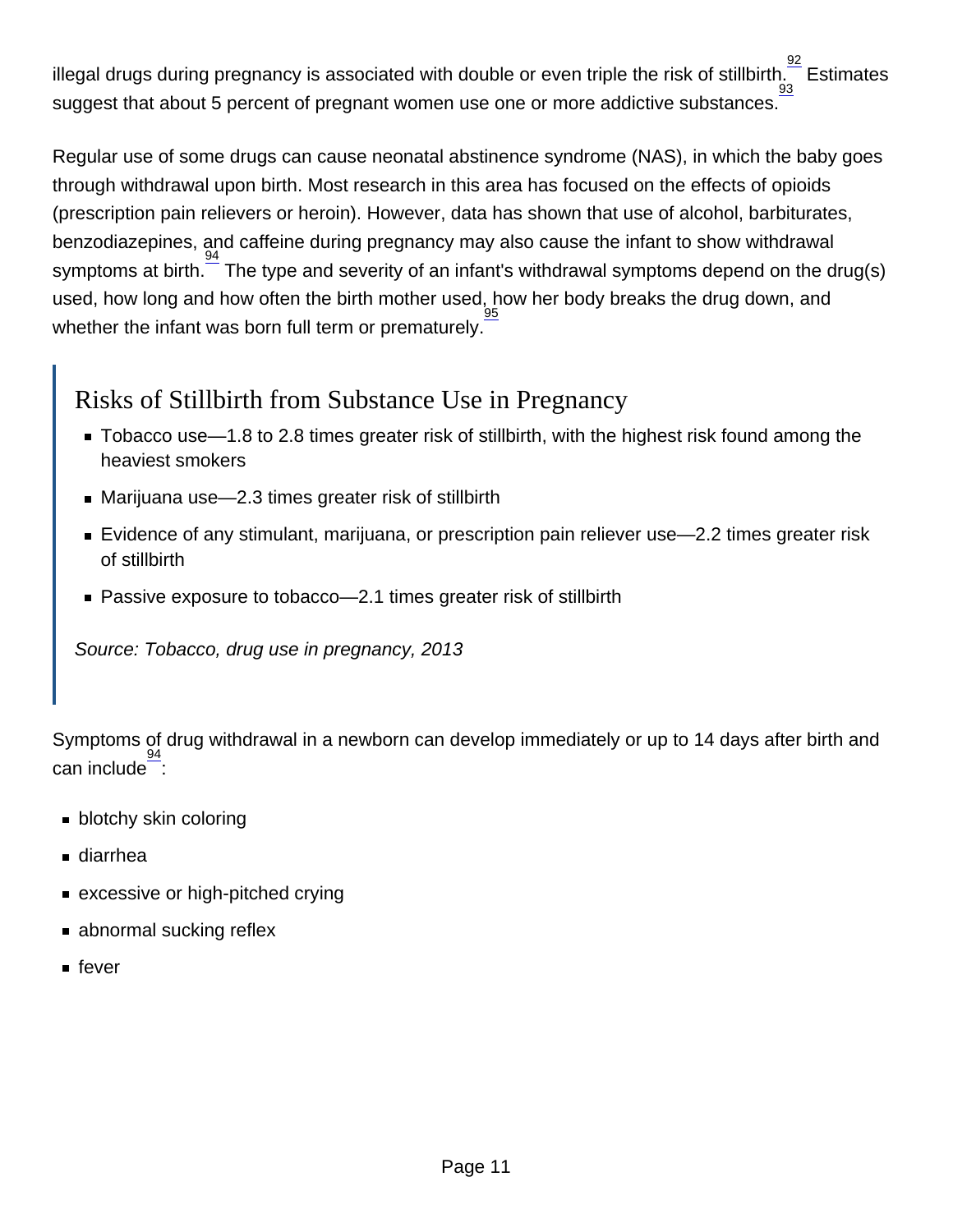- **hyperactive reflexes**
- increased muscle tone
- irritability
- poor feeding
- rapid breathing
- seizures
- sleep problems
- slow weight gain
- stuffy nose and sneezing
- sweating
- trembling
- vomiting

Effects of using some drugs could be long-term and possibly fatal to the baby:  $\frac{95}{2}$  $\frac{95}{2}$  $\frac{95}{2}$ 

- **birth defects**
- low birth weight
- **premature birth**
- **small head circumference**
- sudden infant death syndrome (SIDS)

### Risks of Sudden Infant Death (SIDS)

Children born to mothers who both drank and smoked beyond the first trimester of pregnancy have a twelvefold increased risk for sudden infant death syndrome (SIDS) compared to those unexposed or only exposed in the first trimester of pregnancy. [New information from the NIH Safe](https://www.nih.gov/news-events/news-releases/combined-prenatal-smoking-drinking-greatly-increases-sids-risk) [Passage Study](https://www.nih.gov/news-events/news-releases/combined-prenatal-smoking-drinking-greatly-increases-sids-risk) calls for stronger public health messaging regarding the dangers of drinking and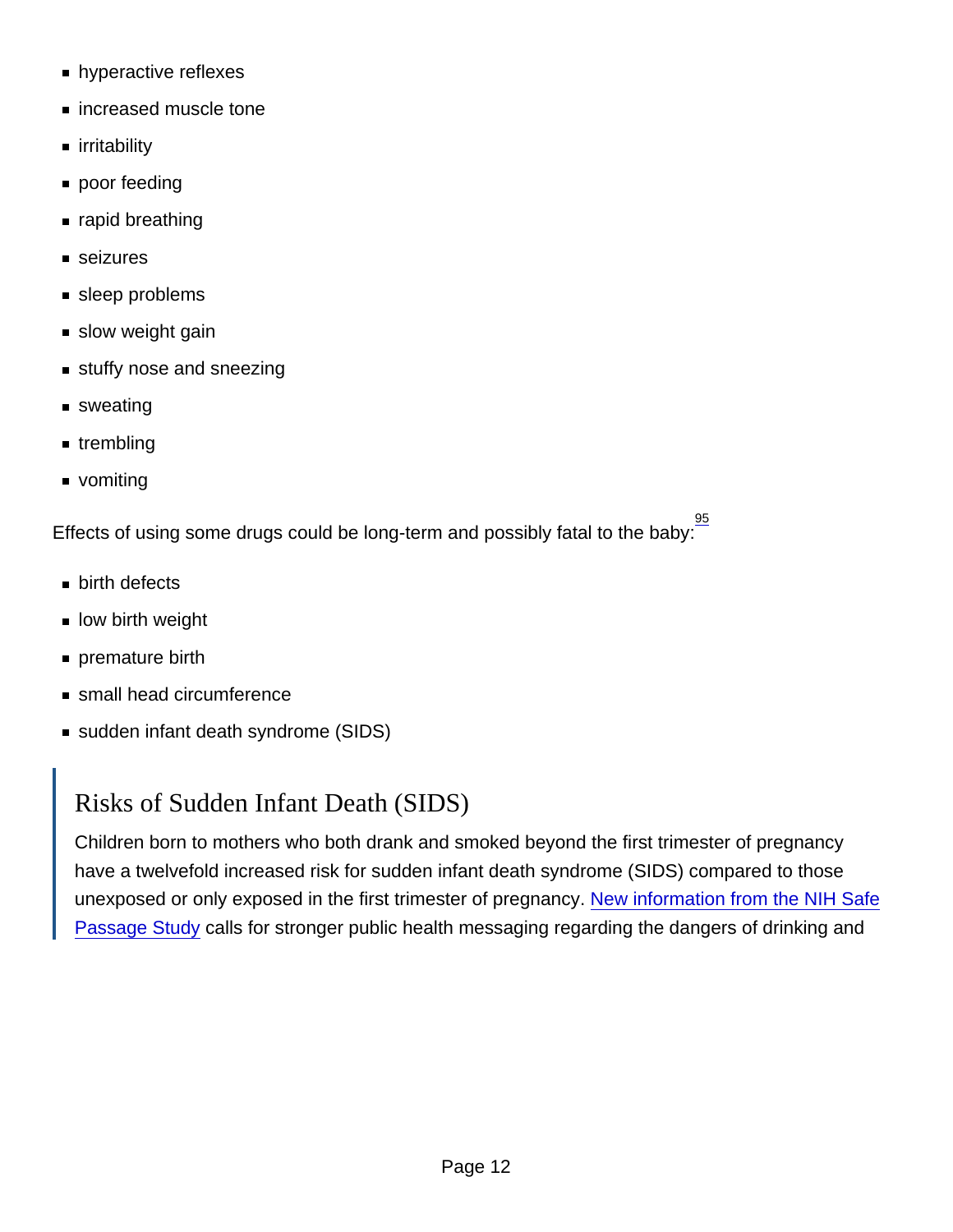## Illegal Drugs

#### Marijuana (Cannabis)

More research needs to be done on how marijuana use during pregnancy could impact the health and development of infants, given changing policies about access to marijuana, significant increases in the number of pregnant women seeking substance use disorder treatment for marijuana use, and confounding effects of polysubstance use.  $\frac{96}{96}$  $\frac{96}{96}$  $\frac{96}{96}$  A 2017 opinion posted by the American College of Obstetrics and Gynecology (ACOG) suggests that cannabis effects on fetal growth (e.g., low birth weight and length) may be more pronounced in women who consume marijuana frequently, especially in the first and second trimesters. ACOG recommends that pregnant women or women contemplating pregnancy should be encouraged to discontinue use of marijuana for medicinal purposes in favor of an alternative therapy for which there are better pregnancy-specific safety data. [190](http://nida.nih.gov/publications/research-reports/substance-use-in-women/references)

A recent study suggests that cannabis use more than doubled among pregnant women in the United States from 2010-1017. <sup>[191](http://nida.nih.gov/publications/research-reports/substance-use-in-women/references)</sup> Cannabis use was more common during the first trimester than during the second and third. Between 2002-2003 and 2016-2017, past-month cannabis use increased from 3.4% to 7.0% among pregnant women overall and from 5.7% to 12.1% during the first trimester. The study included information from 467,100 women aged 12-44 who participated in the National Survey on Drug Use and Health (NSDUH). Researchers also concluded that past-month clinician-recommended cannabis use was low among pregnant women, and nonmedical use was lower than among nonpregnant women, possibly reflecting the AGOC recommendations.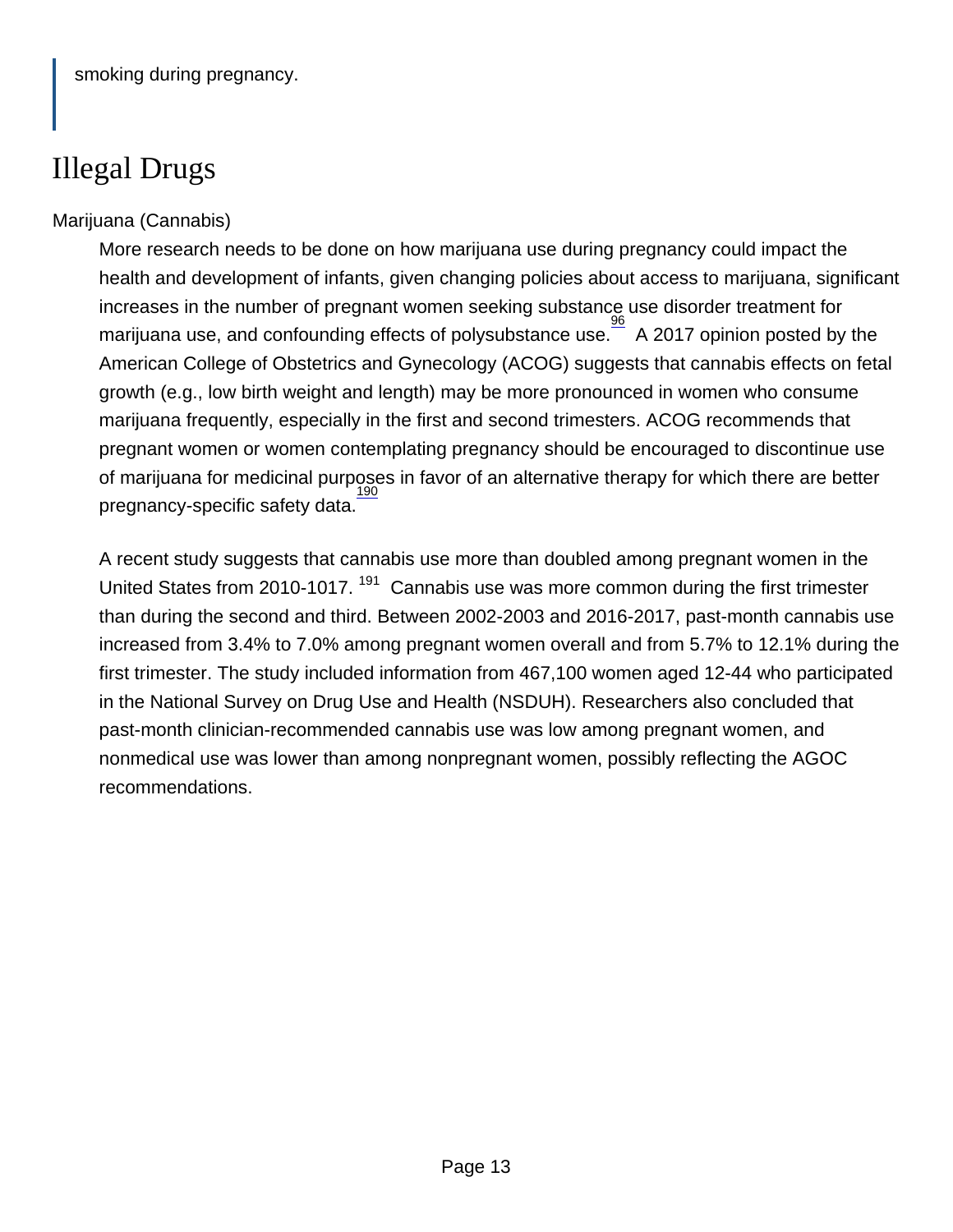Source: Martin et al., 2015

There is no human research connecting marijuana use to the chance of miscarriage,  $\frac{98.99}{3}$ although animal studies indicate that the risk for miscarriage increases if marijuana is used early in pregnancy.<sup>[100](http://nida.nih.gov/publications/research-reports/substance-use-in-women/references)</sup> Some associations have been found between marijuana use during pregnancy and future developmental and hyperactivity disorders in children.<sup> $1$ </sup> There is substantial evidence of a statistical association between marijuana smoking among pregnant women and low birth weight. **[105](http://nida.nih.gov/publications/research-reports/substance-use-in-women/references)** Researchers theorize that elevated levels of carbon dioxide might restrict fetal growth in women who use marijuana during pregnancy. **[106](http://nida.nih.gov/publications/research-reports/substance-use-in-women/references)** Evidence is mixed related to <sub>[108](http://nida.nih.gov/publications/research-reports/substance-use-in-women/references)</sub> premature birth,  $\frac{107}{9}$  $\frac{107}{9}$  $\frac{107}{9}$  although some evidence suggests long-term use may elevate these risks. Given the potential of marijuana to negatively impact the developing brain, the American College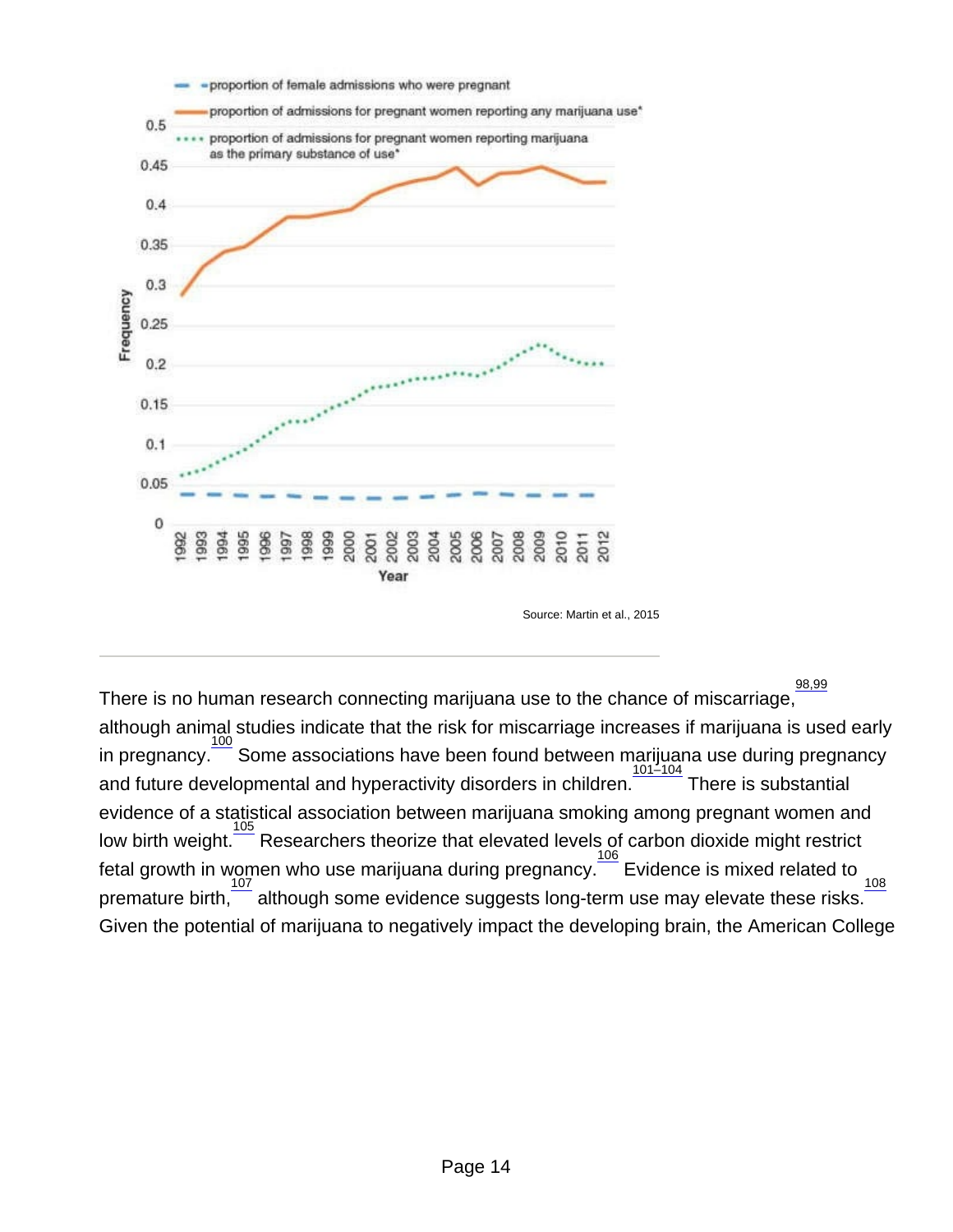of Obstetricians and Gynecologists recommends that obstetrician-gynecologists counsel women against using marijuana while trying to get pregnant, during pregnancy, and while they are breastfeeding. [109](http://nida.nih.gov/publications/research-reports/substance-use-in-women/references)

Some women report using marijuana to treat severe nausea associated with their pregnancy; [110,111](http://nida.nih.gov/publications/research-reports/substance-use-in-women/references) however, there is no research confirming that this is a safe practice, and it is generally not recommended. Women considering using medical marijuana while pregnant should not do so without checking with their health care provider. Animal studies have shown that moderate concentrations of THC, when administered to mothers while pregnant or nursing, could have long-lasting effects on the child, including increasing stress responsivity and abnormal patterns of social interactions.<sup>[112](http://nida.nih.gov/publications/research-reports/substance-use-in-women/references)</sup> Animal studies also show learning deficits in prenatally exposed individuals.<sup>[113,114](http://nida.nih.gov/publications/research-reports/substance-use-in-women/references)</sup>

Human research has shown that some babies born to women who used marijuana during their pregnancies display altered responses to visual stimuli, increased trembling, and a high-pitched [115](http://nida.nih.gov/publications/research-reports/substance-use-in-women/references)  $\mathsf{cry},$ which could indicate problems with neurological development. <sup>[116](http://nida.nih.gov/publications/research-reports/substance-use-in-women/references)</sup> In school, marijuanaexposed children are more likely to show gaps in problem-solving skills, memory, $\overline{\phantom{a}}$  and the ability to remain attentive.<sup>[103](http://nida.nih.gov/publications/research-reports/substance-use-in-women/references)</sup> More research is needed, however, to disentangle marijuanaspecific effects from those of other environmental factors that could be associated with a mother's marijuana use, such as an impoverished home environment or the mother's use of other drugs. [118](http://nida.nih.gov/publications/research-reports/substance-use-in-women/references) Prenatal marijuana exposure is also associated with an increased likelihood of a person using marijuana as a young adult, even when other factors that influence drug use are .<br>considered. More information on marijuana use during pregnancy in NIDA's [Marijuana](http://nida.nih.gov/publications/research-reports/marijuana) [Research Report](http://nida.nih.gov/publications/research-reports/marijuana). More research is needed, but for now, the [Food and Drug Administration](https://www.fda.gov/consumers/consumer-updates/vaping-illness-update-fda-warns-public-stop-using-tetrahydrocannabinol-thc-containing-vaping) recommends that pregnant women should not use any vaping product, regardless of the substance.

Despite various surveys, the precise number of women who use marijuana while pregnant is unclear. One study found that women were about twice as likely to screen positive for marijuana use via a drug test than they state in self-reported measures. This suggests that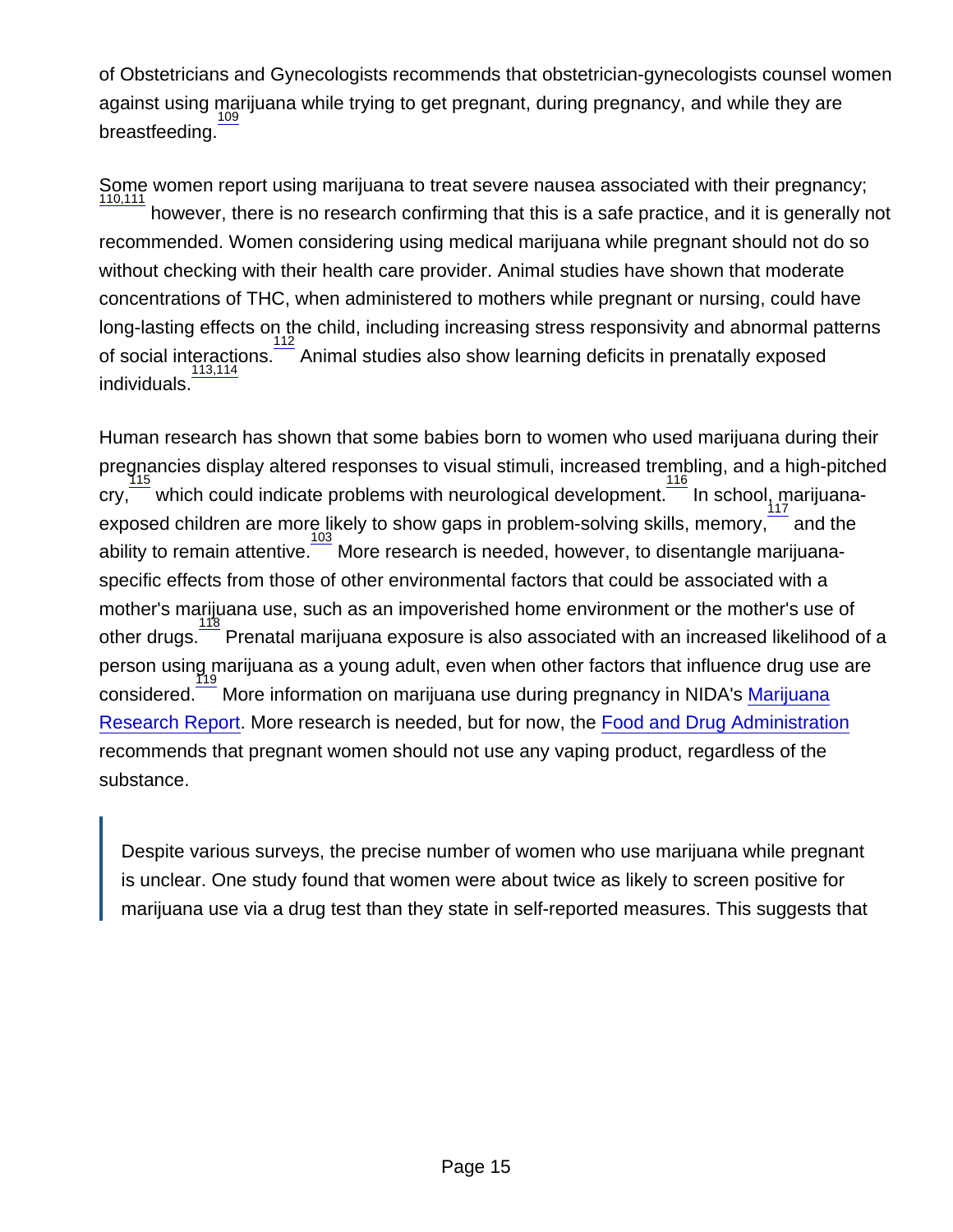self-reported rates of marijuana use in pregnant females is not an accurate measure of [97](http://nida.nih.gov/publications/research-reports/substance-use-in-women/references) marijuana use and may be an underestimation.

Very little is known about marijuana use and breastfeeding. One study suggests that moderate amounts of THC find their way into breast milk when a nursing mother uses marijuana.  $\frac{120}{100}$  $\frac{120}{100}$  $\frac{120}{100}$  Some evidence shows that exposure to THC through breast milk in the first month of life could result in decreased motor development at 1 year of age.<sup>1</sup>  $\frac{121}{121}$  $\frac{121}{121}$  $\frac{121}{121}$  There have been no studies to determine if exposure to THC during nursing is linked to effects later in the child's life. With regular use, THC can accumulate in human breast milk to high concentrations.  $\frac{120}{2}$  $\frac{120}{2}$  $\frac{120}{2}$  Because a baby's brain is still forming, THC consumed in breast milk could affect brain development. Given all these uncertainties, nursing mothers are discouraged from using marijuana. [109,122](http://nida.nih.gov/publications/research-reports/substance-use-in-women/references) New mothers using medical marijuana should be vigilant about coordinating care between the doctor recommending their marijuana use and the pediatrician caring for their baby.

#### Stimulants (Cocaine and Methamphetamine)

It is not completely known how a pregnant woman's cocaine use affects her child, since cocaineusing women are more likely to also use other drugs such as alcohol, to have poor nutrition, or to not seek prenatal care. All of these factors can affect a developing fetus, making it difficult to isolate the effects of cocaine.

Research does show, however, that pregnant women who use cocaine are at higher risk for maternal migraines and seizures, premature membrane rupture, and placental abruption (separation of the placental lining from the uterus).  $\frac{93}{2}$  $\frac{93}{2}$  $\frac{93}{2}$  Pregnancy is accompanied by normal cardiovascular changes, and cocaine use exacerbates these changes—sometimes leading to serious problems with high blood pressure (hypertensive crisis), spontaneous miscarriage, preterm labor, and difficult delivery. <br> **Example Babies born to mothers who use cocaine during** pregnancy may also have low birth weight and smaller head circumferences, and are shorter in length than babies born to mothers who do not use cocaine. They also show symptoms of  $\frac{3}{24}$  irritability, hyperactivity, tremors, high-pitched cry, and excessive sucking at birth. These symptoms may be due to the effects of cocaine itself, rather than withdrawal, since cocaine and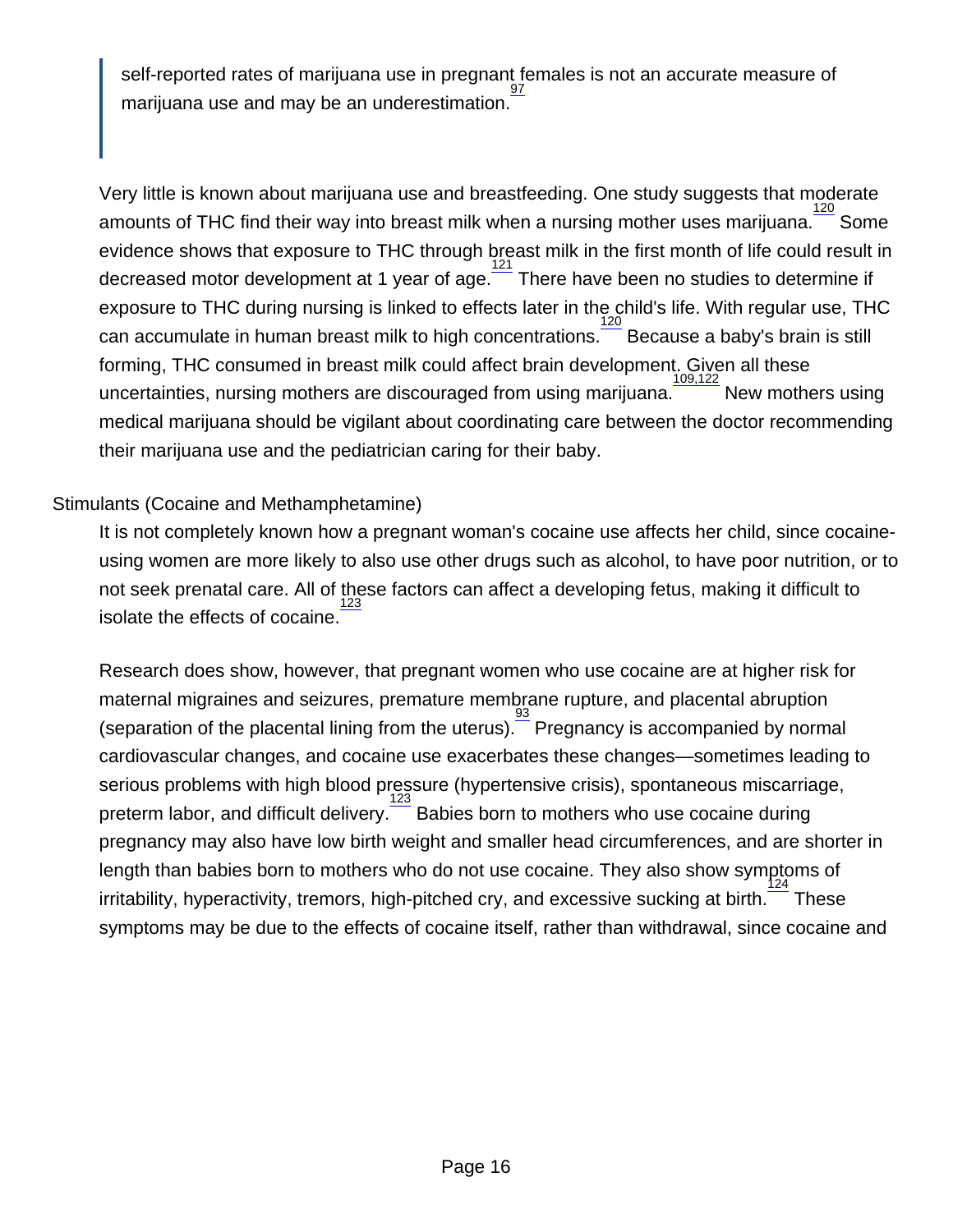its metabolites are still present in the baby's body up to 5 to 7 days after delivery. [125,126](http://nida.nih.gov/publications/research-reports/substance-use-in-women/references) **Estimates** suggest that there are about 750,000 cocaine-exposed pregnancies every year. [123](http://nida.nih.gov/publications/research-reports/substance-use-in-women/references)

Pregnant women who use methamphetamine have a greater risk of preeclampsia (high blood pressure and possible organ damage),  $\frac{127}{127}$  $\frac{127}{127}$  $\frac{127}{127}$  $\overline{\mathbb{F}}$  premature delivery, and placental abruption. Their babies are more likely to be smaller and to have low birth weight. [128](http://nida.nih.gov/publications/research-reports/substance-use-in-women/references) In a large, longitudinal study of children prenatally exposed to methamphetamine, exposed children had increased emotional reactivity and anxiety/depression, were more withdrawn, had problems with attention, and showed cognitive problems that could lead to poorer academic outcomes. [129,130](http://nida.nih.gov/publications/research-reports/substance-use-in-women/references)

#### MDMA (Ecstasy, Molly)

More research is needed on the effects of MDMA use during pregnancy. What research exists suggests that prenatal MDMA exposure may cause learning, memory, [131](http://nida.nih.gov/publications/research-reports/substance-use-in-women/references) and motor problems in the baby. [132,133](http://nida.nih.gov/publications/research-reports/substance-use-in-women/references)

#### **Heroin**

Heroin use during pregnancy can result in neonatal abstinence syndrome (NAS) specifically associated with opioid use. NAS occurs when heroin passes through the placenta to the fetus during pregnancy, causing the baby to become dependent on opioids. Symptoms include excessive crying, high-pitched cry, irritability, seizures, and gastrointestinal problems, among others. [134](http://nida.nih.gov/publications/research-reports/substance-use-in-women/references)

### **Medications**

#### Prescription and Over-the-Counter (OTC) Drugs

Pregnancy can be a confusing time for women facing many choices about legal drugs, like tobacco and alcohol, as well as prescription and over-the-counter (OTC) drugs that may affect the developing fetus. These are difficult issues for researchers to study because scientists cannot give potentially dangerous drugs to pregnant women. Here are some of the known facts about popular medications and pregnancy: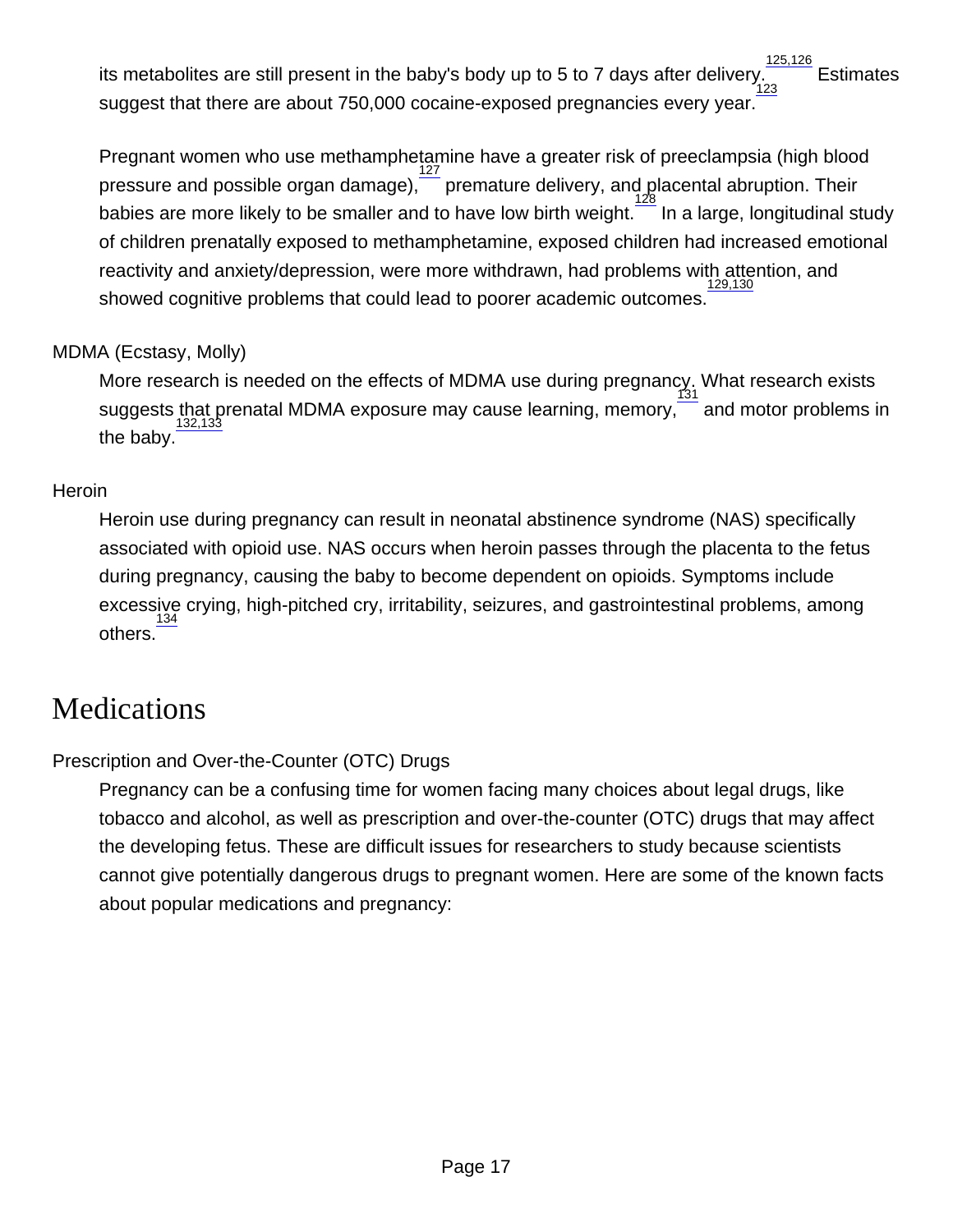There are more than 6 million pregnancies in the United States every year, $\frac{135}{120}$  $\frac{135}{120}$  $\frac{135}{120}$  and about 9 out of 10 pregnant women take medication.<sup>[136](http://nida.nih.gov/publications/research-reports/substance-use-in-women/references)</sup> The U.S. Food and Drug Administration issued rules on drug labeling to provide clearer instructions for pregnant and nursing women, including a summary of the risks of use during pregnancy and breastfeeding, a discussion of the data supporting the summary, and other information to help prescribers make safe decisions. [137](http://nida.nih.gov/publications/research-reports/substance-use-in-women/references)

Even so, we know little about the effects of taking most medications during pregnancy. Fewer than 10% of prescriptions have enough information to<br><sup>[138](http://nida.nih.gov/publications/research-reports/substance-use-in-women/references)</sup> determine fetal risks.

This is because pregnant women are often not included in studies to determine safety of new medications before they come on the market.  $\frac{138}{2}$  $\frac{138}{2}$  $\frac{138}{2}$  One study shows that use of short-acting prescription opioids such as ox codone during pregnancy, especially when combined with tobacco and/or certain antidepres[sant medications, is associated with an increased likelihood](http://nida.nih.gov/sites/default/files/2020-04/treatingfortwo.png) of NAS in the infant. [139](http://nida.nih.gov/publications/research-reports/substance-use-in-women/references)

#### See [CDC Treating for Two](https://www.cdc.gov/pregnancy/meds/treatingfortwo/) webpage

Although some prescription and OTC medications are safe to take during pregnancy, a pregnant woman should tell her doctor about all prescription and over-the-counter medications, and herbal or dietary supplements she is taking or planning to take. This will allow her doctor to weigh the risks and benefits of a medication during pregnancy. In some cases, the doctor may recommend the continued use of specific medications, even though they could have some impact on the fetus. Suddenly stopping the use of a medication may be more risky for both the mother and fetus than continuing to use the medication while under a doctor's care. $\frac{140}{10}$  $\frac{140}{10}$  $\frac{140}{10}$  This could also include medications to treat substance use disorders—something that is discussed in further detail in the "[Sex and Gender Differences in Substance Use Disorder Treatment](http://nida.nih.gov/node/18914)."

Some prescription and OTC medications are generally compatible with breastfeeding. Others, [141](http://nida.nih.gov/publications/research-reports/substance-use-in-women/references) such as some anti-anxiety and antidepressant medications, have unknown effects, so mothers who are using these medications should consult with their doctor before breastfeeding. Nursing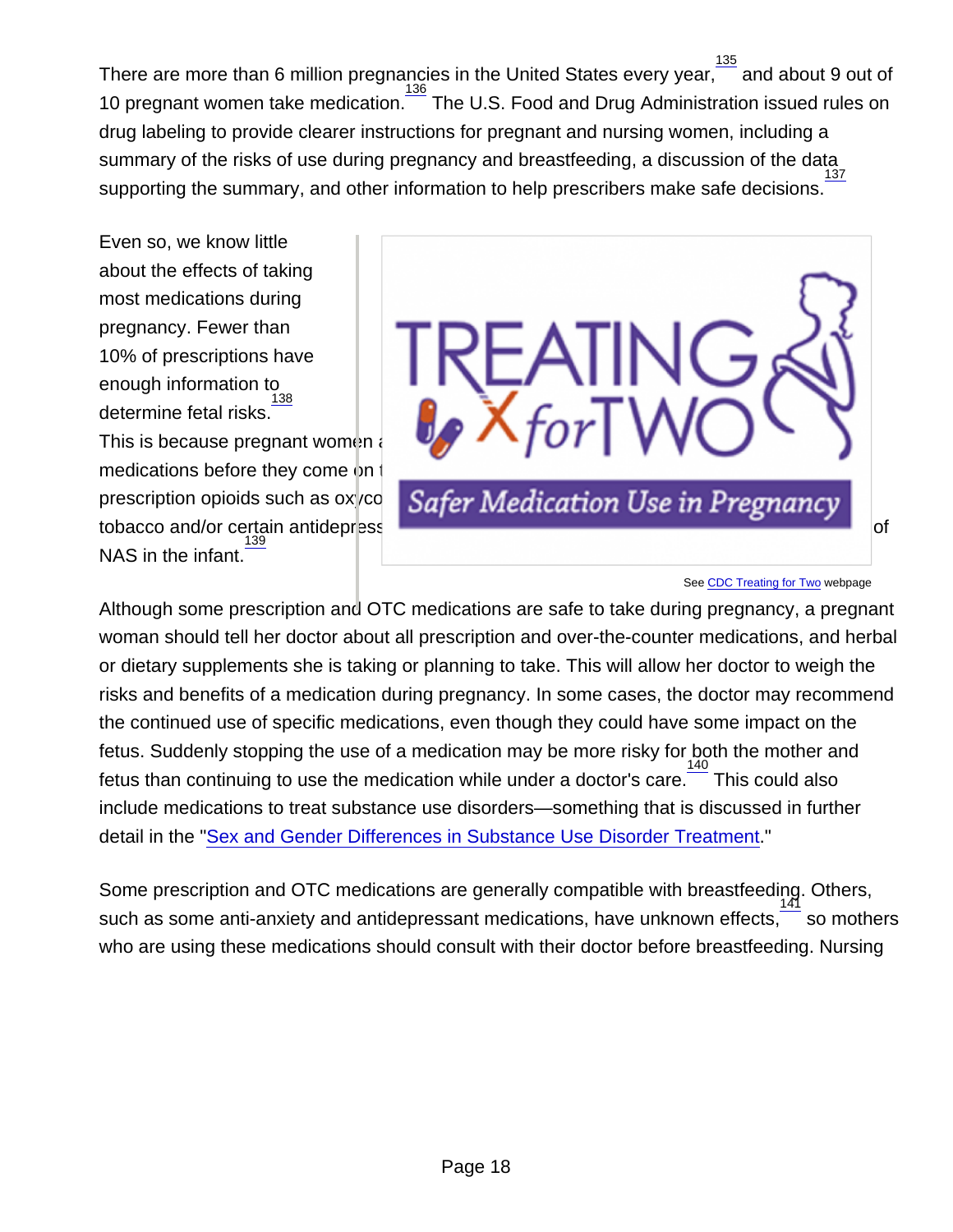mothers should contact their infant's health care provider if their infants show any of these reactions to the breast milk: diarrhea, excessive crying, vomiting, skin rashes, loss of appetite, or sleepiness.<sup>[142](http://nida.nih.gov/publications/research-reports/substance-use-in-women/references)</sup>

### Other Substances

#### Alcohol

Alcohol use while pregnant can result in Fetal Alcohol Spectrum Disorders (FASD), a general term that includes Fetal Alcohol Syndrome, partial Fetal Alcohol Syndrome, alcohol-related disorders of brain development, and alcohol-related birth defects. These effects can last throughout life, causing difficulties with motor coordination, emotional control, schoolwork, socialization, and holding a job. More information can be found on the [NIAAA Fetal Alcohol](http://www.niaaa.nih.gov/alcohol-health/fetal-alcohol-exposure) [Exposure webpage](http://www.niaaa.nih.gov/alcohol-health/fetal-alcohol-exposure).

Fetal alcohol exposure occurs when a woman drinks while pregnant. Alcohol can disrupt fetal development at any stage during a pregnancy—including at the earliest stages before a woman even knows she is pregnant.

There is currently little research into how a nursing mother's alcohol use might affect her breastfed baby. What science suggests is that, contrary to folklore, alcohol does not increase a nursing mother's milk production, and it may disrupt the breastfed child's sleep cycle.  $\frac{143}{1}$  $\frac{143}{1}$  $\frac{143}{1}$  The American Academy of Pediatrics recommends that alcohol drinking should be minimized during the months a woman nurses and daily intake limited to no more than 2 ounces of liquor, 8 ounces of wine, or two average beers for a 130-pound woman. In this case, nursing should take place at least 2 hours after drinking to allow the alcohol to be reduced or eliminated from the .<br>mother's body and milk. This will minimize the amount of alcohol passed to the baby.  $\frac{144}{3}$  $\frac{144}{3}$  $\frac{144}{3}$ 

#### Nicotine (Tobacco Products and e-Cigarettes)

Almost 10 percent of pregnant women in the United States have smoked cigarettes in the past month.  $\frac{13}{13}$  $\frac{13}{13}$  $\frac{13}{13}$  Carbon monoxide and nicotine from tobacco smoke may interfere with the oxygen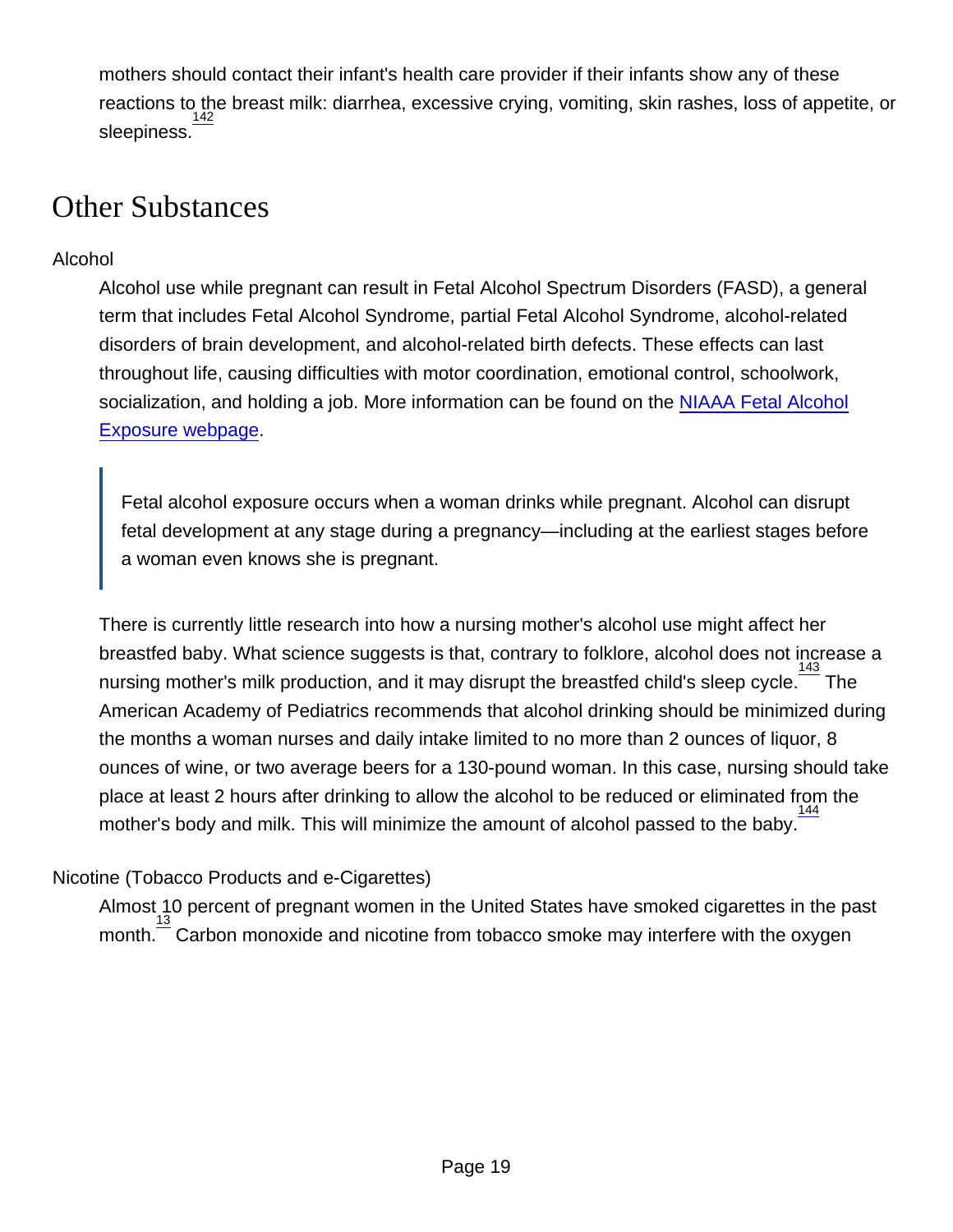supply to the fetus. Nicotine also readily crosses the placenta, and concentrations of this drug in the blood of the fetus can be as much as 15 percent higher than in the mother.  $\frac{145}{1}$  $\frac{145}{1}$  $\frac{145}{1}$  Smoking during pregnancy increases the risk for certain birth defects, premature birth, miscarriage, and low birth weight and is estimated to have caused more than 1,000 infant deaths each year. [146](http://nida.nih.gov/publications/research-reports/substance-use-in-women/references) Newborns of smoking mothers also show signs of stress and drug withdrawal consistent with what has been reported in infants exposed to other drugs. In some cases, smoking during pregnancy may be associated with sudden infant death syndrome (SIDS), as well as learning and behavioral problems and an increased risk of obesity in children. In addition, smoking more than one pack a day during pregnancy nearly doubles the risk that the affected child will become addicted to tobacco if that child starts smoking. Even a mother's secondhand exposure to cigarette smoke can cause problems; such exposure is associated with premature birth and low birth weight, for example. [148](http://nida.nih.gov/publications/research-reports/substance-use-in-women/references)

Research provides strong support that nicotine is a gateway drug, making the brain more sensitive to the effects of other drugs such as cocaine. This shows that pregnant women who use nicotine may be affecting their fetus's brain in ways they may not anticipate. Additionally, ecigarettes (or e-vaporizers) frequently contain nicotine. Therefore, those products may also pose a risk to the fetus's health. More research is needed, but for now, [The Food and Drug](https://www.fda.gov/consumers/consumer-updates/vaping-illness-update-fda-warns-public-stop-using-tetrahydrocannabinol-thc-containing-vaping) [Administration](https://www.fda.gov/consumers/consumer-updates/vaping-illness-update-fda-warns-public-stop-using-tetrahydrocannabinol-thc-containing-vaping) recommends that pregnant women should not use any vaping product, regardless of the substance.

Similar to pregnant women, nursing mothers are also advised against using tobacco. New mothers who smoke should be aware that nicotine is passed through breast milk,  $\frac{150}{3}$  $\frac{150}{3}$  $\frac{150}{3}$  so tobacco use can impact the infant's brain and body development—even if the mother never smokes near the baby. There is also evidence that the milk of mothers who smoke smells and may taste like cigarettes. It is unclear whether this will make it more likely that exposed children may find  $\frac{5}{151}$  $\frac{5}{151}$  $\frac{5}{151}$  tobacco flavors/smells more appealing later in life.  $\frac{151}{151}$ 

### Secondhand Smoke

Newborns exposed to secondhand smoke are at greater risk for SIDS, respiratory illnesses (asthma, respiratory infections, and bronchitis), ear infections,  $\frac{88}{3}$  $\frac{88}{3}$  $\frac{88}{3}$  cavities,  $\frac{152}{3}$  $\frac{152}{3}$  $\frac{152}{3}$  and increased  $\overline{\phantom{a}}$  medical visits and hospitalizations.  $\overline{\phantom{a}}^{153}$  $\overline{\phantom{a}}^{153}$  $\overline{\phantom{a}}^{153}$  If a woman smokes and is planning a pregnancy, the ideal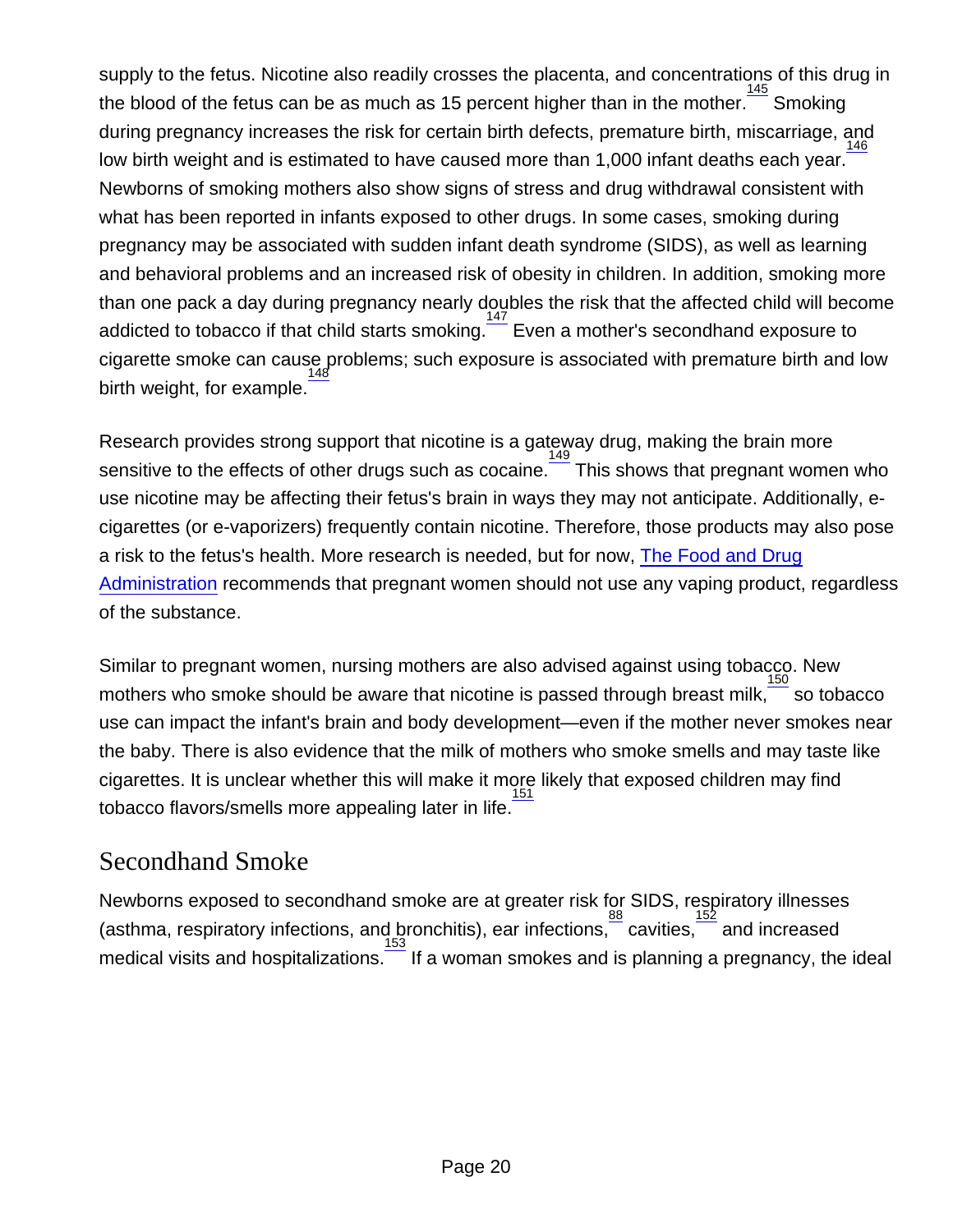## Sex and Gender Differences in Substance Use Disorder Treatment

There are more men than women in treatment for substance use disorders. However, women are more likely to seek treatment for dependence on sedatives such as anti-anxiety and sleep medications.<sup>[14](http://nida.nih.gov/node/22237)</sup> In addition, although men have historically been more likely to seek treatment for heroin use, the rate of women seeking treatment has increased in recent decades.

Substance use disorders may progress differently for women than for men. Women often have a shorter history of using certain substances such as cocaine,  $\frac{155}{2}$  $\frac{155}{2}$  $\frac{155}{2}$  opioids,  $\frac{42}{2}$  $\frac{42}{2}$  $\frac{42}{2}$  marijuana,  $\frac{42,43,156}{2}$  $\frac{42,43,156}{2}$  $\frac{42,43,156}{2}$  or alcohol.<br> $\frac{42,157,158}{2}$  $\frac{42,157,158}{2}$  $\frac{42,157,158}{2}$  However, they typically enter substance use disorder treatment with behavioral, psychological, and social problems. This is because women show a quicker progression from first using the substance to developing dependence. [159](http://nida.nih.gov/node/22237)

Substance Use Disorder Treatment Admissions (all drugs)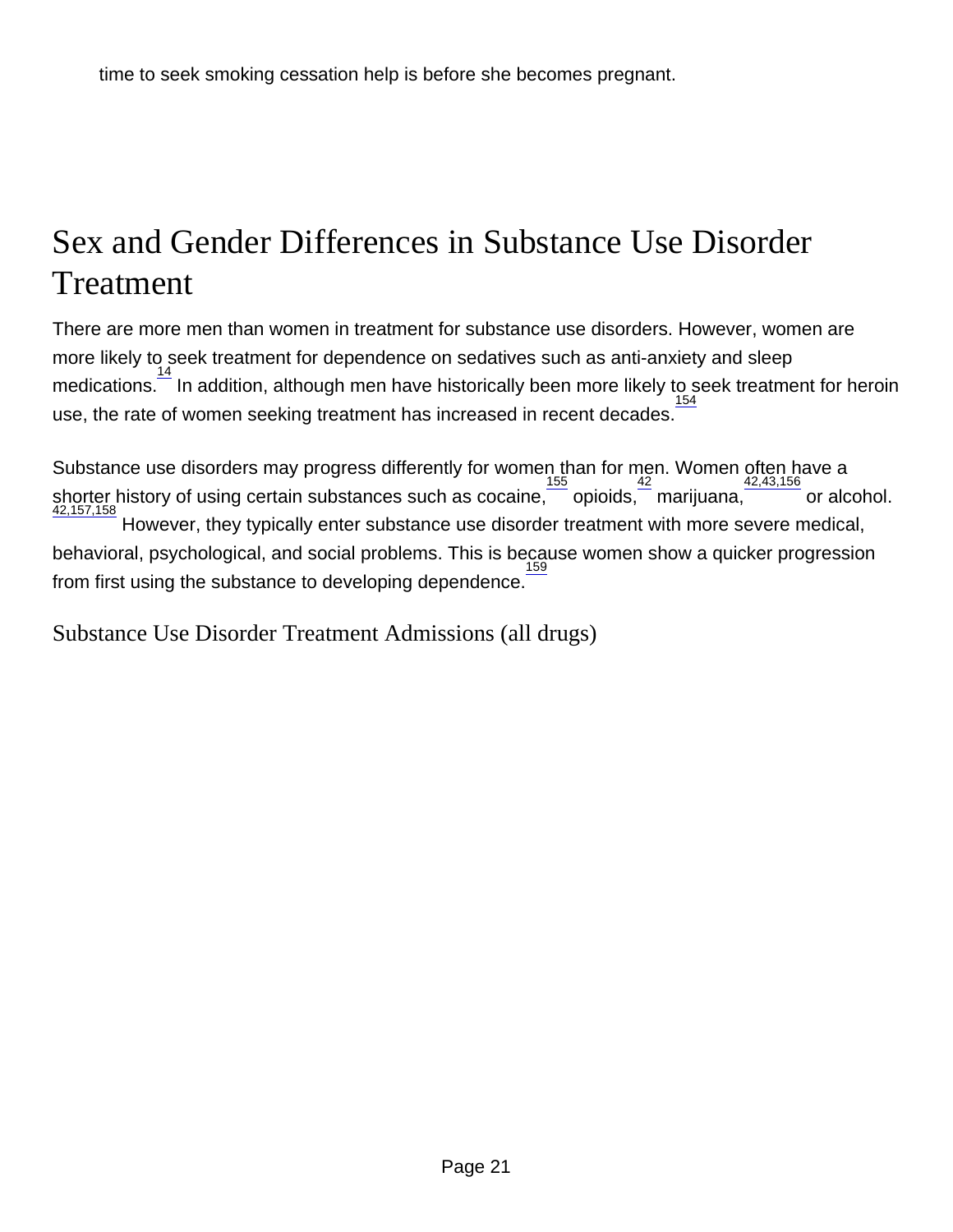Source: 2014 SAMHSA TEDS

Many women who are pregnant or have young children do not seek treatment or drop out of treatment early because they are unable to take care of their children; they may also fear that authorities will remove their children from their care. The combined burdens of work, home care, child care, and other family responsibilities, plus attending treatment frequently, can be overwhelming for many women. Successful treatment may need to provide an increased level of support to address these needs.<sup>[7](http://nida.nih.gov/node/22237)</sup>

# Women and Smoking Cessation Treatment

Research shows that women are less likely to try to quit smoking and more likely to relapse if they do quit. [90](http://nida.nih.gov/node/22237) Nicotine-replacement options, such as the patch or gum, alle not as effective for women as for men, and nicotine withdrawal may be more intense for women.  $\frac{160.131}{2}$  Nicotine craving and withdrawal vary across the menstrual cycle, which may further complicate a woman's attempts to quit.<br>menstrual cycle, which may further complicate a woman's attempts to quit.

The stress on the heart due to smoking one pack of cigarettes per day is the equivalent of being 90 pounds overweight.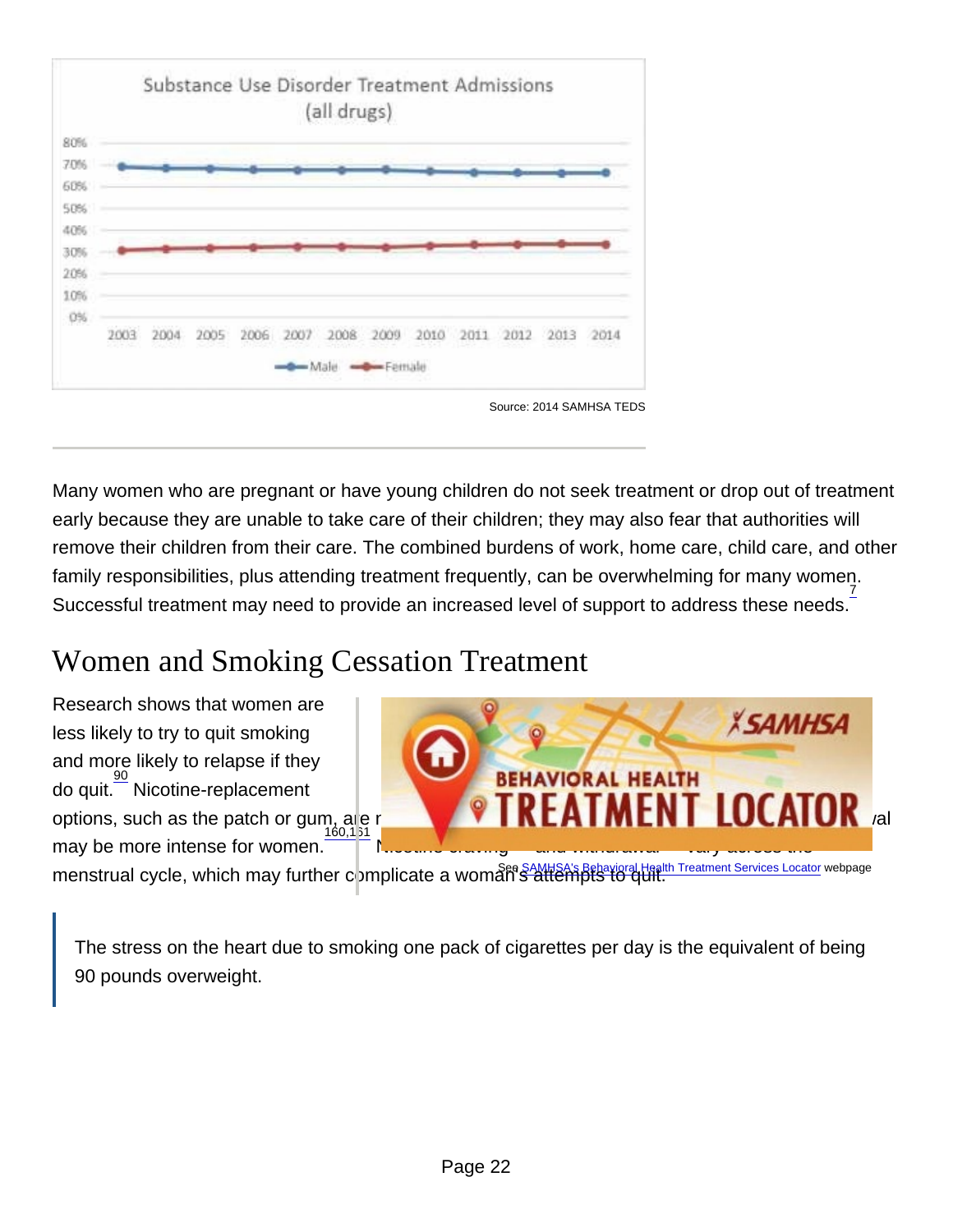Some women continue to smoke because they are afraid they will gain weight. However, research shows only a modest weight gain after quitting. The average smoker gains 6 to 10 pounds after quitting smoking, but certain diet and lifestyle changes can reduce the risk of weight gain. If a person does gain weight, the average person loses much of the extra weight within 6 months.  $\frac{164}{164}$  $\frac{164}{164}$  $\frac{164}{164}$  In fact, longterm quitters gain, on average, only 2 pounds. Most importantly, the health benefits of quitting smoking far exceed the risks of gaining a few pounds. Quitting also decreases risks for various types [164](http://nida.nih.gov/node/22237) of cancers, heart attack, and lung disease.

### Substance Use Disorder Treatment for Mothers and Their Babies While Pregnant or Breastfeeding

A pregnant woman should ask for medical help to stop her drug use. If she attempts to suddenly withdraw from addictive drugs and alcohol without medical assistance, she could be putting her fetus at risk. [166](http://nida.nih.gov/node/22237)

Intensive outpatient treatment, which provides a higher treatment level than traditional outpatient programs but does not require structured residential living, has produced positive results for pregnant women. Pregnant women are more likely to stay in these treatment programs if they provide services such as child care, $\overline{\phantom{a}}$  parenting classes, and vocational training.

[Federal law](https://www.gpo.gov/fdsys/pkg/USCODE-2010-title42/html/USCODE-2010-title42-chap6A-subchapXVII-partB-subpartii-sec300x-27.htm) requires that pregnant women receive priority admission into publicly funded substance use disorder treatment programs, allowing them to bypass waiting lists and gain immediate admission when a bed in a residential program is available. The primary treatment [167](http://nida.nih.gov/node/22237) provider must secure prenatal care if a pregnant woman is not already receiving such care. [State-level contacts for this program are available from SAMHSA.](https://www.samhsa.gov/sites/default/files/ssadirectory.pdf)

In addition, it is important to monitor newborns of substance-using mothers for symptoms of withdrawal and provide proper treatment if necessary. Treatment of drug dependency in newborns depends on the severity of symptoms and, while nonpharmacological treatments are preferred, it sometimes may include hospitalization in order to receive intravenous fluids and medications. These medications are gradually tapered off until the infant adapts to being drug-free.

### Treating Opioid Use Disorders in Pregnant Women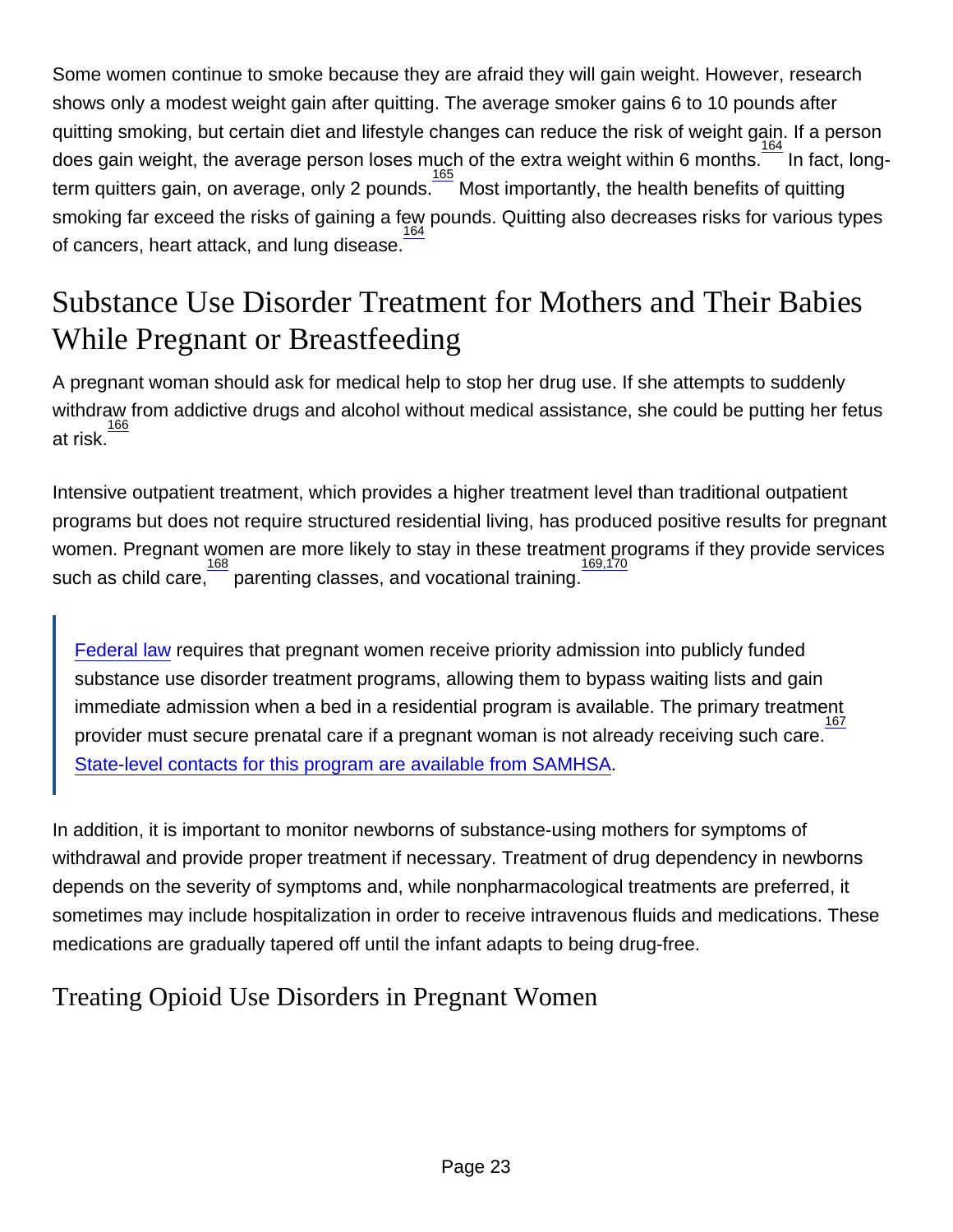Pregnant women who are addicted to opioid pain relievers or heroin face special problems because the baby can be born dependent. Currently, the U.S. Food and Drug Administration has not approved medications to treat opioid-dependent pregnant women, but methadone or buprenorphine maintenance combined with prenatal care and a comprehensive drug treatment program can improve many of the adverse outcomes associated with untreated opioid use disorder. [166,171](http://nida.nih.gov/node/22237) In general, it is neither recommended nor necessary for pregnant women to cease methadone or buprenorphine treatment. [167,171](http://nida.nih.gov/node/22237) However, newborns exposed to methadone during pregnancy can require treatment for withdrawal symptoms.

Some studies suggest that buprenorphine (Suboxoneຶ, Subutexຶ) has some advantages over singledose methadone as a treatment for opioid use disorder in pregnant women. Infants born to mothers treated with buprenorphine had fewer symptoms of dependence and reduced length of hospital stay compared to those treated with methadone. [172](http://nida.nih.gov/node/22237)

Pregnant women who take buprenorphine for opioid use disorder during pregnancy should be aware that the amount of buprenorphine passed through breast milk may be inadequate to prevent opioid [173](http://nida.nih.gov/node/22237) withdrawal in their infant. In some cases, treatment of the infant may be required.

Pregnant women who are addicted to opioids, even if they are in treatment, should monitor their babies for drowsiness, inadequate weight gain, and failure to meet developmental milestones—especially in younger, exclusively breastfed infants. Although unlikely, if a breastfed baby of a woman on buprenorphine therapy shows signs of increased sleepiness, difficulty feeding or breathing, or limpness, a health care provider should be contacted immediately. Infants should be observed for withdrawal signs if breastfeeding is abruptly stopped.

As for infants born with NAS due to opioids, recovery can require hospitalization and possibly treatment with morphine or methadone to relieve symptoms; researchers have also studied buprenorphine for this purpose.<sup>[174](http://nida.nih.gov/node/22237)</sup> There is some evidence that buprenorphine is superior to morphine in treating infants with opioid-related NAS. A NIDA-funded study published found that treating NAS babies with sublingual buprenorphine resulted in a shorter duration of treatment than oral morphine. It also resulted in a shorter length of hospital stay, with similar rates of adverse events. [175](http://nida.nih.gov/node/22237)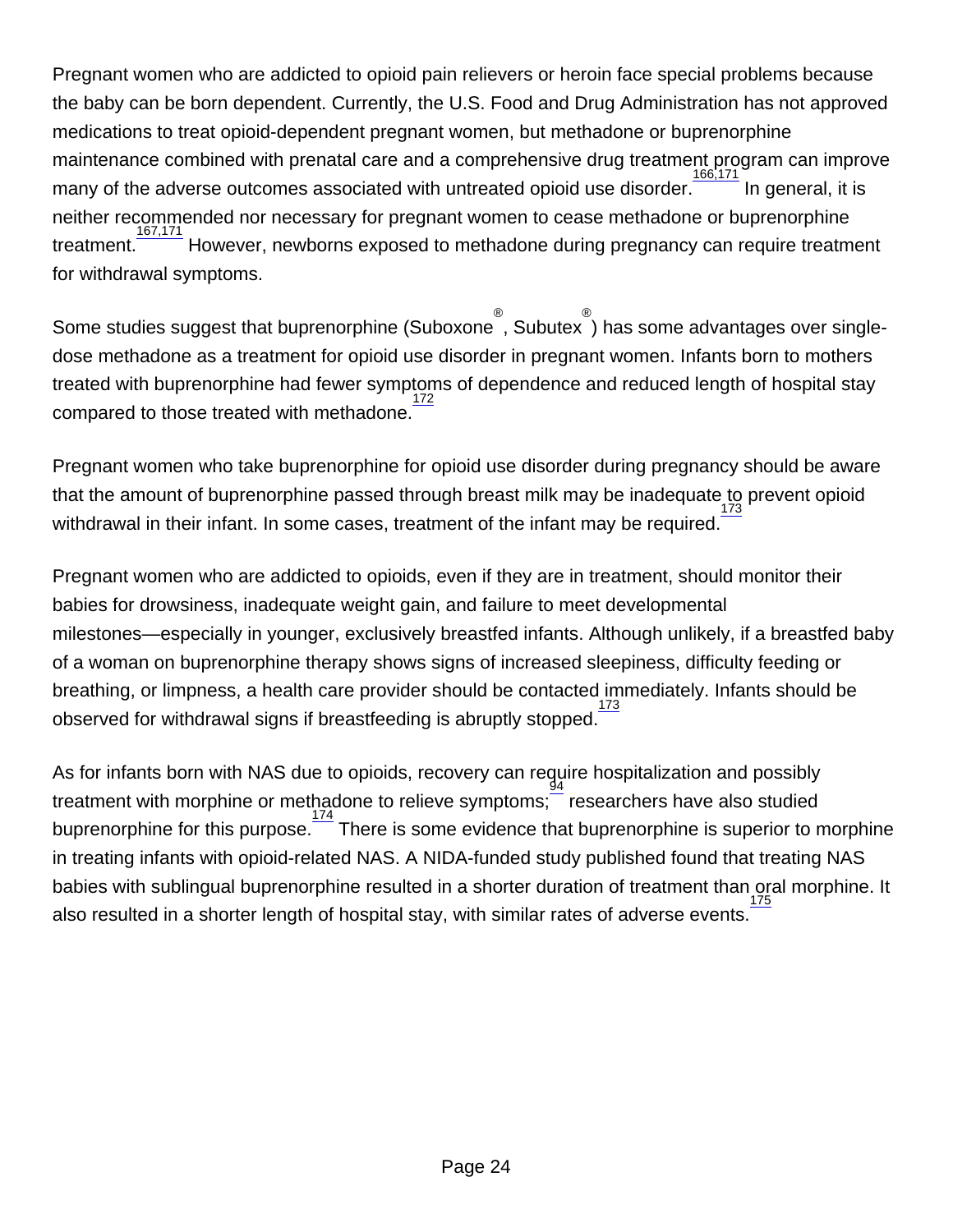## Other Sex and Gender Issues for Women Related to Substance Use

Co-Occuring Mental Health Disorders

More information about comorbidity can be found in [NIDA's Research Report](http://nida.nih.gov/publications/research-reports/common-comorbidities-substance-use-disorders).

Many women with substance use disorders are also diagnosed with other mental disorders. This is important because interactions between illnesses can worsen the course of both. Patients who have both a substance use disorder and another mental health condition often have symptoms that are more persistent, severe, and resistant to treatment compared with patients who have either disorder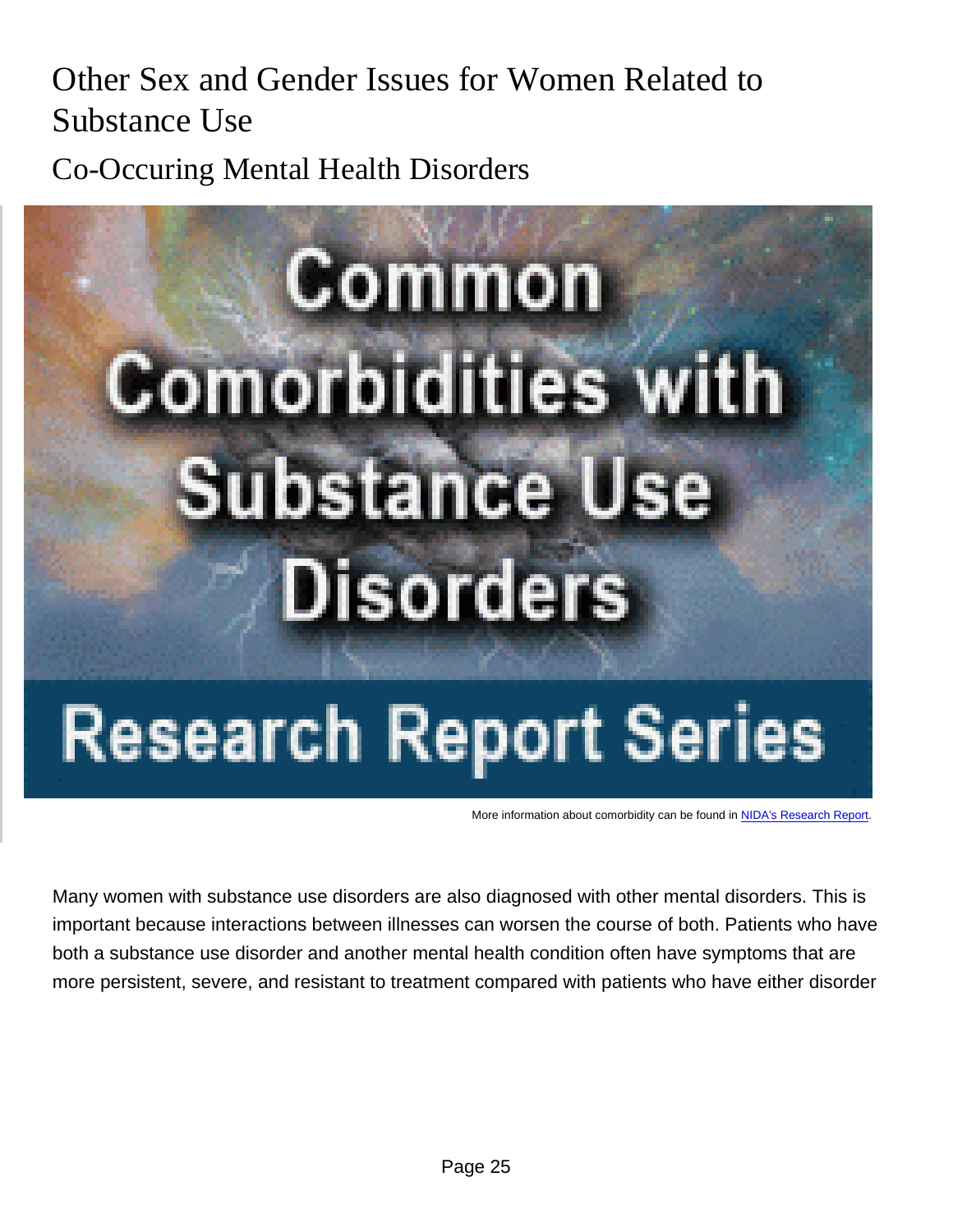alone. Both disorders should be treated at the same time to improve the likelihood of success. Although men are more likely than women to report both a mental health and substance use disorder within the past year,  $\frac{13}{176}$  $\frac{13}{176}$  $\frac{13}{176}$  $\frac{13}{176}$  $\frac{13}{176}$  women are more likely to suffer from certain mental health conditions, such as depression, anxiety, post-traumatic stress disorder (PTSD),  $\frac{177}{17}$  $\frac{177}{17}$  $\frac{177}{17}$  and eating disorders. Some women report using substances to relieve stress or negative emotions.<sup>[179–181](http://nida.nih.gov/node/22237)</sup> In addition, women are more vulnerable to developing substance use or other mental health disorders following divorce, loss of child custody, or the death of a partner or child.<sup>[10](http://nida.nih.gov/node/22237)</sup>

## Women, Violence, and Substance Abuse

More than 1 in 3 women have experienced physical violence at the hands of an intimate partner, including a range of behaviors from slapping, pushing, or shoving to severe acts such as being beaten, burned, raped, or choked.<sup>[182](http://nida.nih.gov/node/22237)</sup> Victims of violence are at increased risk of chronic health conditions, including obesity, chronic pain, depression, and substance use. In recognition of the severity of violence against women and the need for a national strategy to address this issue, in 1994 Congress enacted the Violence Against Women Act to hold offenders accountable and to provide services to victims.<sup>[184](http://nida.nih.gov/node/22237)</sup> In 2013, President Obama reauthorized the Act to expand programs for reaching especially vulnerable populations.

The Institute of Medicine and the U.S. Preventive Services Task Force (USPSTF) have recommended that clinicians screen and counsel for interpersonal violence. To help meet that need, the Affordable Care Act of 2010 (Section 2713) requires that health insurance providers cover all preventive services recommended by the USPSTF without copays or deductibles. However, improved prevention and screening guidelines are needed to help clinicians identify those who need help and link them to the care they need.

## Race and Ethnicity

Women of color may face unique issues with regard to drug use and treatment needs. For example, African-American and American Indian/Alaska Native women are more likely than women of other racial and ethnic groups to be victims of rape, physical violence, and stalking by an intimate partner in their lifetime. As discussed above, these issues are risk factors for substance use and should be addressed during treatment. More information can be found in [Women of Color: Health Data Book](https://orwh.od.nih.gov/sites/orwh/files/docs/WoC-Databook-FINAL.pdf).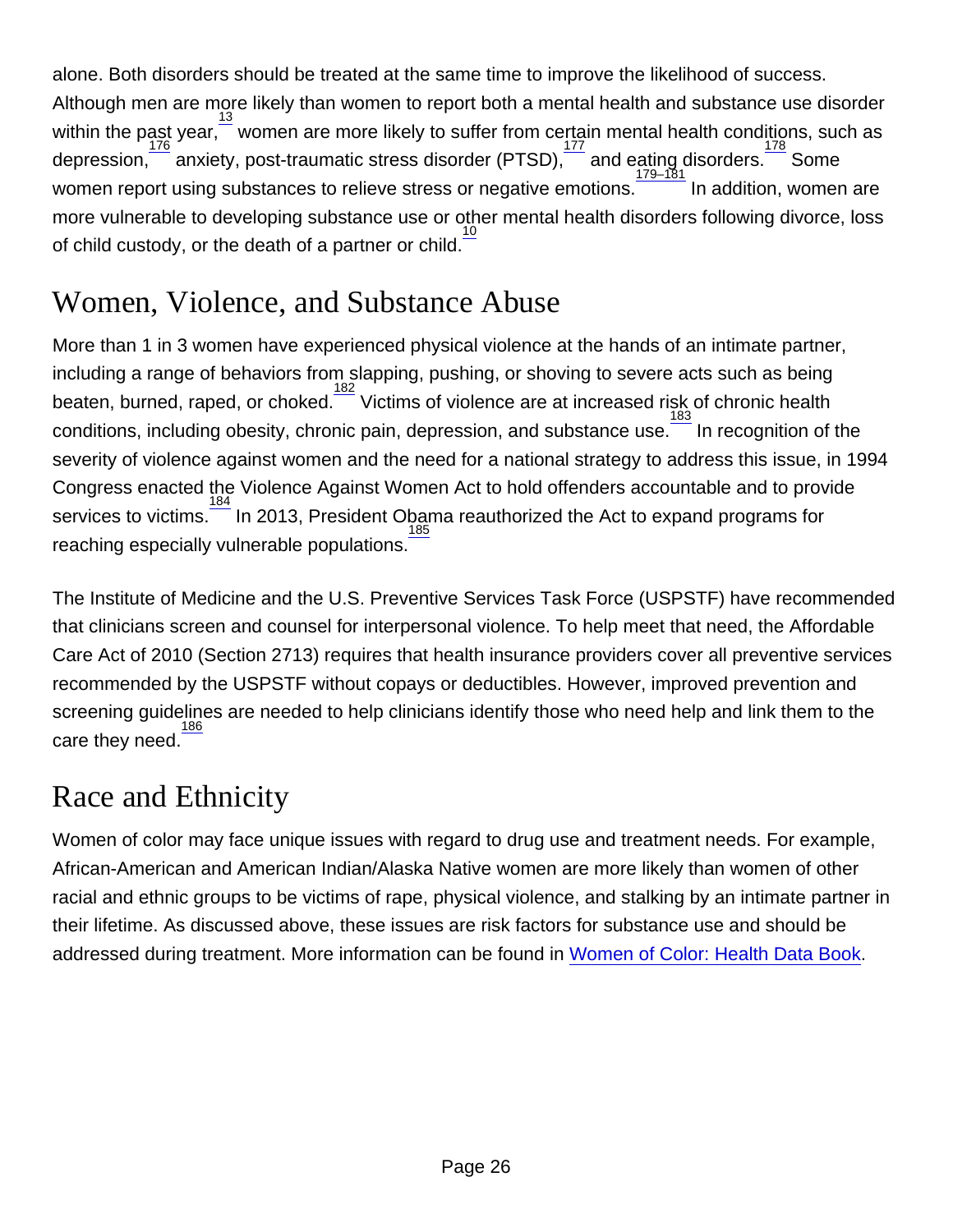# The Importance of Including Women in Research

In the past, women were not included in most clinical research. This was often based on two notions: (1) that women are more biologically complicated than men; and (2) as primary caregivers of young children, a woman had too many competing time demands to participate in research studies.<sup>[187](http://nida.nih.gov/node/22237)</sup> More than two decades ago, NIH established the [Office of Research on Women's Health,](https://orwh.od.nih.gov/) in recognition that excluding specific subgroups from research produces knowledge that only helps a portion of the public. In 1991, the U.S. Department of Health and Human Services established the Office on Women's Health to ensure that broader public health issues related to sex and gender were addressed. Since these offices were established, significant progress has been made in several major areas:

- Policies have been implemented ensuring that women and minorities are included in NIH-funded clinical research
- Research on women's health and sex differences has expanded.
- Career development and mentoring programs have increased the numbers of women's health researchers.
- Research results have been translated into health benefits for women.<sup>[188](http://nida.nih.gov/node/22237)</sup>
- **There has been greater communication to a variety of public audiences about sex and gender** differences in basic and behavioral science, as well as in public health.

"Remember the famous study, take an aspirin a day to keep the heart attack away? That study was done on 10,000 men. Not one woman was included. In a study of the aging process, they told me women weren't included because there wasn't a ladies room available for study participants. Yet the results of these studies were being applied to men and women. I vowed to fix that."

The Honorable Barbara Mikulski, U.S. Senator, Maryland August 16, 2010

[More information can be found in NIDA's research report on comorbidity.](https://orwh.od.nih.gov/sites/orwh/files/docs/ORWH_StrategicPlan2020_Vol1.pdf)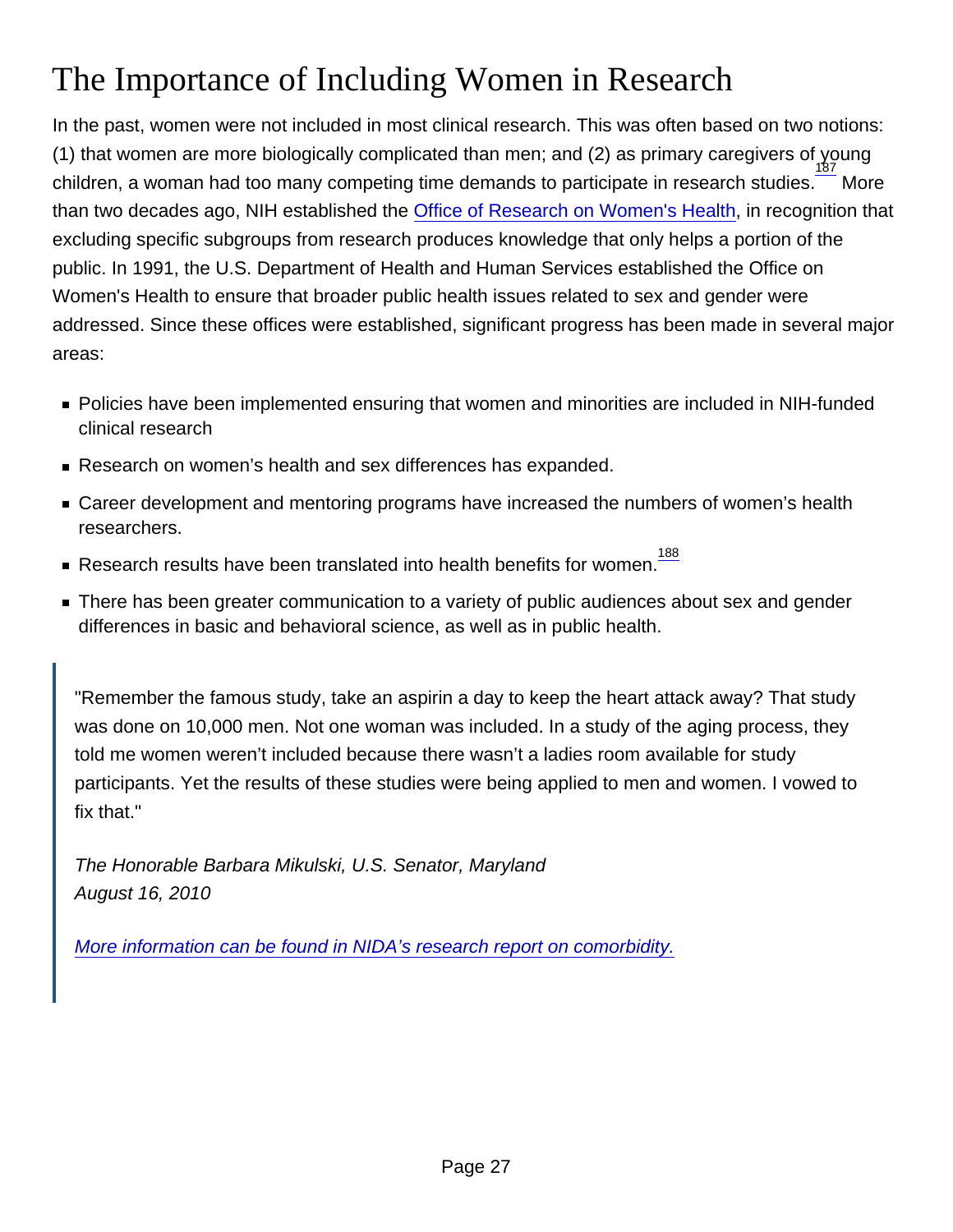Although significant strides have been made to include women in clinical research, most animal-based research still tends to over-rely on males. Because these studies are important in guiding clinical studies, NIH announced a new policy in 2014 requiring that both sexes be represented in NIH-funded research involving animal and cell models. [12](http://nida.nih.gov/node/22237)

Since its inception, NIDA has sponsored research on issues related to women and substance use. Beginning with an early focus on the effects of drug use on pregnant women and the children they carry, NIDA then expanded its interest to sponsor research into women's specific substance use disorder risk factors and treatment needs. When the HIV/AIDS epidemic emerged in the 1980s, NIDA responded with funding for projects on gender-specific risk factors for infection and on the impact of drug use on HIV transmission between mother and newborn and the subsequent health of both. In 1995, NIDA formally established the [Women and Sex/Gender Differences Research Program](http://nida.nih.gov/node/3364) to understand the underlying causes of substance use disorders and the best ways to prevent and treat them in both men and women. [189](http://nida.nih.gov/node/22237)

## Where can I get further information about substance use in women?

### NIDA's website includes:

- **Information on drugs that people use and misuse and related health consequences**
- NIDA publications, news, and events
- Resources for health care professionals, educators, and patients and families
- Information on NIDA research studies and clinical trials
- Funding information (including program announcements and deadlines)
- **International activities**
- **EXA** Links to related websites (access to websites of many other organizations in the field)
- Information in Spanish (en español)

## NIDA Websites and Webpages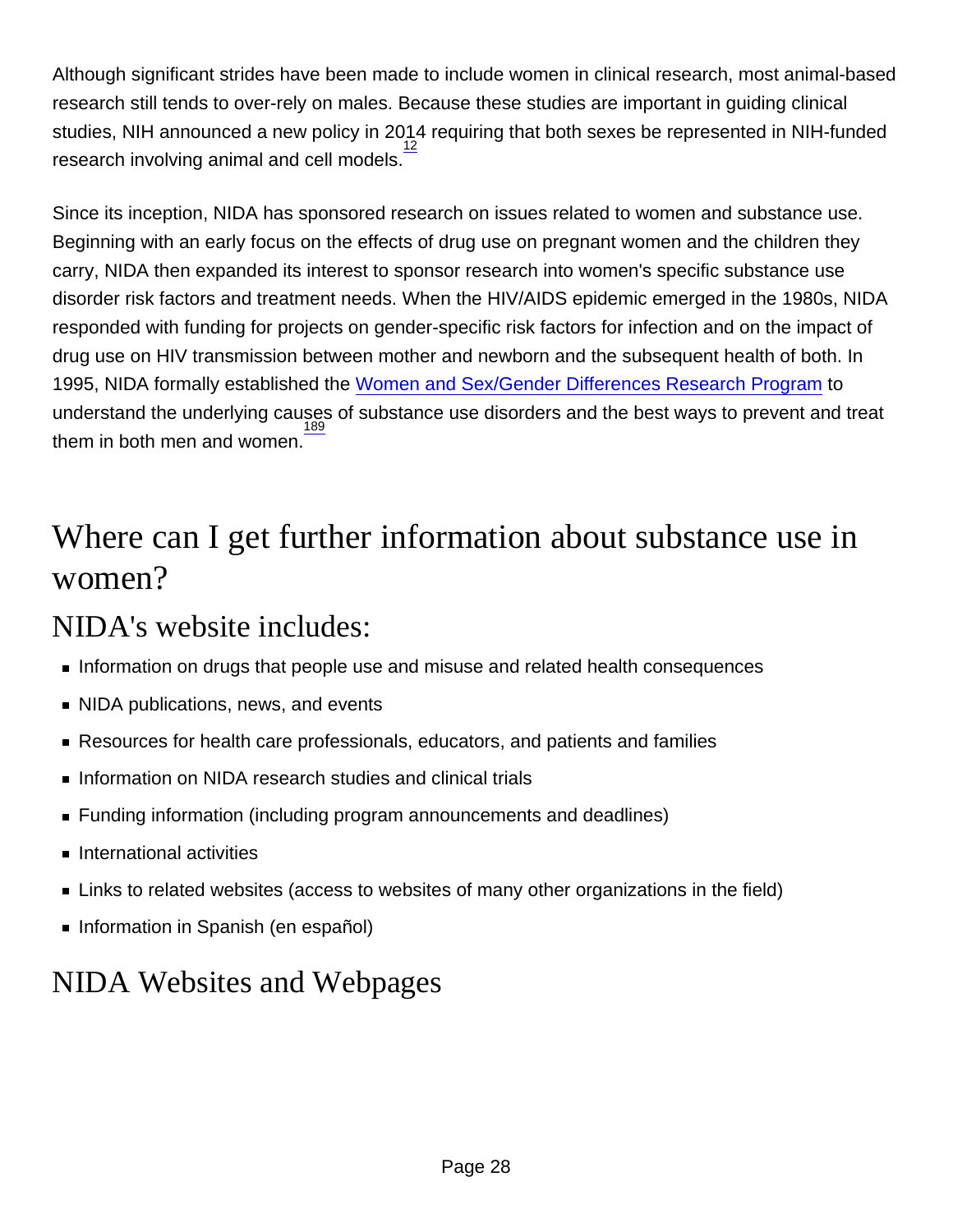- [www.nida.nih.gov/related-topics/women-drugs](http://nida.nih.gov/related-topics/women-drugs)
- [www.researchstudies.drugabuse.gov](http://www.researchstudies.drugabuse.gov)
- [www.irp.drugabuse.gov](http://www.irp.drugabuse.gov)

## For Physician Information

NIDAMED: [www.nida.nih.gov/nidamed](http://nida.nih.gov/node/776)

## Other Websites

Information on substance use in women is also available through:

- [Substance Abuse and Mental Health Services Administration](https://www.samhsa.gov) (SAMHSA)
- [Drug Enforcement Administration](https://www.dea.gov) (DEA)
- **[Monitoring the Future](http://www.monitoringthefuture.org)**
- **[Partnership for Drug-Free Kids](http://www.drugfree.org)**
- **[NIDA's Substance Use in Women DrugFacts](http://nida.nih.gov/publications/drugfacts/substance-use-in-women)**
- **[CDC's Fact Sheet on Substance Use During Pregnancy](https://www.cdc.gov/reproductivehealth/maternalinfanthealth/substance-abuse/substance-abuse-during-pregnancy.htm?CDC_AA_refVal=https://www.cdc.gov/reproductivehealth/maternalinfanthealth/tobaccousepregnancy/index.htm)**

### Treatment Resources

- [Find behavioral health treatment](https://findtreatment.samhsa.gov) (SAMHSA)
- **[Find Smoking cessation programs.](http://women.smokefree.gov/) The U.S. Department of Health and Human Services** has resources to help a woman quit smoking.

# References

1. Office of Research on Women's Health (ORWH). How Sex and Gender Influence Health and Disease [Infographic].; n.d. [https://orwh.od.nih.gov/resources/pdf/SexGenderInfographic\\_11x17\\_508.pdf.](https://orwh.od.nih.gov/resources/pdf/SexGenderInfographic_11x17_508.pdf)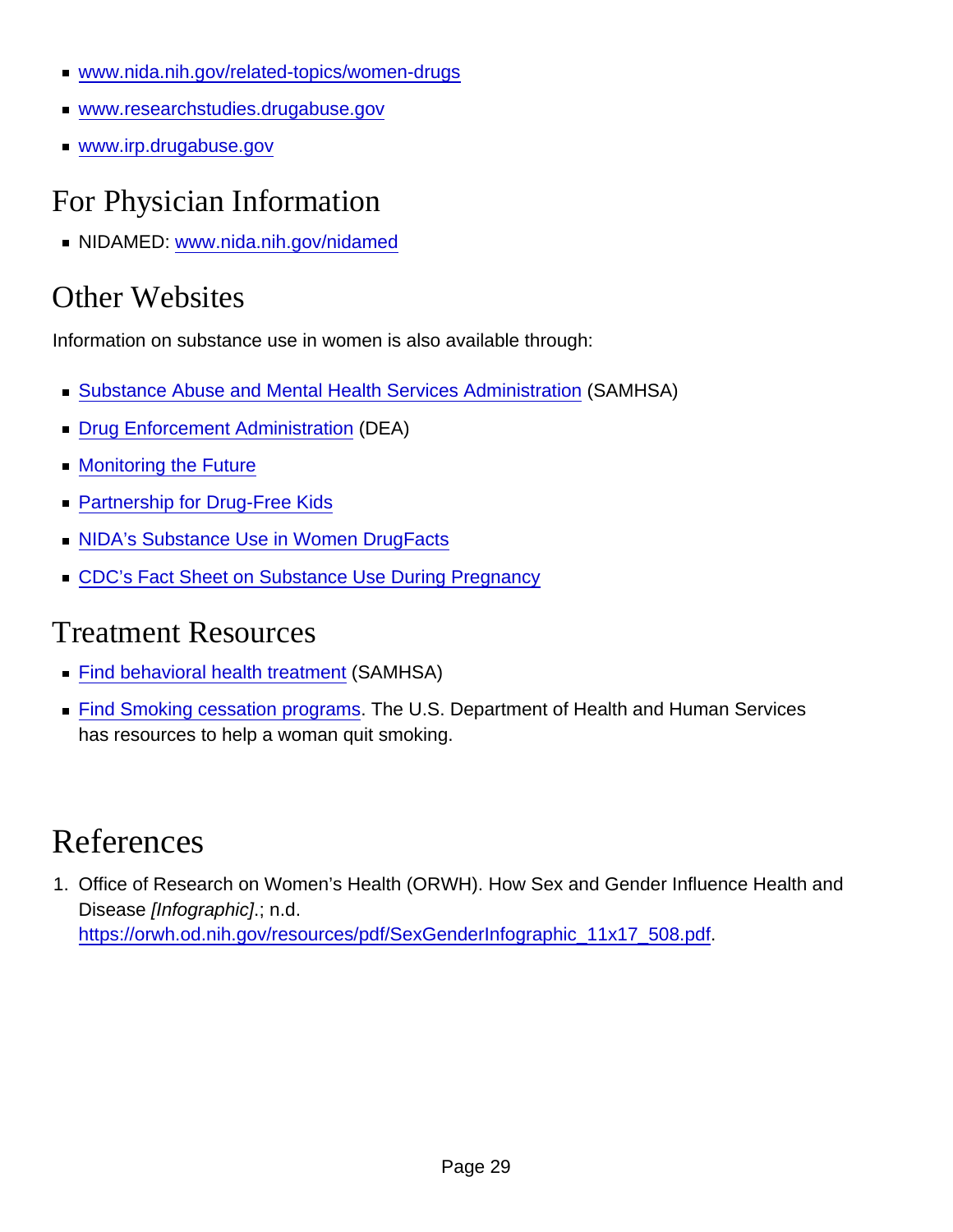- 2. Institute of Medicine (US) Committee on Understanding the Biology of Sex and Gender Differences. Exploring the Biological Contributions to Human Health: Does Sex Matter? (Wizemann TM, Pardue M-L, eds.). Washington (DC): National Academies Press (US); 2001. <http://www.ncbi.nlm.nih.gov/books/NBK222288/>. Accessed January 3, 2018.
- 3. Eggert J, Theobald H, Engfeldt P. Effects of alcohol consumption on female fertility during an 18 year period. Fertil Steril. 2004;81(2):379-383. doi:10.1016/j.fertnstert.2003.06.018
- 4. Joesoef MR, Beral V, Aral SO, Rolfs RT, Cramer DW. Fertility and use of cigarettes, alcohol, marijuana, and cocaine. Ann Epidemiol. 1993;3(6):592-594.
- 5. Tolstrup JS, Kjaer SK, Holst C, et al. Alcohol use as predictor for infertility in a representative population of Danish women. Acta Obstet Gynecol Scand. 2003;82(8):744-749.
- 6. Schoenbaum EE, Hartel D, Lo Y, et al. HIV infection, drug use, and onset of natural menopause. Clin Infect Dis Off Publ Infect Dis Soc Am. 2005;41(10):1517-1524. doi:10.1086/497270
- 7. Center for Substance Abuse Treatment. Substance Abuse: Clinical Issues in Intensive Outpatient Treatment. Rockville (MD): Substance Abuse and Mental Health Services Administration (US); 2006. <http://www.ncbi.nlm.nih.gov/books/NBK64093/>. Accessed January 19, 2018.
- 8. Daley M, Argeriou M, McCarty D, Callahan JJ, Shepard DS, Williams CN. The impact of substance abuse treatment modality on birth weight and health care expenditures. J Psychoactive Drugs. 2001;33(1):57-66. doi:10.1080/02791072.2001.10400469
- 9. Svikis DS, Golden AS, Huggins GR, et al. Cost-effectiveness of treatment for drug-abusing pregnant women. Drug Alcohol Depend. 1997;45(1-2):105-113.
- 10. Substance Abuse and Mental Health Services Administration (SAMHSA). Addressing the Needs of Women and Girls: Core Competencies for Mental Health and Substance Abuse Service Professionals. Published October 1, 2011. Accessed January 3, 2018.
- 11. National Institutes of Health (NIH). Amendment: NIH Policy and Guidelines on the Inclusion of Women and Minorities as Subjects in Clinical Research.; 2001. <https://grants.nih.gov/grants/guide/notice-files/NOT-OD-02-001.html>.
- 12. Clayton JA, Collins FS. Policy: NIH to balance sex in cell and animal studies. Nature. 2014;509(7500):282-283.
- 13. Center for Behavioral Health Statistics and Quality. Results from the 2016 National Survey on Drug Use and Health: Detailed Tables. Rockville, MD: Substance Abuse and Mental Health Services Administration; 2017. [https://www.samhsa.gov/data/sites/default/files/NSDUH-DetTabs-](https://www.samhsa.gov/data/sites/default/files/NSDUH-DetTabs-2016/NSDUH-DetTabs-2016.pdf)[2016/NSDUH-DetTabs-2016.pdf](https://www.samhsa.gov/data/sites/default/files/NSDUH-DetTabs-2016/NSDUH-DetTabs-2016.pdf). Accessed November 7, 2017.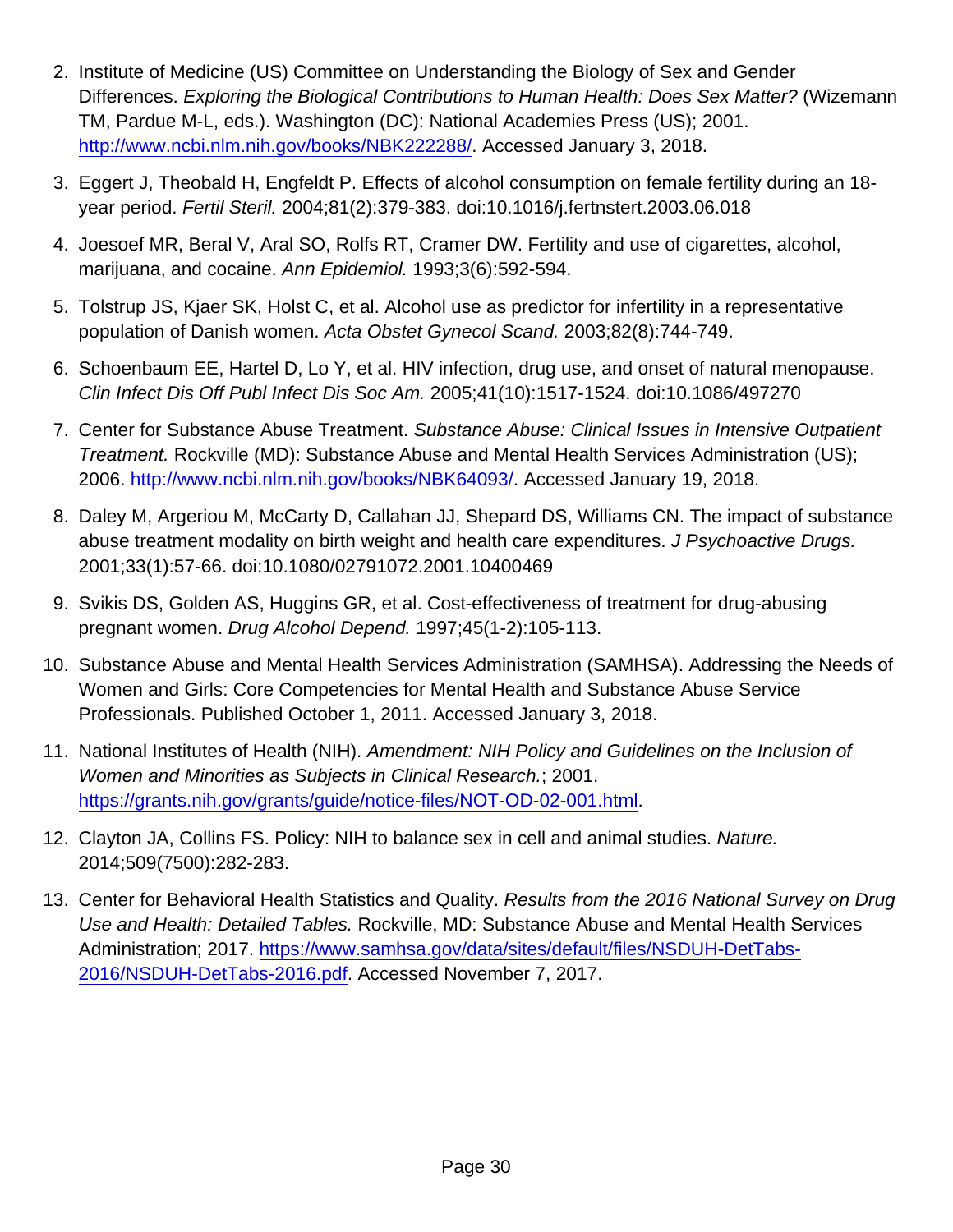14. Substance Abuse and Mental Health Services Administration, Center for Behavioral Health Statistics and Quality. Treatment Episode Data Set (TEDS): 2004-2014. National Admissions to Substance Abuse Treatment Services. Rockville, MD: Substance Abuse and Mental Health Services Administration; 2016.

[https://wwwdasis.samhsa.gov/dasis2/teds\\_pubs/2014\\_teds\\_rpt\\_natl.pdf](https://wwwdasis.samhsa.gov/dasis2/teds_pubs/2014_teds_rpt_natl.pdf).

- 15. Anthony JC, Warner LA, Kessler RC. Comparative epidemiology of dependence on tobacco, alcohol, controlled substances, and inhalants: Basic findings from the National Comorbidity Survey. Exp Clin Psychopharmacol. 1994;2(3):244-268. doi:10.1037/1064-1297.2.3.244
- 16. Robbins SJ, Ehrman RN, Childress AR, O'Brien CP. Comparing levels of cocaine cue reactivity in male and female outpatients. Drug Alcohol Depend. 1999;53(3):223-230.
- 17. Hitschfeld MJ, Schneekloth TD, Ebbert JO, et al. Female smokers have the highest alcohol craving in a residential alcoholism treatment cohort. Drug Alcohol Depend. 2015;150:179-182. doi:10.1016/j.drugalcdep.2015.02.016
- 18. Fox HC, Morgan PT, Sinha R. Sex differences in guanfacine effects on drug craving and stress arousal in cocaine-dependent individuals. Neuropsychopharmacol Off Publ Am Coll Neuropsychopharmacol. 2014;39(6):1527-1537. doi:10.1038/npp.2014.1
- 19. Kennedy AP, Epstein DH, Phillips KA, Preston KL. Sex differences in cocaine/heroin users: druguse triggers and craving in daily life. Drug Alcohol Depend. 2013;132(1-2):29-37. doi:10.1016/j.drugalcdep.2012.12.025
- 20. Kippin TE, Fuchs RA, Mehta RH, et al. Potentiation of cocaine-primed reinstatement of drug seeking in female rats during estrus. Psychopharmacology (Berl). 2005;182(2):245-252. doi:10.1007/s00213-005-0071-y
- 21. Rubonis AV, Colby SM, Monti PM, Rohsenow DJ, Gulliver SB, Sirota AD. Alcohol cue reactivity and mood induction in male and female alcoholics. J Stud Alcohol. 1994;55(4):487-494.
- 22. Makela P, Wakeley J, Gijsman H, Robson PJ, Bhagwagar Z, Rogers RD. Low doses of delta-9 tetrahydrocannabinol (THC) have divergent effects on short-term spatial memory in young, healthy adults. Neuropsychopharmacol Off Publ Am Coll Neuropsychopharmacol. 2006;31(2):462-470. doi:10.1038/sj.npp.1300871
- 23. Pope HG, Jacobs A, Mialet JP, Yurgelun-Todd D, Gruber S. Evidence for a sex-specific residual effect of cannabis on visuospatial memory. Psychother Psychosom. 1997;66(4):179-184.
- 24. Haney M. Opioid antagonism of cannabinoid effects: differences between marijuana smokers and nonmarijuana smokers. Neuropsychopharmacol Off Publ Am Coll Neuropsychopharmacol. 2007;32(6):1391-1403. doi:10.1038/sj.npp.1301243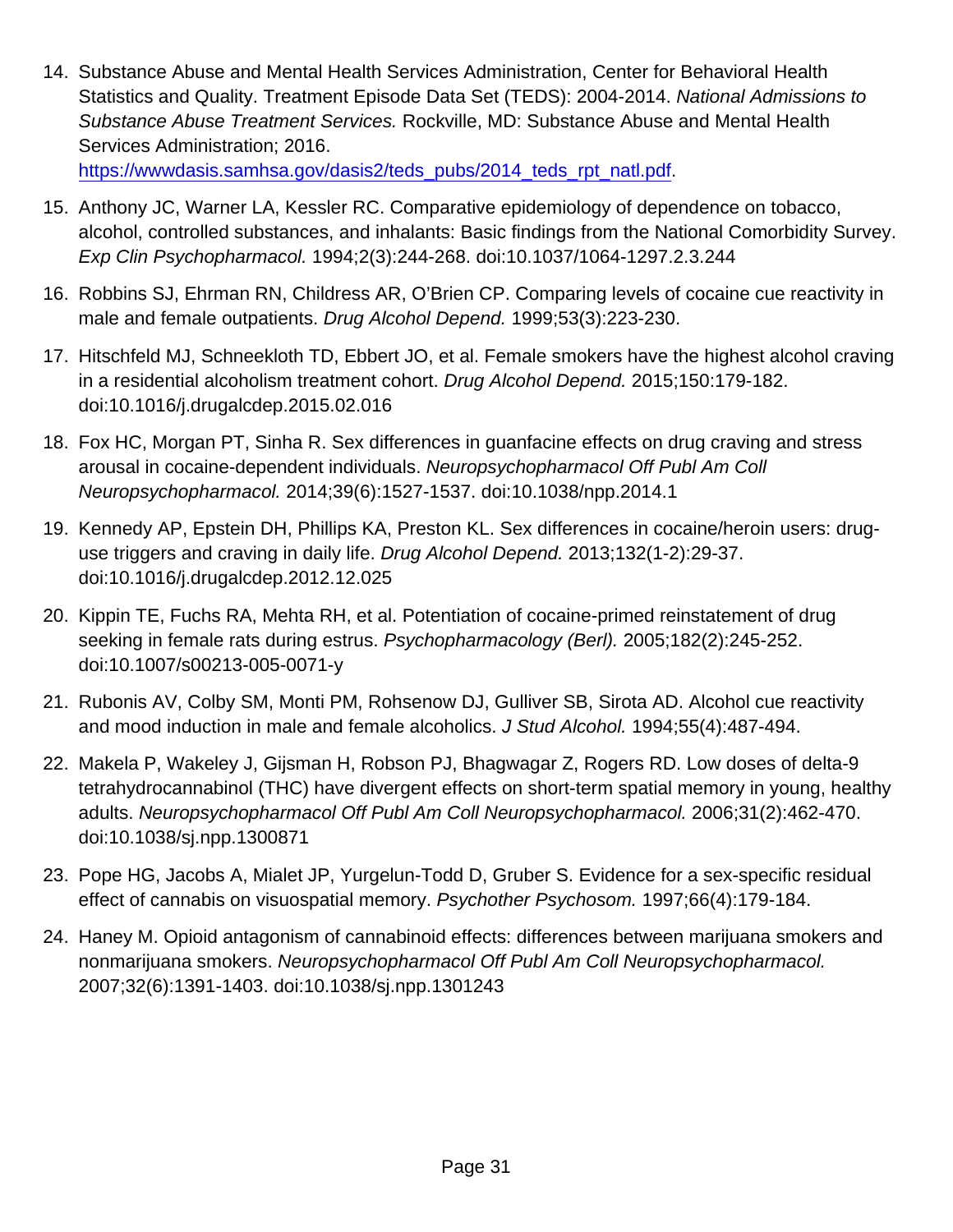- 25. Penetar DM, Kouri EM, McCarthy EM, et al. Nicotine Pretreatment Increases Dysphoric Effects of Alcohol in Luteal-Phase Female Volunteers. Int J Environ Res Public Health. 2009;6(2):526-546. doi:10.3390/ijerph6020526
- 26. Butters JE. Promoting Healthy Choices: The Importance of Differentiating Between Ordinary and High Risk Cannabis Use Among High-School Students. Subst Use Misuse. 2005;40(6):845-855. doi:10.1081/JA-200030803
- 27. Medina KL, McQueeny T, Nagel BJ, Hanson KL, Yang TT, Tapert SF. Prefrontal cortex morphometry in abstinent adolescent marijuana users: subtle gender effects. Addict Biol. 2009;14(4):457-468. doi:10.1111/j.1369-1600.2009.00166.x
- 28. McQueeny T, Padula CB, Price J, Medina KL, Logan P, Tapert SF. Gender effects on amygdala morphometry in adolescent marijuana users. Behav Brain Res. 2011;224(1):128-134. doi:10.1016/j.bbr.2011.05.031
- 29. Fattore L, Spano MS, Altea S, Angius F, Fadda P, Fratta W. Cannabinoid self-administration in rats: sex differences and the influence of ovarian function. Br J Pharmacol. 2007;152(5):795-804. doi:10.1038/sj.bjp.0707465
- 30. Craft RM, Marusich JA, Wiley JL. Sex differences in cannabinoid pharmacology: a reflection of differences in the endocannabinoid system? Life Sci. 2013;92(8-9):476-481. doi:10.1016/j.lfs.2012.06.009
- 31. Craft RM, Wakley AA, Tsutsui KT, Laggart JD. Sex differences in cannabinoid 1 vs. cannabinoid 2 receptor-selective antagonism of antinociception produced by delta9-tetrahydrocannabinol and CP55,940 in the rat. J Pharmacol Exp Ther. 2012;340(3):787-800. doi:10.1124/jpet.111.188540
- 32. Romero EM, Fernández B, Sagredo O, et al. Antinociceptive, behavioural and neuroendocrine effects of CP 55,940 in young rats. Brain Res Dev Brain Res. 2002;136(2):85-92.
- 33. Tseng AH, Craft RM. Sex differences in antinociceptive and motoric effects of cannabinoids. Eur J Pharmacol. 2001;430(1):41-47.
- 34. Wiley JL. Sex-dependent effects of ?9-tetrahydrocannabinol on locomotor activity in mice. Neurosci Lett. 2003;352(2):77-80. doi:10.1016/j.neulet.2003.08.050
- 35. Craft R, Leitl M. Gonadal hormone modulation of the behavioral effects of ?9-tetrahydrocannabinol in male and female rats. Eur J Pharmacol. 2008;578:37-42. doi:10.1016/j.ejphar.2007.09.004
- 36. Fattore L, Spano M, Altea S, Fadda P, Fratta W. Drug- and cue-induced reinstatement of cannabinoid-seeking behaviour in male and female rats: influence of ovarian hormones. Br J Pharmacol. 2010;160(3):724-735. doi:10.1111/j.1476-5381.2010.00734.x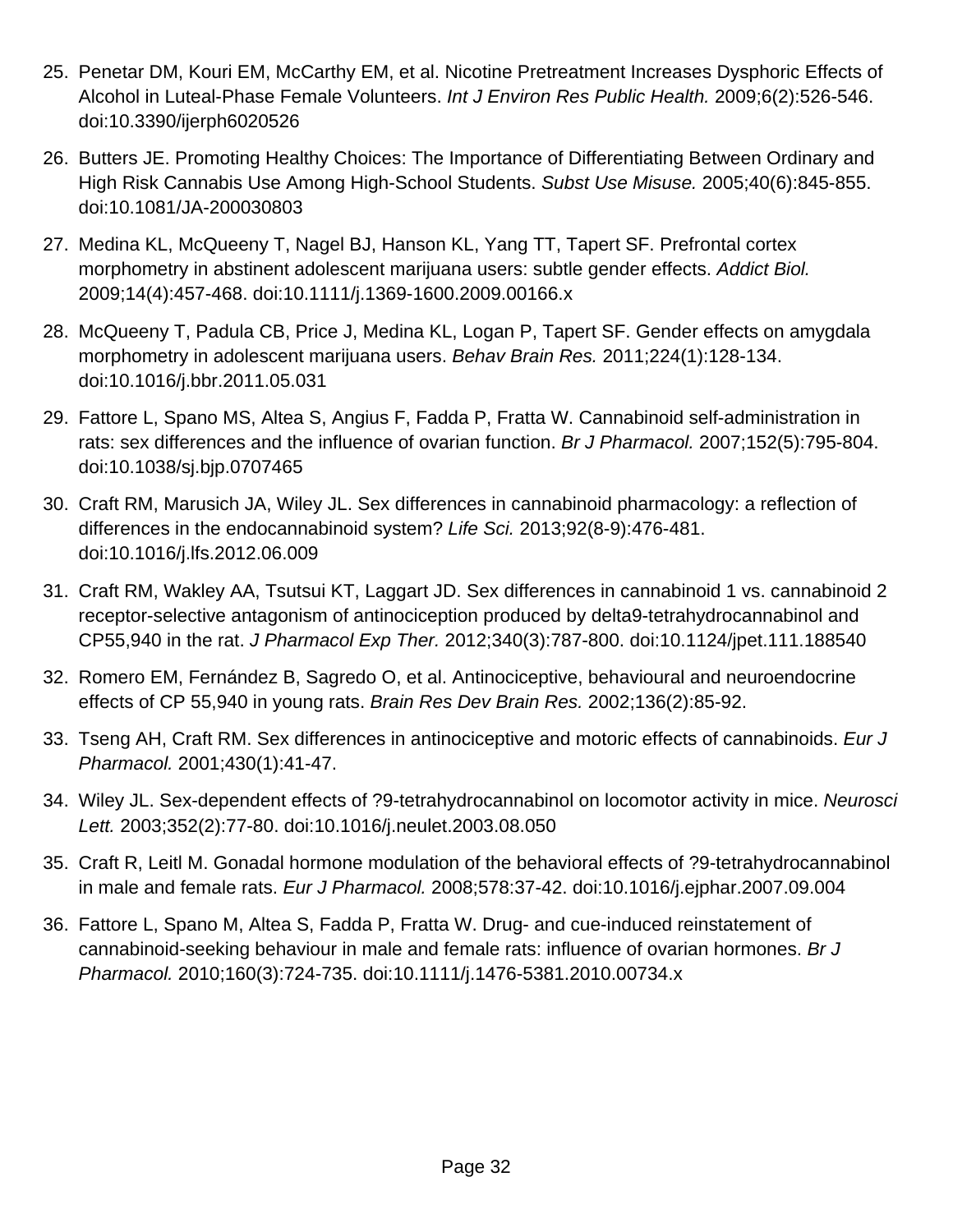- 37. Winsauer PJ, Daniel JM, Filipeanu CM, et al. Long-term behavioral and pharmacodynamic effects of delta-9-tetrahydrocannabinol in female rats depend on ovarian hormone status. Addict Biol. 2011;16(1):64-81.
- 38. Krebs-Kraft DL, Hill MN, Hillard CJ, McCarthy MM. Sex difference in cell proliferation in developing rat amygdala mediated by endocannabinoids has implications for social behavior. Proc Natl Acad Sci U S A. 2010;107(47):20535-20540. doi:10.1073/pnas.1005003107
- 39. Thomas H. A community survey of adverse effects of cannabis use. Drug Alcohol Depend. 1996;42(3):201-207.
- 40. Buckner JD, Heimberg RG, Schneier FR, Liu S-M, Wang S, Blanco C. The relationship between cannabis use disorders and social anxiety disorder in the National Epidemiological Study of Alcohol and Related Conditions (NESARC). Drug Alcohol Depend. 2012;124(1-2):128-134. doi:10.1016/j.drugalcdep.2011.12.023
- 41. Buckner JD, Mallott MA, Schmidt NB, Taylor J. Peer influence and gender differences in problematic cannabis use among individuals with social anxiety. J Anxiety Disord. 2006;20(8):1087- 1102. doi:10.1016/j.janxdis.2006.03.002
- 42. Hernandez-Avila CA, Rounsaville BJ, Kranzler HR. Opioid-, cannabis- and alcohol-dependent women show more rapid progression to substance abuse treatment. Drug Alcohol Depend. 2004;74(3):265-272. doi:10.1016/j.drugalcdep.2004.02.001
- 43. Khan SS, Secades-Villa R, Okuda M, et al. Gender differences in cannabis use disorders: results from the National Epidemiologic Survey of Alcohol and Related Conditions. Drug Alcohol Depend. 2013;130(1-3):101-108. doi:10.1016/j.drugalcdep.2012.10.015
- 44. Evans SM, Foltin RW. Exogenous progesterone attenuates the subjective effects of smoked cocaine in women, but not in men. Neuropsychopharmacol Off Publ Am Coll Neuropsychopharmacol. 2006;31(3):659-674. doi:10.1038/sj.npp.1300887
- 45. Justice AJ, De Wit H. Acute effects of d-amphetamine during the early and late follicular phases of the menstrual cycle in women. Pharmacol Biochem Behav. 2000;66(3):509-515.
- 46. Justice AJ, de Wit H. Acute effects of d-amphetamine during the follicular and luteal phases of the menstrual cycle in women. Psychopharmacology (Berl). 1999;145(1):67-75.
- 47. Anker JJ, Carroll ME. Females are more vulnerable to drug abuse than males: evidence from preclinical studies and the role of ovarian hormones. Curr Top Behav Neurosci. 2011;8:73-96. doi:10.1007/7854\_2010\_93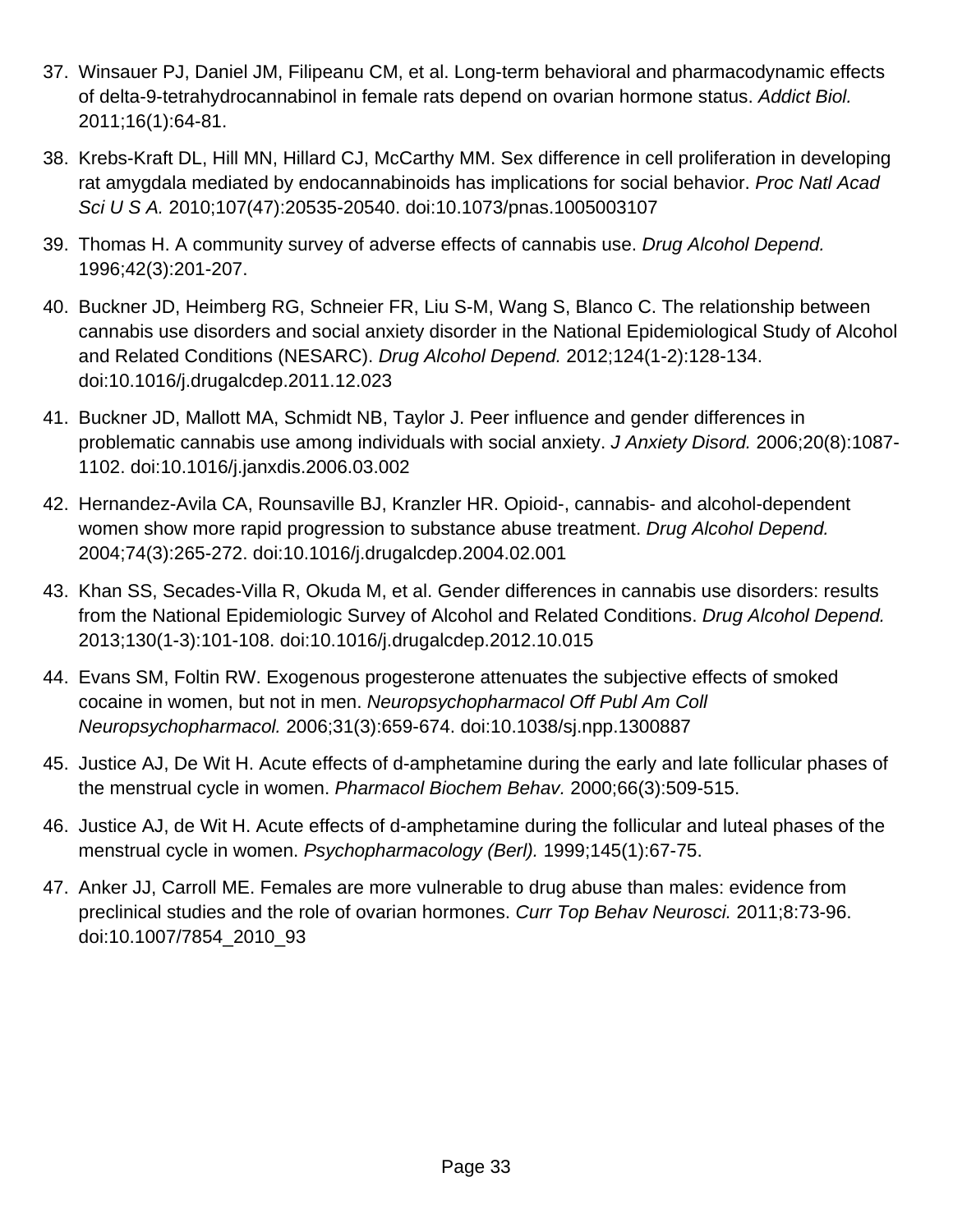- 48. NIDA Notes: Gender Differences in Drug Abuse Risks and Treatment. [https://archives.drugabuse.gov/news-events/nida-notes/2000/09/gender-differences-in-drug-abuse](https://archives.drugabuse.gov/news-events/nida-notes/2000/09/gender-differences-in-drug-abuse-risks-treatment)[risks-treatment.](https://archives.drugabuse.gov/news-events/nida-notes/2000/09/gender-differences-in-drug-abuse-risks-treatment) Published September 1, 2000. Accessed January 26, 2018.
- 49. Cretzmeyer M, Sarrazin MV, Huber DL, Block RI, Hall JA. Treatment of methamphetamine abuse: research findings and clinical directions. J Subst Abuse Treat. 2003;24(3):267-277.
- 50. Brecht M-L, O'Brien A, von Mayrhauser C, Anglin MD. Methamphetamine use behaviors and gender differences. Addict Behav. 2004;29(1):89-106.
- 51. Hser Y-I, Evans E, Huang Y-C. Treatment outcomes among women and men methamphetamine abusers in California. J Subst Abuse Treat. 2005;28(1):77-85. doi:10.1016/j.jsat.2004.10.009
- 52. Zweben JE, Cohen JB, Christian D, et al. Psychiatric symptoms in methamphetamine users. Am J Addict. 2004;13(2):181-190. doi:10.1080/10550490490436055
- 53. Rawson RA, Gonzales R, Obert JL, McCann MJ, Brethen P. Methamphetamine use among treatment-seeking adolescents in Southern California: participant characteristics and treatment response. J Subst Abuse Treat. 2005;29(2):67-74. doi:10.1016/j.jsat.2005.04.001
- 54. Dluzen DE, Liu B. Gender differences in methamphetamine use and responses: a review. Gend Med. 2008;5(1):24-35.
- 55. Kim JYS, Fendrich M. Gender differences in juvenile arrestees' drug use, self-reported dependence, and perceived need for treatment. Psychiatr Serv Wash DC. 2002;53(1):70-75. doi:10.1176/appi.ps.53.1.70
- 56. Lin S-K, Ball D, Hsiao C-C, Chiang Y-L, Ree S-C, Chen C-K. Psychiatric comorbidity and gender differences of persons incarcerated for methamphetamine abuse in Taiwan. Psychiatry Clin Neurosci. 2004;58(2):206-212.
- 57. Liechti ME, Gamma A, Vollenweider FX. Gender differences in the subjective effects of MDMA. Psychopharmacology (Berl). 2001;154(2):161-168.
- 58. Verheyden SL, Hadfield J, Calin T, Curran HV. Sub-acute effects of MDMA (+/-3,4 methylenedioxymethamphetamine, "ecstasy") on mood: evidence of gender differences. Psychopharmacology (Berl). 2002;161(1):23-31. doi:10.1007/s00213-001-0995-9
- 59. Hoshi R, Pratt H, Mehta S, Bond AJ, Curran HV. An investigation into the sub-acute effects of ecstasy on aggressive interpretative bias and aggressive mood - are there gender differences? J Psychopharmacol Oxf Engl. 2006;20(2):291-301. doi:10.1177/0269881106060505
- 60. Campbell GA, Rosner MH. The agony of ecstasy: MDMA (3,4-methylenedioxymethamphetamine) and the kidney. Clin J Am Soc Nephrol CJASN. 2008;3(6):1852-1860. doi:10.2215/CJN.02080508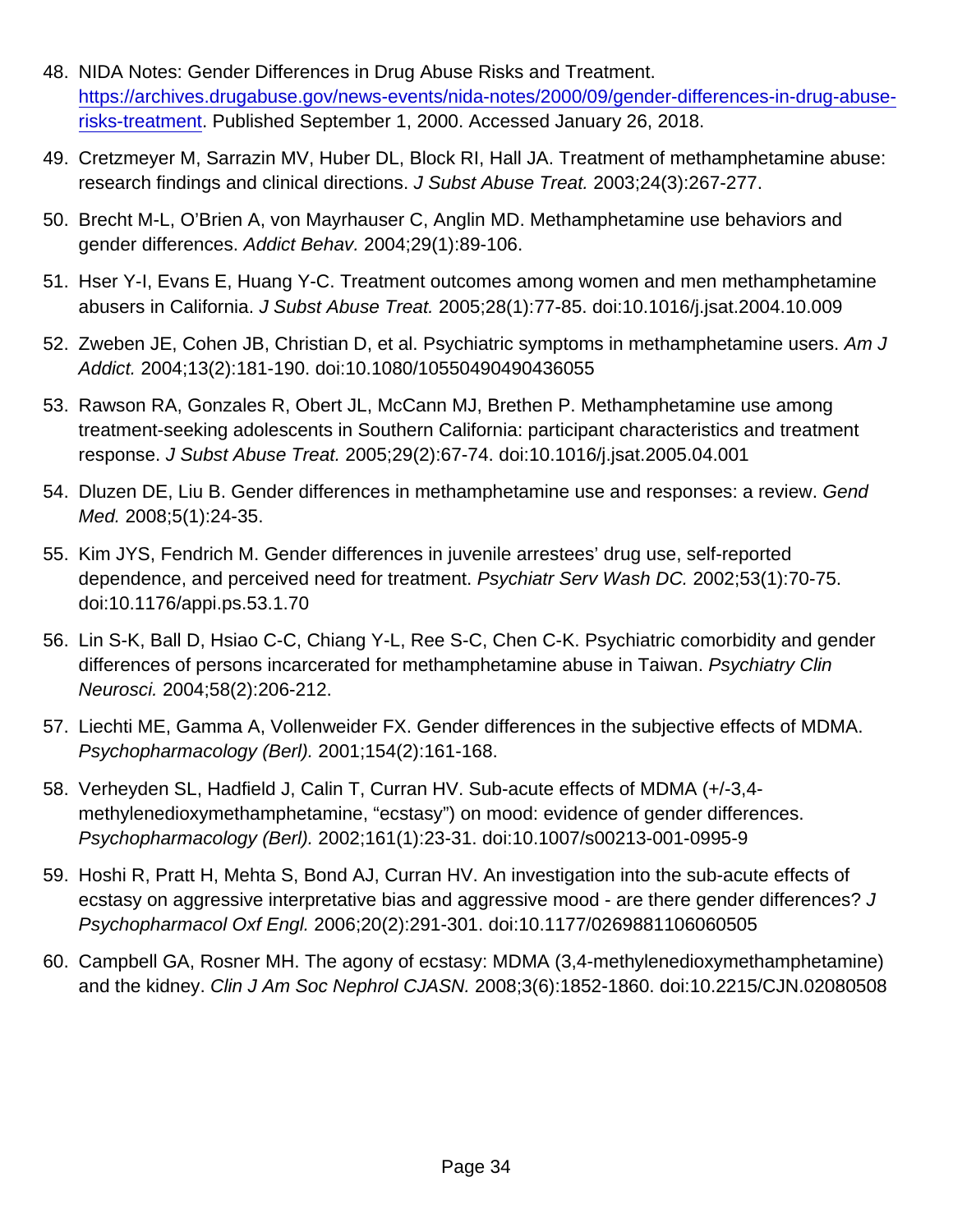- 61. Moritz ML, Kalantar-Zadeh K, Ayus JC. Ecstacy-associated hyponatremia: why are women at risk? Nephrol Dial Transplant Off Publ Eur Dial Transpl Assoc - Eur Ren Assoc. 2013;28(9):2206-2209. doi:10.1093/ndt/gft192
- 62. MDMA can be fatal in warm environments [news release]. National Institute on Drug Abuse. [https://archives.drugabuse.gov/news-events/news-releases/2014/06/mdma-can-be-fatal-in-warm](https://archives.drugabuse.gov/news-events/news-releases/2014/06/mdma-can-be-fatal-in-warm-environments)[environments.](https://archives.drugabuse.gov/news-events/news-releases/2014/06/mdma-can-be-fatal-in-warm-environments) Published June 3, 2014. Accessed January 4, 2018.
- 63. Powis B, Griffiths P, Gossop M, Strang J. The differences between male and female drug users: community samples of heroin and cocaine users compared. Subst Use Misuse. 1996;31(5):529- 543.
- 64. Bryant J, Brener L, Hull P, Treloar C. Needle sharing in regular sexual relationships: an examination of serodiscordance, drug using practices, and the gendered character of injecting. Drug Alcohol Depend. 2010;107(2-3):182-187. doi:10.1016/j.drugalcdep.2009.10.007
- 65. Lum PJ, Sears C, Guydish J. Injection risk behavior among women syringe exchangers in San Francisco. Subst Use Misuse. 2005;40(11):1681-1696. doi:10.1080/10826080500222834
- 66. Dwyer R, Richardson D, Ross MW, Wodak A, Miller ME, Gold J. A comparison of HIV risk between women and men who inject drugs. AIDS Educ Prev Off Publ Int Soc AIDS Educ. 1994;6(5):379- 389.
- 67. Gjersing L, Bretteville-Jensen AL. Gender differences in mortality and risk factors in a 13-year cohort study of street-recruited injecting drug users. BMC Public Health. 2014;14:440. doi:10.1186/1471-2458-14-440
- 68. Riley JL, Robinson ME, Wise EA, Myers CD, Fillingim RB. Sex differences in the perception of noxious experimental stimuli: a meta-analysis. Pain. 1998;74(2-3):181-187.
- 69. Gerdle B, Björk J, Cöster L, Henriksson K, Henriksson C, Bengtsson A. Prevalence of widespread pain and associations with work status: a population study. BMC Musculoskelet Disord. 2008;9:102. doi:10.1186/1471-2474-9-102
- 70. Ailes EC, Dawson AL, Lind JN, et al. Opioid prescription claims among women of reproductive age--United States, 2008-2012. MMWR Morb Mortal Wkly Rep. 2015;64(2):37-41.
- 71. McHugh RK, Devito EE, Dodd D, et al. Gender differences in a clinical trial for prescription opioid dependence. J Subst Abuse Treat. 2013;45(1):38-43. doi:10.1016/j.jsat.2012.12.007
- 72. Centers for Disease Control and Prevention (CDC), National Center for Health Statistics. Multiple Cause of Death, 1999-2016 on CDC WONDER Online Database, released 2017. Data are from the Multiple Cause of Death Files, 1999-2016, as compiled from data provided by the 57 vital statistics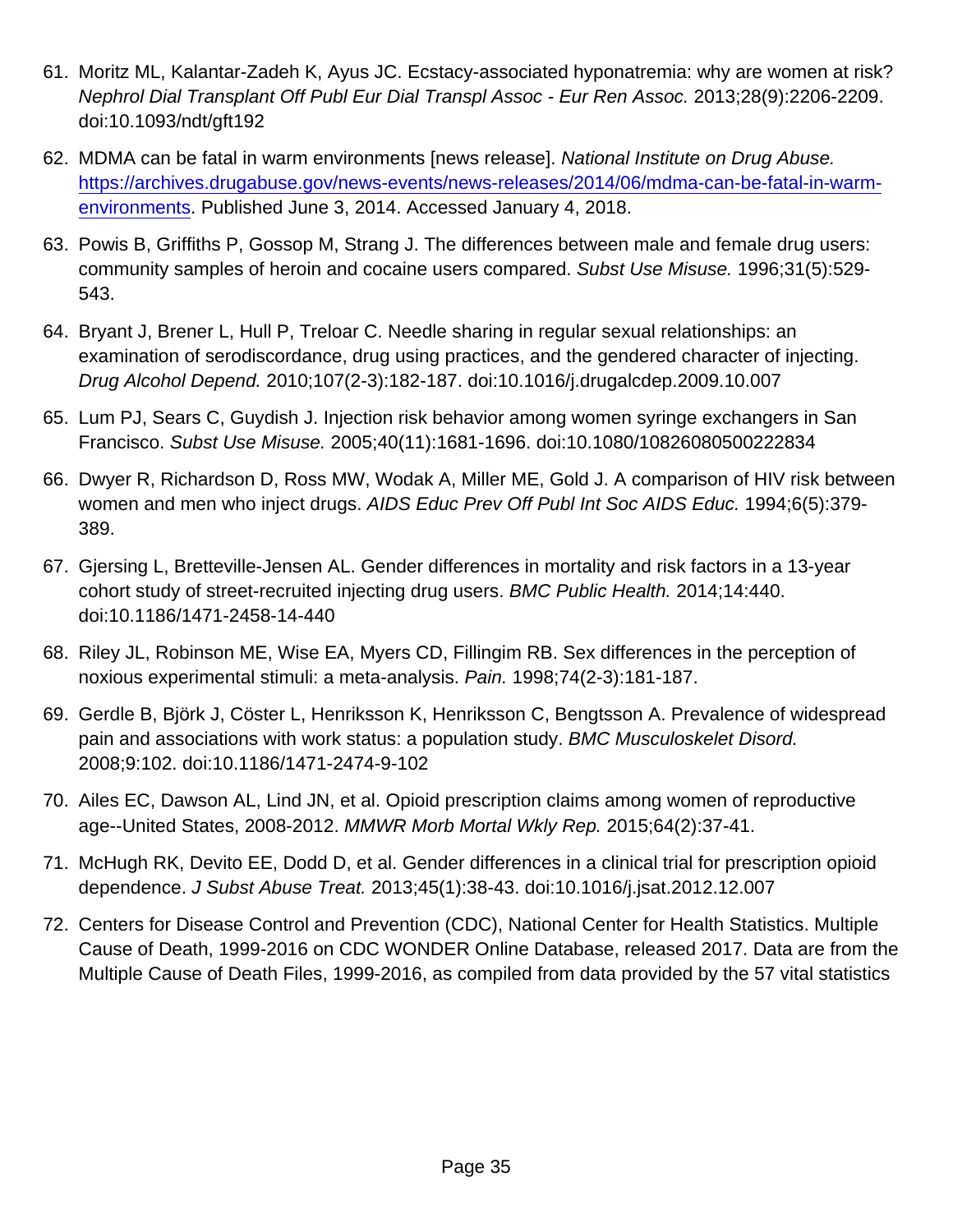jurisdictions through the Vital Statistics Cooperative Program. [https://wonder.cdc.gov/mcd](https://wonder.cdc.gov/mcd-icd10.html)[icd10.html](https://wonder.cdc.gov/mcd-icd10.html). Published 2017. Accessed February 14, 2018.

- 73. CDC Vital Signs: Prescription Painkiller Overdoses infographic. <https://www.cdc.gov/vitalsigns/prescriptionpainkilleroverdoses/infographic.html>. Published November 8, 2017. Accessed January 31, 2018.
- 74. National Institute of Mental Health (NIMH). Anxiety Disorders. <https://www.nimh.nih.gov/health/topics/anxiety-disorders/index.shtml>. Published 2016. Accessed January 5, 2018.
- 75. National Institute of Mental Health (NIMH). Women and Depression: Discovering Hope. Bethesda, MD: National Institutes of Health http://www.nj.gov/humanservices/dmhas/publications/miscl/MH\_Fact\_Sheets/NIMH\_Depression\_Women.
- 76. National Heart, Lung, and Blood Institute (NHLBI). Problem Sleepiness in Your Patient. NIH Publication No. 97-4073. Bethesda, MD: National Institutes of Health; 2017. [https://www.nhlbi.nih.gov/files/docs/resources/sleep/pslp\\_pat.pdf](https://www.nhlbi.nih.gov/files/docs/resources/sleep/pslp_pat.pdf).

.

- 77. Holman CD, English DR, Milne E, Winter MG. Meta-analysis of alcohol and all-cause mortality: a validation of NHMRC recommendations. Med J Aust. 1996;164(3):141-145.
- 78. Piazza NJ, Vrbka JL, Yeager RD. Telescoping of alcoholism in women alcoholics. Int J Addict. 1989;24(1):19-28.
- 79. National Institute on Alcohol Abuse and Alcoholism. Alcohol: A Women's Health Issue. Bethesda, MD: National Institutes of Health; 2003. [https://pubs.niaaa.nih.gov/publications/brochurewomen/women.htm.](https://pubs.niaaa.nih.gov/publications/brochurewomen/women.htm)
- 80. Rehm J, Shield KD, Joharchi N, Shuper PA. Alcohol consumption and the intention to engage in unprotected sex: systematic review and meta-analysis of experimental studies. Addict Abingdon Engl. 2012;107(1):51-59. doi:10.1111/j.1360-0443.2011.03621.x
- 81. Frezza M, di Padova C, Pozzato G, Terpin M, Baraona E, Lieber CS. High blood alcohol levels in women. The role of decreased gastric alcohol dehydrogenase activity and first-pass metabolism. N Engl J Med. 1990;322(2):95-99. doi:10.1056/NEJM199001113220205
- 82. National Institute on Alcohol Abuse and Alcoholism (NIAAA). Alcohol Alert: Are Women More Vulnerable to Alcohol's Effects? Rockville, MD; 1999. <https://pubs.niaaa.nih.gov/publications/aa46.htm>. Accessed January 5, 2018.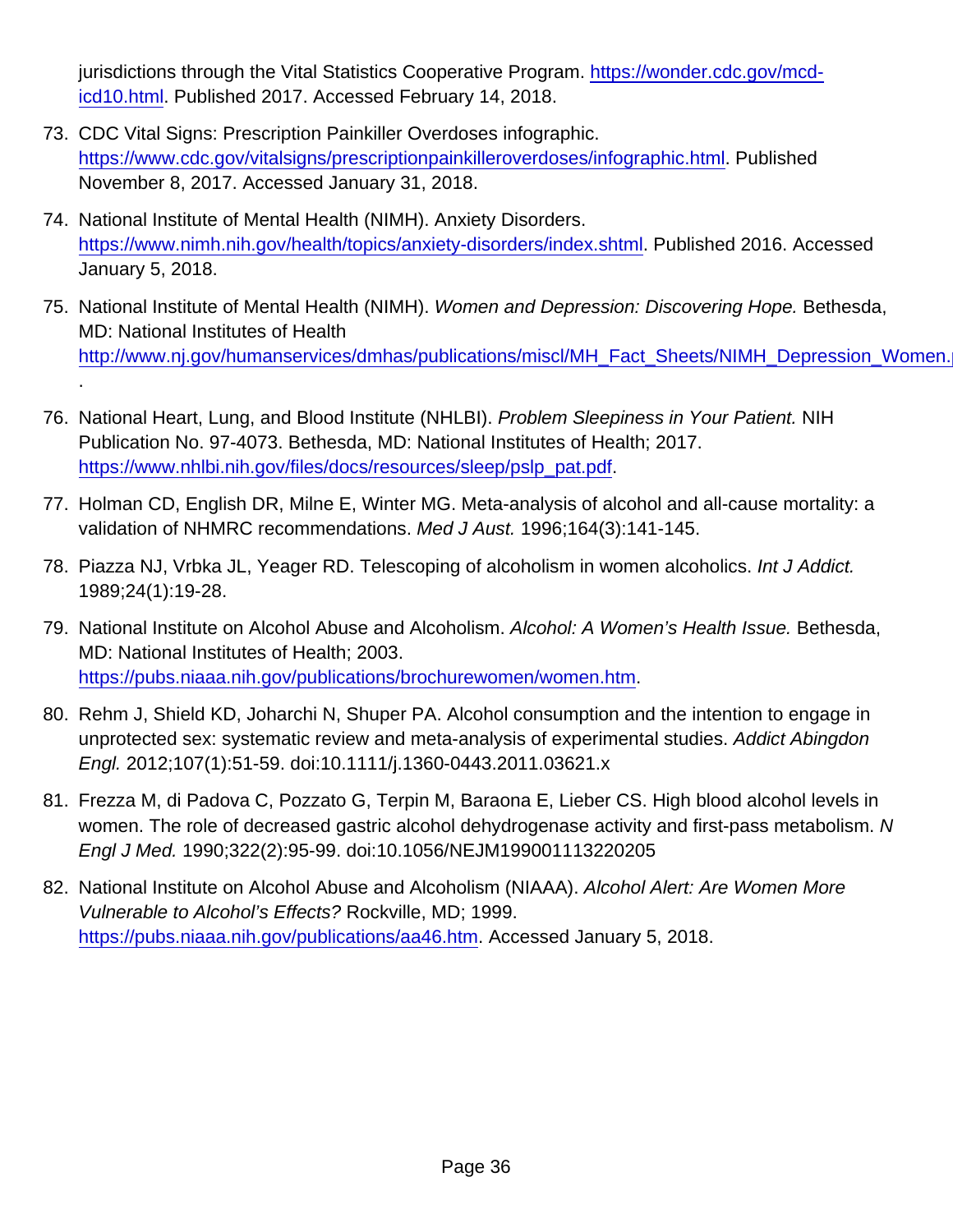- 83. Lieber CS. Ethnic and gender differences in ethanol metabolism. Alcohol Clin Exp Res. 2000;24(4):417-418.
- 84. Melikian AA, Djordjevic MV, Hosey J, et al. Gender differences relative to smoking behavior and emissions of toxins from mainstream cigarette smoke. Nicotine Tob Res Off J Soc Res Nicotine Tob. 2007;9(3):377-387. doi:10.1080/14622200701188836
- 85. Cosgrove KP, Wang S, Kim S-J, et al. Sex differences in the brain's dopamine signature of cigarette smoking. J Neurosci Off J Soc Neurosci. 2014;34(50):16851-16855. doi:10.1523/JNEUROSCI.3661-14.2014
- 86. Torres OV, O'Dell LE. Stress is a principal factor that promotes tobacco use in females. Prog Neuropsychopharmacol Biol Psychiatry. 2016;65:260-268. doi:10.1016/j.pnpbp.2015.04.005
- 87. Thun MJ, Carter BD, Feskanich D, et al. 50-year trends in smoking-related mortality in the United States. N Engl J Med. 2013;368(4):351-364. doi:10.1056/NEJMsa1211127
- 88. National Center for Chronic Disease Prevention and Health Promotion (US) Office on Smoking and Health. The Health Consequences of Smoking—50 Years of Progress: A Report of the Surgeon General. Atlanta (GA): Centers for Disease Control and Prevention (US); 2014. <http://www.ncbi.nlm.nih.gov/books/NBK179276/>.
- 89. Farley TM, Meirik O, Chang CL, Poulter NR. Combined oral contraceptives, smoking, and cardiovascular risk. J Epidemiol Community Health. 1998;52(12):775-785.
- 90. Piper ME, Cook JW, Schlam TR, et al. Gender, race, and education differences in abstinence rates among participants in two randomized smoking cessation trials. Nicotine Tob Res Off J Soc Res Nicotine Tob. 2010;12(6):647-657. doi:10.1093/ntr/ntq067
- 91. Jones HE, Fielder A. Neonatal abstinence syndrome: Historical perspective, current focus, future directions. Prev Med. 2015;80:12-17. doi:10.1016/j.ypmed.2015.07.017
- 92. Tobacco, drug use in pregnancy can double risk of stillbirth. Eunice Kennedy Shriver National Institute of Child Health and Human Development. <https://www.nichd.nih.gov/news/releases/Pages/121113-stillbirth-drug-use.aspx>. Published December 11, 2013. Accessed January 31, 2018.
- 93. Wendell AD. Overview and epidemiology of substance abuse in pregnancy. Clin Obstet Gynecol. 2013;56(1):91-96. doi:10.1097/GRF.0b013e31827feeb9
- 94. Hudak ML, Tan RC, COMMITTEE ON DRUGS, COMMITTEE ON FETUS AND NEWBORN, American Academy of Pediatrics. Neonatal drug withdrawal. Pediatrics. 2012;129(2):e540-560. doi:10.1542/peds.2011-3212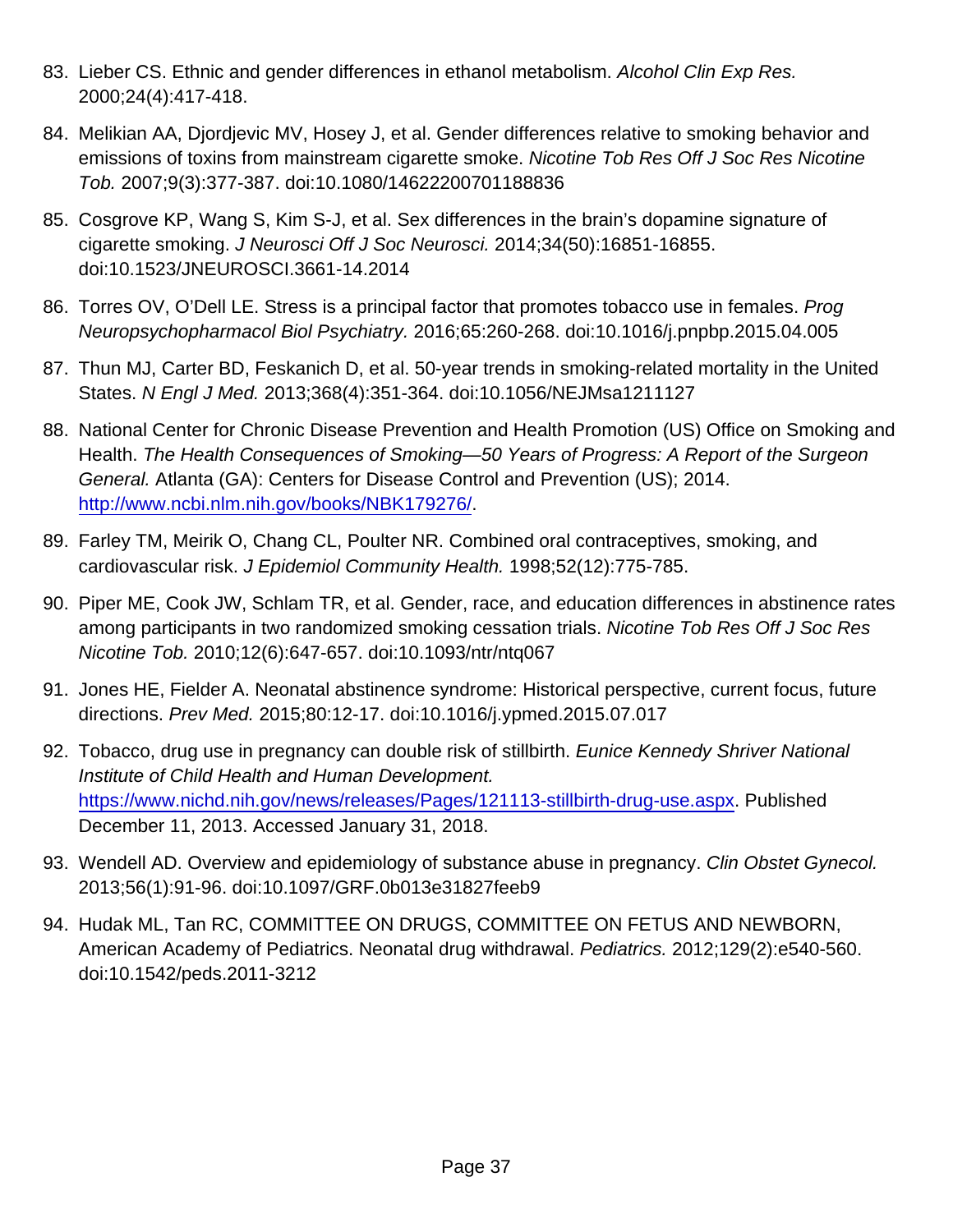- 95. MedlinePlus, U.S. National Library of Medicine. Neonatal abstinence syndrome: MedlinePlus Medical Encyclopedia. [https://medlineplus.gov/ency/article/007313.htm.](https://medlineplus.gov/ency/article/007313.htm) Published December 21, 2017. Accessed January 12, 2018.
- 96. Martin CE, Longinaker N, Mark K, Chisolm MS, Terplan M. Recent trends in treatment admissions for marijuana use during pregnancy. J Addict Med. 2015;9(2):99-104. doi:10.1097/ADM.0000000000000095
- 97. Young-Wolff KC, Tucker L-Y, Alexeeff S, et al. Trends in Self-reported and Biochemically Tested Marijuana Use Among Pregnant Females in California From 2009-2016. JAMA. 2017;318(24):2490. doi:10.1001/jama.2017.17225
- 98. Kline J, Hutzler M, Levin B, Stein Z, Susser M, Warburton D. Marijuana and spontaneous abortion of known karyotype. Paediatr Perinat Epidemiol. 1991;5(3):320-332.
- 99. Wilcox AJ, Weinberg CR, Baird DD. Risk factors for early pregnancy loss. Epidemiol Camb Mass. 1990;1(5):382-385.
- 100. Asch RH, Smith CG. Effects of delta 9-THC, the principal psychoactive component of marijuana, during pregnancy in the rhesus monkey. J Reprod Med. 1986;31(12):1071-1081.
- 101. Campolongo P, Trezza V, Ratano P, Palmery M, Cuomo V. Developmental consequences of perinatal cannabis exposure: behavioral and neuroendocrine effects in adult rodents. Psychopharmacology (Berl). 2011;214(1):5-15. doi:10.1007/s00213-010-1892-x
- 102. Fried PA, Watkinson B, Gray R. A follow-up study of attentional behavior in 6-year-old children exposed prenatally to marihuana, cigarettes, and alcohol. Neurotoxicol Teratol. 1992;14(5):299- 311.
- 103. Goldschmidt L, Day NL, Richardson GA. Effects of prenatal marijuana exposure on child behavior problems at age 10. Neurotoxicol Teratol. 2000;22(3):325-336.
- 104. Fried PA, Smith AM. A literature review of the consequences of prenatal marihuana exposure. An emerging theme of a deficiency in aspects of executive function. Neurotoxicol Teratol. 2001;23(1):1-11.
- 105. National Academies of Sciences, Engineering, and Medicine. The Health Effects of Cannabis and Cannabinoids: Current State of Evidence and Recommendations for Research. Washington, DC: The National Academies Press; 2017.
- 106. Frank DA, Bauchner H, Parker S, et al. Neonatal body proportionality and body composition after in utero exposure to cocaine and marijuana. J Pediatr. 1990;117(4):622-626.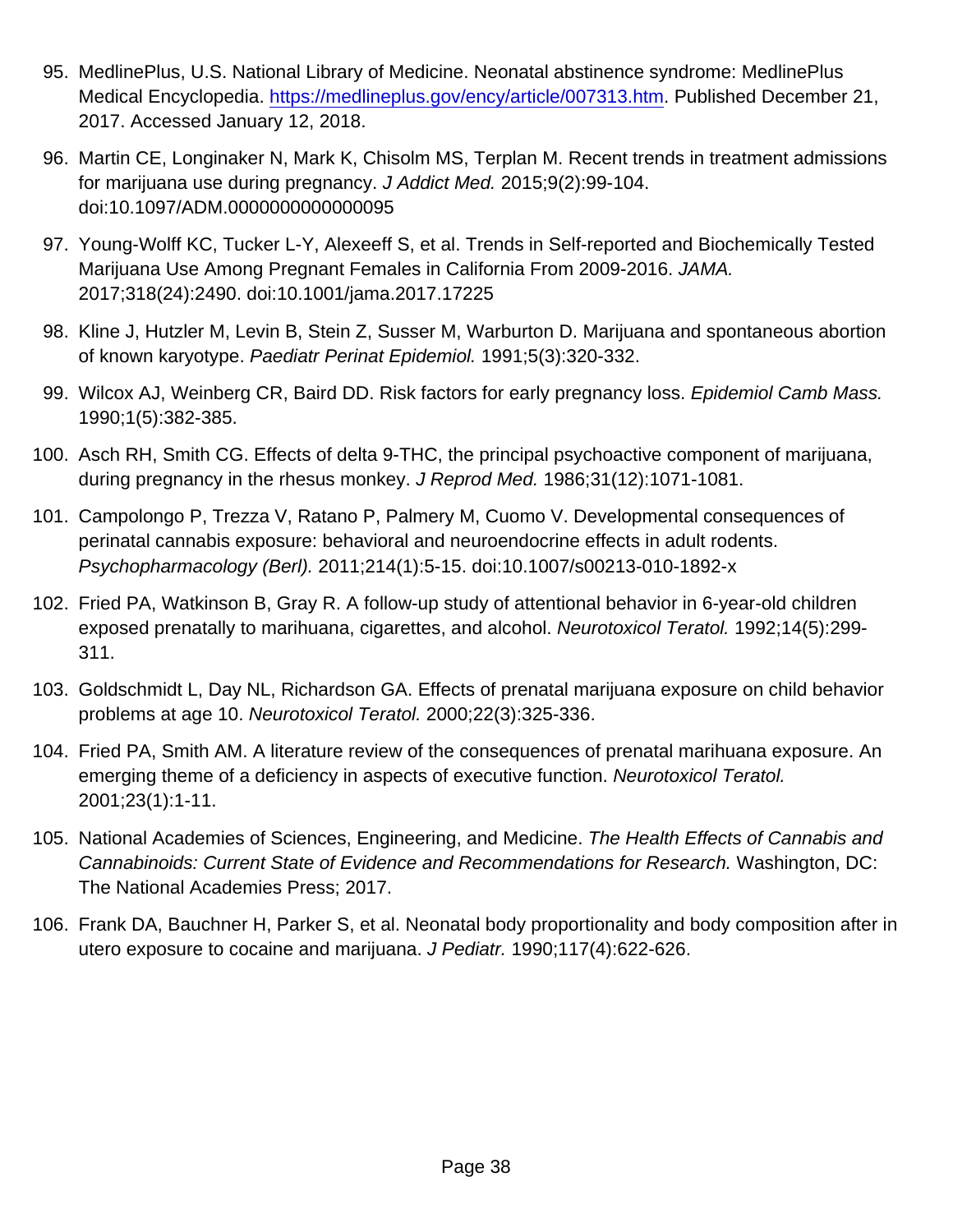- 107. Mark K, Desai A, Terplan M. Marijuana use and pregnancy: prevalence, associated characteristics, and birth outcomes. Arch Womens Ment Health. 2016;19(1):105-111. doi:10.1007/s00737-015- 0529-9
- 108. Shiono PH, Klebanoff MA, Nugent RP, et al. The impact of cocaine and marijuana use on low birth weight and preterm birth: a multicenter study. Am J Obstet Gynecol. 1995;172(1 Pt 1):19-27.
- 109. American College of Obstetricians and Gynecologists Committee on Obstetric Practice. Committee Opinion No. 637: Marijuana Use During Pregnancy and Lactation. Obstet Gynecol. 2015;126(1):234-238. doi:10.1097/01.AOG.0000467192.89321.a6
- 110. Roberson EK, Patrick WK, Hurwitz EL. Marijuana use and maternal experiences of severe nausea during pregnancy in Hawai'i. Hawaii J Med Public Health J Asia Pac Med Public Health. 2014;73(9):283-287.
- 111. Westfall RE, Janssen PA, Lucas P, Capler R. Survey of medicinal cannabis use among childbearing women: patterns of its use in pregnancy and retroactive self-assessment of its efficacy against "morning sickness." Complement Ther Clin Pract. 2006;12(1):27-33. doi:10.1016/j.ctcp.2005.09.006
- 112. Trezza V, Campolongo P, Cassano T, et al. Effects of perinatal exposure to delta-9 tetrahydrocannabinol on the emotional reactivity of the offspring: a longitudinal behavioral study in Wistar rats. Psychopharmacology (Berl). 2008;198(4):529-537. doi:10.1007/s00213-008-1162-3
- 113. Antonelli T, Tomasini MC, Tattoli M, et al. Prenatal exposure to the CB1 receptor agonist WIN 55,212-2 causes learning disruption associated with impaired cortical NMDA receptor function and emotional reactivity changes in rat offspring. Cereb Cortex N Y N 1991. 2005;15(12):2013-2020. doi:10.1093/cercor/bhi076
- 114. Mereu G, Fà M, Ferraro L, et al. Prenatal exposure to a cannabinoid agonist produces memory deficits linked to dysfunction in hippocampal long-term potentiation and glutamate release. Proc Natl Acad Sci U S A. 2003;100(8):4915-4920. doi:10.1073/pnas.0537849100
- 115. Fried PA, Makin JE. Neonatal behavioural correlates of prenatal exposure to marihuana, cigarettes and alcohol in a low risk population. Neurotoxicol Teratol. 1987;9(1):1-7.
- 116. de Moraes Barros MC, Guinsburg R, Mitsuhiro S, Chalem E, Laranjeira RR. Neurobehavioral profile of healthy full-term newborn infants of adolescent mothers. Early Hum Dev. 2008;84(5):281- 287. doi:10.1016/j.earlhumdev.2007.07.001
- 117. Richardson GA, Ryan C, Willford J, Day NL, Goldschmidt L. Prenatal alcohol and marijuana exposure: effects on neuropsychological outcomes at 10 years. Neurotoxicol Teratol. 2002;24(3):309-320.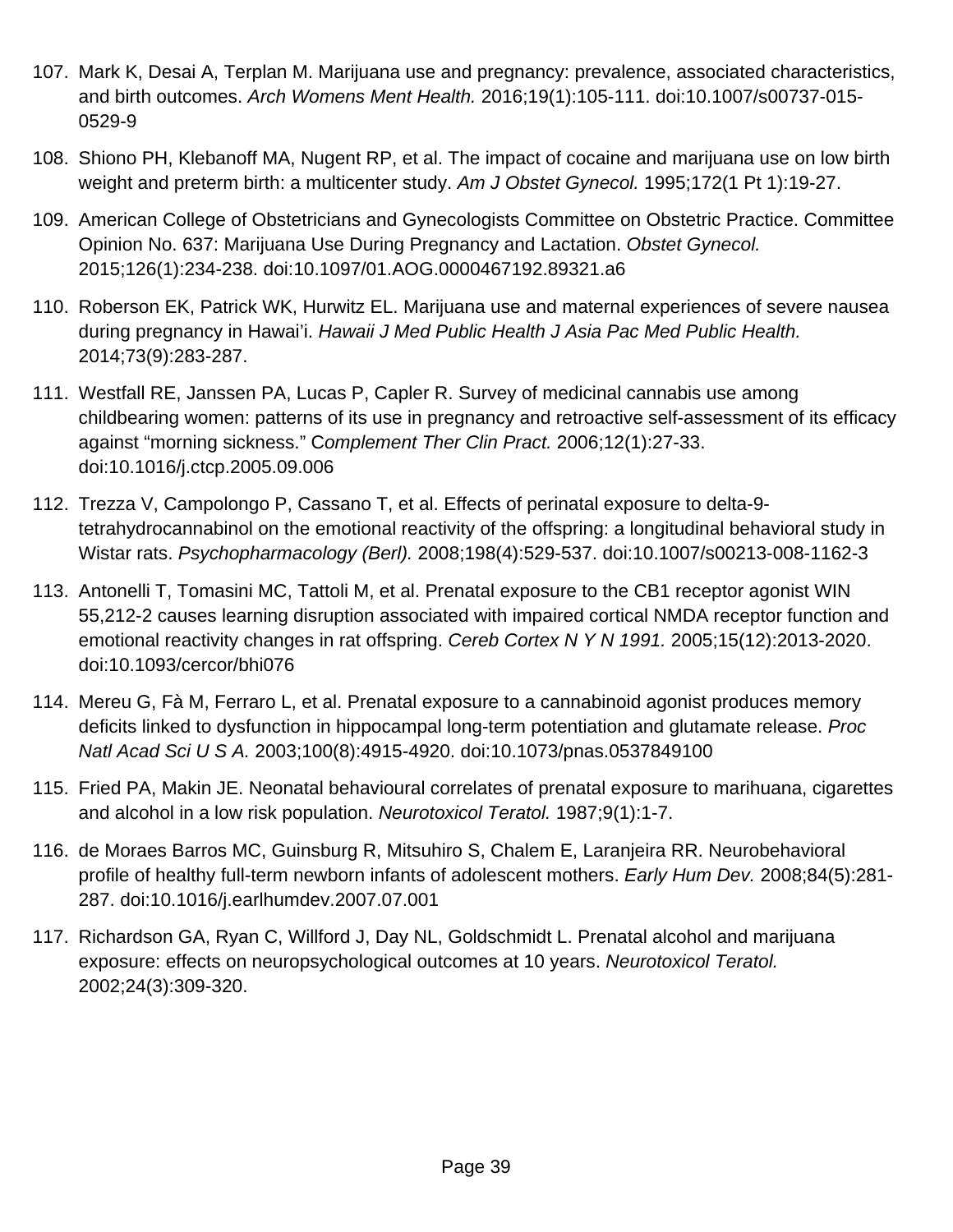- 118. Schempf AH, Strobino DM. Illicit Drug Use and Adverse Birth Outcomes: Is It Drugs or Context? J Urban Health Bull N Y Acad Med. 2008;85(6):858-873. doi:10.1007/s11524-008-9315-6
- 119. Sonon KE, Richardson GA, Cornelius JR, Kim KH, Day NL. Prenatal marijuana exposure predicts marijuana use in young adulthood. Neurotoxicol Teratol. 2015;47:10-15. doi:10.1016/j.ntt.2014.11.003
- 120. Perez-Reyes M, Wall ME. Presence of delta9-tetrahydrocannabinol in human milk. N Engl J Med. 1982;307(13):819-820. doi:10.1056/NEJM198209233071311
- 121. Astley SJ, Little RE. Maternal marijuana use during lactation and infant development at one year. Neurotoxicol Teratol. 1990;12(2):161-168.
- 122. Djulus J, Moretti M, Koren G. Marijuana use and breastfeeding. Can Fam Physician Médecin Fam Can. 2005;51:349-350.
- 123. Cain MA, Bornick P, Whiteman V. The maternal, fetal, and neonatal effects of cocaine exposure in pregnancy. Clin Obstet Gynecol. 2013;56(1):124-132. doi:10.1097/GRF.0b013e31827ae167
- 124. Bauer CR, Langer JC, Shankaran S, et al. Acute neonatal effects of cocaine exposure during pregnancy. Arch Pediatr Adolesc Med. 2005;159(9):824-834. doi:10.1001/archpedi.159.9.824
- 125. Chasnoff IJ, Bussey ME, Savich R, Stack CM. Perinatal cerebral infarction and maternal cocaine use. J Pediatr. 1986;108(3):456-459.
- 126. Eyler FD, Behnke M, Garvan CW, Woods NS, Wobie K, Conlon M. Newborn evaluations of toxicity and withdrawal related to prenatal cocaine exposure. Neurotoxicol Teratol. 2001;23(5):399-411.
- 127. Gorman MC, Orme KS, Nguyen NT, Kent EJ, Caughey AB. Outcomes in pregnancies complicated by methamphetamine use. Am J Obstet Gynecol. 2014;211(4):429.e1-7. doi:10.1016/j.ajog.2014.06.005
- 128. Smith LM, LaGasse LL, Derauf C, et al. The infant development, environment, and lifestyle study: effects of prenatal methamphetamine exposure, polydrug exposure, and poverty on intrauterine growth. Pediatrics. 2006;118(3):1149-1156. doi:10.1542/peds.2005-2564
- 129. Diaz SD, Smith LM, LaGasse LL, et al. Effects of prenatal methamphetamine exposure on behavioral and cognitive findings at 7.5 years of age. J Pediatr. 2014;164(6):1333-1338. doi:10.1016/j.jpeds.2014.01.053
- 130. LaGasse LL, Derauf C, Smith LM, et al. Prenatal Methamphetamine Exposure and Childhood Behavior Problems at 3 and 5 Years of Age. Pediatrics. 2012;129(4):681-688. doi:10.1542/peds.2011-2209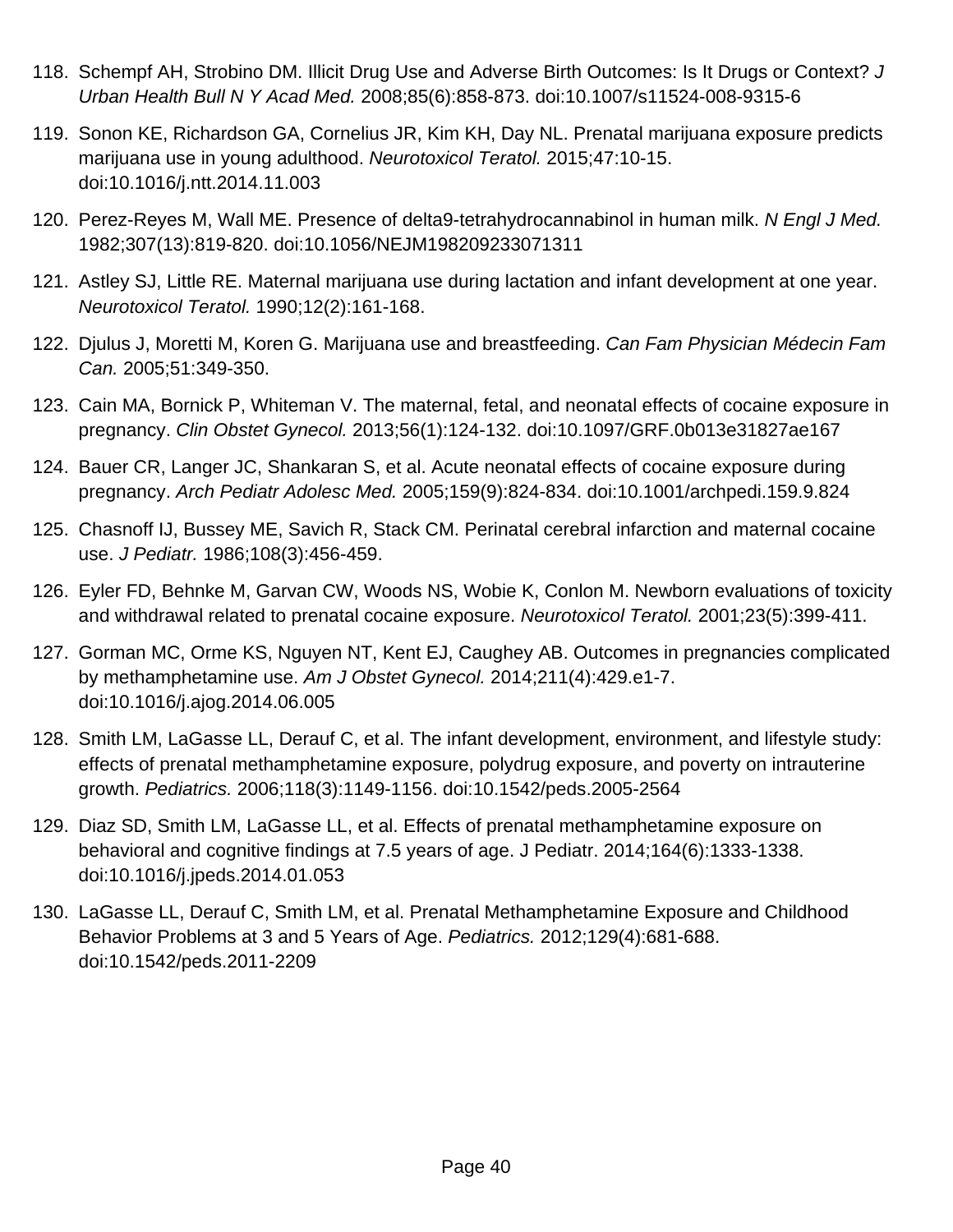- 131. Schaefer TL, Grace CE, Braun AA, et al. Cognitive impairments from developmental exposure to serotonergic drugs: citalopram and MDMA. Int J Neuropsychopharmacol Off Sci J Coll Int Neuropsychopharmacol CINP. 2013;16(6):1383-1394. doi:10.1017/S1461145712001447
- 132. Singer LT, Moore DG, Min MO, et al. One-year outcomes of prenatal exposure to MDMA and other recreational drugs. Pediatrics. 2012;130(3):407-413. doi:10.1542/peds.2012-0666
- 133. Singer LT, Moore DG, Min MO, et al. Motor delays in MDMA (ecstasy) exposed infants persist to 2 years. Neurotoxicol Teratol. 2016;54:22-28. doi:10.1016/j.ntt.2016.01.003
- 134. Bandstra ES, Morrow CE, Mansoor E, Accornero VH. Prenatal drug exposure: infant and toddler outcomes. J Addict Dis. 2010;29(2):245-258. doi:10.1080/10550881003684871
- 135. Centers for Disease Control and Prevention (CDC). Reproductive Health: Pregnancy Complications. <https://www.cdc.gov/reproductivehealth/maternalinfanthealth/pregcomplications.htm> . Published June 17, 2016. Accessed February 5, 2018.
- 136. Mitchell AA, Gilboa SM, Werler MM, et al. Medication use during pregnancy, with particular focus on prescription drugs: 1976-2008. Am J Obstet Gynecol. 2011;205(1):51.e1-8. doi:10.1016/j.ajog.2011.02.029
- 137. Food and Drug Administration (FDA). Labeling Pregnancy and Lactation Labeling (Drugs) Final Rule. https://www.fda.gov/Drugs/DevelopmentApprovalProcess/DevelopmentResources/Labeling/ucm093307.h . Published December 3, 2014. Accessed January 16, 2018.
- 138. Adam MP, Polifka JE, Friedman JM. Evolving knowledge of the teratogenicity of medications in human pregnancy. Am J Med Genet C Semin Med Genet. 2011;157C(3):175-182. doi:10.1002/ajmg.c.30313
- 139. Patrick SW, Dudley J, Martin PR, et al. Prescription opioid epidemic and infant outcomes. Pediatrics. 2015;135(5):842-850. doi:10.1542/peds.2014-3299
- 140. Centers for Disease Control and Prevention (CDC). Medications and Pregnancy. Centers for Disease Control and Prevention. <https://www.cdc.gov/pregnancy/meds/index.html>. Published September 14, 2017. Accessed January 16, 2018.
- 141. American Academy of Pediatrics Committee on Drugs. Transfer of drugs and other chemicals into human milk. Pediatrics. 2001;108(3):776-789.
- 142. American Academy of Pediatrics. Ages and Stages: Medication Safety Tips for the Breastfeeding Mom. HealthyChildren.org. [https://www.healthychildren.org/English/ages](https://www.healthychildren.org/English/ages-stages/baby/breastfeeding/Pages/Medications-and-Breastfeeding.aspx)[stages/baby/breastfeeding/Pages/Medications-and-Breastfeeding.aspx.](https://www.healthychildren.org/English/ages-stages/baby/breastfeeding/Pages/Medications-and-Breastfeeding.aspx) Accessed January 17,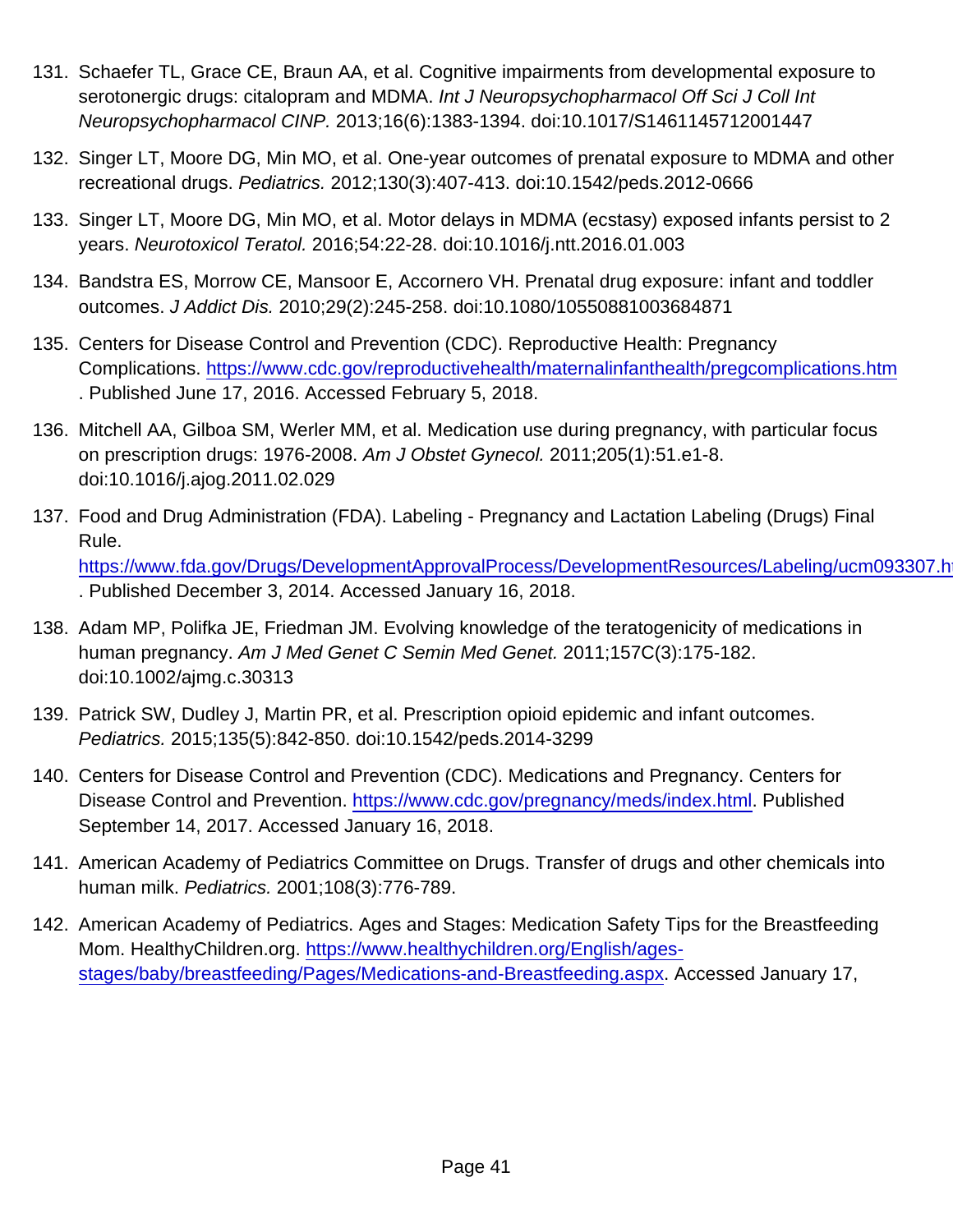2018.

- 143. Julie Mennnella. Alcohol's Effect on Lactation. National Institute on Alcohol Abuse and Alcoholism (NIAAA) [https://pubs.niaaa.nih.gov/publications/arh25-3/230-234.htm.](https://pubs.niaaa.nih.gov/publications/arh25-3/230-234.htm) Accessed January 17, 2018.
- 144. American Academy of Pediatrics. Breastfeeding and the use of human milk. Pediatrics. 2012;129(3):e827-841. doi:10.1542/peds.2011-3552
- 145. Wickström R. Effects of nicotine during pregnancy: human and experimental evidence. Curr Neuropharmacol. 2007;5(3):213-222. doi:10.2174/157015907781695955
- 146. Centers for Disease Control and Prevention (CDC). Reproductive Health: Tobacco Use and Pregnancy. <https://www.cdc.gov/reproductivehealth/maternalinfanthealth/tobaccousepregnancy/index.htm>. Published September 29, 2017. Accessed January 17, 2018.
- 147. Rydell M, Magnusson C, Cnattingius S, Granath F, Svensson AC, Galanti MR. Exposure to maternal smoking during pregnancy as a risk factor for tobacco use in adult offspring. Am J Epidemiol. 2014;179(12):1409-1417. doi:10.1093/aje/kwu074
- 148. Khader YS, Al-Akour N, Alzubi IM, Lataifeh I. The association between second hand smoke and low birth weight and preterm delivery. Matern Child Health J. 2011;15(4):453-459. doi:10.1007/s10995-010-0599-2
- 149. National Institute on Drug Abuse (NIDA). NIH study examines nicotine as a gateway drug [news release]. [https://archives.drugabuse.gov/news-events/news-releases/2011/11/nih-study-examines](https://archives.drugabuse.gov/news-events/news-releases/2011/11/nih-study-examines-nicotine-gateway-drug)[nicotine-gateway-drug.](https://archives.drugabuse.gov/news-events/news-releases/2011/11/nih-study-examines-nicotine-gateway-drug) Published November 2, 2011. Accessed January 17, 2018.
- 150. Mennella JA, Yourshaw LM, Morgan LK. Breastfeeding and smoking: short-term effects on infant feeding and sleep. Pediatrics. 2007;120(3):497-502. doi:10.1542/peds.2007-0488
- 151. Mennella JA, Beauchamp GK. Understanding the Origin of Flavor Preferences. Chem Senses. 2005;30(Suppl 1):i242-i243. doi:10.1093/chemse/bjh204
- 152. Aligne CA, Moss ME, Auinger P, Weitzman M. Association of pediatric dental caries with passive smoking. JAMA. 2003;289(10):1258-1264.
- 153. Leung GM, Ho L-M, Lam T-H. Secondhand smoke exposure, smoking hygiene, and hospitalization in the first 18 months of life. Arch Pediatr Adolesc Med. 2004;158(7):687-693. doi:10.1001/archpedi.158.7.687
- 154. Cicero TJ, Ellis MS, Surratt HL, Kurtz SP. The Changing Face of Heroin Use in the United States: A Retrospective Analysis of the Past 50 Years. JAMA Psychiatry. 2014;71(7):821-826. doi:10.1001/jamapsychiatry.2014.366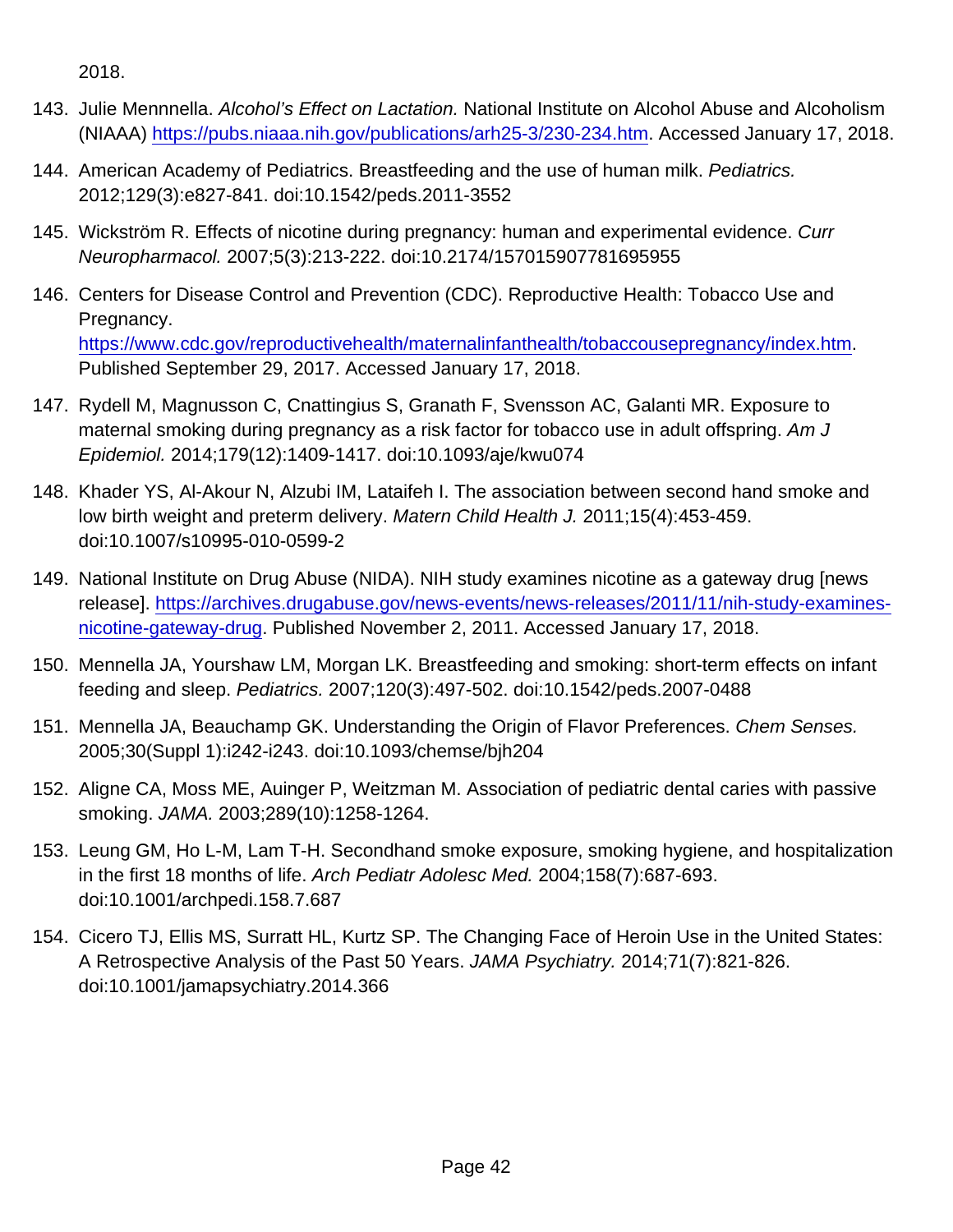- 155. Haas AL, Peters RH. Development of substance abuse problems among drug-involved offenders. Evidence for the telescoping effect. J Subst Abuse. 2000;12(3):241-253.
- 156. Ehlers CL, Gizer IR, Vieten C, et al. Cannabis dependence in the San Francisco Family Study: age of onset of use, DSM-IV symptoms, withdrawal, and heritability. Addict Behav. 2010;35(2):102-110. doi:10.1016/j.addbeh.2009.09.009
- 157. Mann K, Ackermann K, Croissant B, Mundle G, Nakovics H, Diehl A. Neuroimaging of gender differences in alcohol dependence: are women more vulnerable? Alcohol Clin Exp Res. 2005;29(5):896-901.
- 158. Randall CL, Roberts JS, Del Boca FK, Carroll KM, Connors GJ, Mattson ME. Telescoping of landmark events associated with drinking: a gender comparison. J Stud Alcohol. 1999;60(2):252- 260.
- 159. Greenfield SF, Back SE, Lawson K, Brady KT. Substance abuse in women. Psychiatr Clin North Am. 2010;33(2):339-355. doi:10.1016/j.psc.2010.01.004
- 160. Perkins KA, Scott J. Sex differences in long-term smoking cessation rates due to nicotine patch. Nicotine Tob Res Off J Soc Res Nicotine Tob. 2008;10(7):1245-1250. doi:10.1080/14622200802097506
- 161. Langdon KJ, Leventhal AM, Stewart S, Rosenfield D, Steeves D, Zvolensky MJ. Anhedonia and anxiety sensitivity: prospective relationships to nicotine withdrawal symptoms during smoking cessation. J Stud Alcohol Drugs. 2013;74(3):469-478.
- 162. Franklin TR, Napier K, Ehrman R, Gariti P, O'Brien CP, Childress AR. Retrospective study: influence of menstrual cycle on cue-induced cigarette craving. Nicotine Tob Res Off J Soc Res Nicotine Tob. 2004;6(1):171-175. doi:10.1080/14622200310001656984
- 163. Weinberger AH, Smith PH, Allen SS, et al. Systematic and meta-analytic review of research examining the impact of menstrual cycle phase and ovarian hormones on smoking and cessation. Nicotine Tob Res Off J Soc Res Nicotine Tob. 2015;17(4):407-421. doi:10.1093/ntr/ntu249
- 164. Tobacco Research and Intervention Program. Forever Free: A Guide To Remaining Smoke Free. Booklet 3: Smoking And Weight. Tampa, FL: H. Lee Moffitt Cancer Center & Research Institute, University of South Florida; 2000.
- 165. National Institutes of Health (NIH). Quitting Smoking Benefits Health Despite Weight Gain. National Institutes of Health (NIH). [https://www.nih.gov/news-events/nih-research-matters/quitting-smoking](https://www.nih.gov/news-events/nih-research-matters/quitting-smoking-benefits-health-despite-weight-gain)[benefits-health-despite-weight-gain](https://www.nih.gov/news-events/nih-research-matters/quitting-smoking-benefits-health-despite-weight-gain). Published March 25, 2013. Accessed January 19, 2018.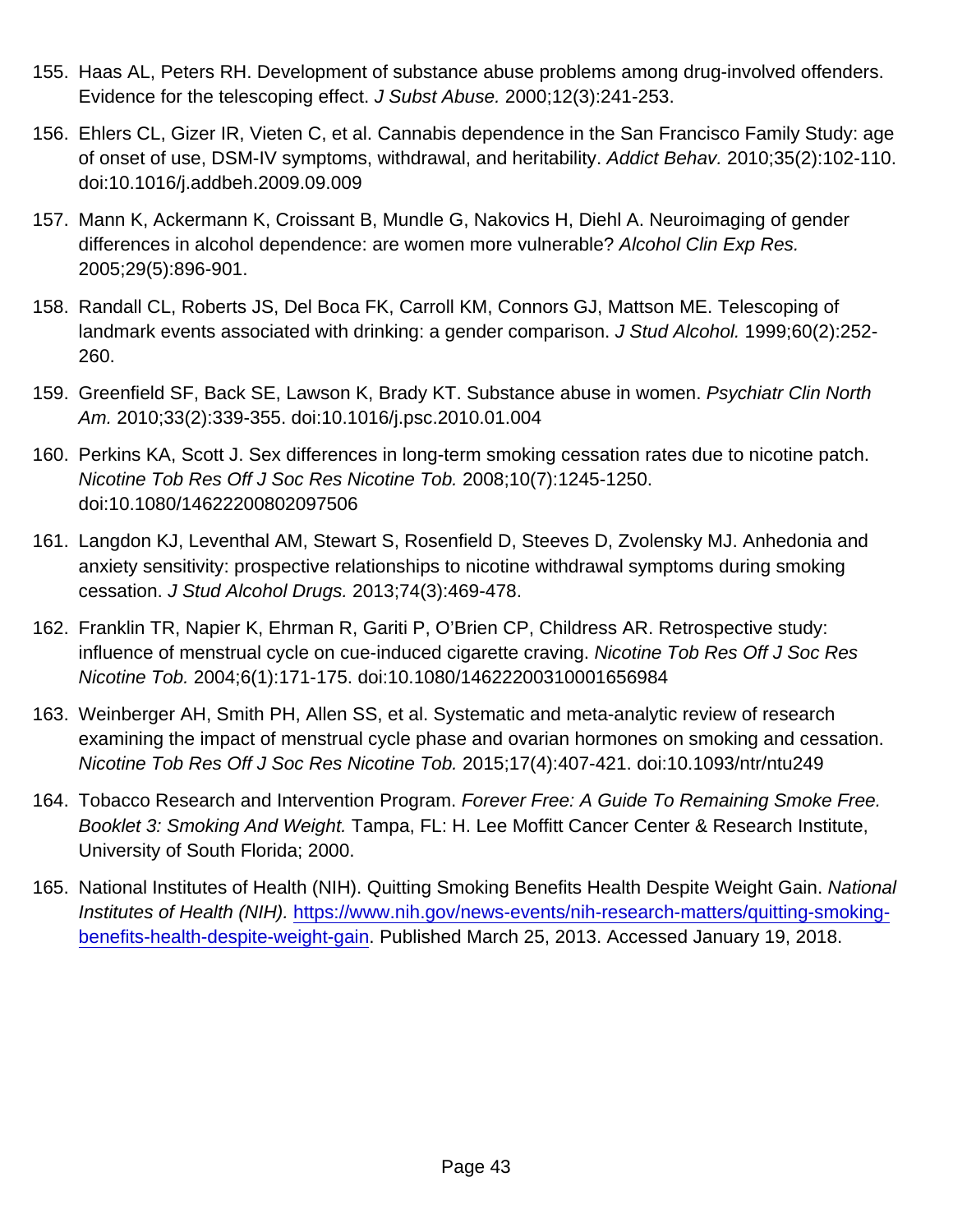- 166. Jones HE, Kaltenbach K, Heil SH, et al. Neonatal abstinence syndrome after methadone or buprenorphine exposure. N Engl J Med. 2010;363(24):2320-2331. doi:10.1056/NEJMoa1005359
- 167. Center for Substance Abuse Treatment. Substance Abuse Treatment: Addressing the Specific Needs of Women. Rockville, MD: Substance Abuse and Mental Health Services Administration (US); 2009.<http://www.ncbi.nlm.nih.gov/books/NBK83252/>. Accessed January 3, 2018.
- 168. Chen X, Burgdorf K, Dowell K, Roberts T, Porowski A, Herrell JM. Factors associated with retention of drug abusing women in long-term residential treatment. Eval Program Plann. 2004;27(2):205- 212. doi:10.1016/j.evalprogplan.2004.01.010
- 169. McMurtrie C, Rosenberg KD, Kerker BD, Kan J, Graham EH. A unique drug treatment program for pregnant and postpartum substance-using women in New York City: results of a pilot project, 1990- 1995. Am J Drug Alcohol Abuse. 1999;25(4):701-713.
- 170. Volpicelli JR, Markman I, Monterosso J, Filing J, O'Brien CP. Psychosocially enhanced treatment for cocaine-dependent mothers: evidence of efficacy. J Subst Abuse Treat. 2000;18(1):41-49.
- 171. Meyer MC, Johnston AM, Crocker AM, Heil SH. Methadone and buprenorphine for opioid dependence during pregnancy: a retrospective cohort study. J Addict Med. 2015;9(2):81-86. doi:10.1097/ADM.0000000000000092
- 172. National Institute on Drug Abuse. Principles of Drug Addiction Treatment: A Research-Based Guide (Third Edition). Bethesda, MD: National Institutes of Health; 2012. [www.nida.nih.gov/publications/principles-drug-addiction-treatment-research-based-guide-third](http://nida.nih.gov/publications/principles-drug-addiction-treatment-research-based-guide-third-edition/principles-effective-treatment)[edition/principles-effective-treatment](http://nida.nih.gov/publications/principles-drug-addiction-treatment-research-based-guide-third-edition/principles-effective-treatment). Accessed January 31, 2018.
- 173. LACTMED: Buprenorphine. TOXNET Toxicology Data Network. Bethesda, MD: U.S. National Library of Medicine; 2018.
- 174. Kraft WK, Dysart K, Greenspan JS, Gibson E, Kaltenbach K, Ehrlich ME. Revised dose schema of sublingual buprenorphine in the treatment of the neonatal opioid abstinence syndrome. Addict Abingdon Engl. 2011;106(3):574-580. doi:10.1111/j.1360-0443.2010.03170.x
- 175. Kraft WK, Adeniyi-Jones SC, Chervoneva I, et al. Buprenorphine for the Treatment of the Neonatal Abstinence Syndrome. N Engl J Med. 2017;376(24):2341-2348. doi:10.1056/NEJMoa1614835
- 176. National Institute on Mental Health (NIMH). Depression. [https://www.nimh.nih.gov/health/topics/depression/index.shtml.](https://www.nimh.nih.gov/health/topics/depression/index.shtml) Published 2016. Accessed January 4, 2018.
- 177. National Institute of Mental Health (NIMH). Anxiety Disorders. Bethesda, MD: National Institutes of Health; 2009.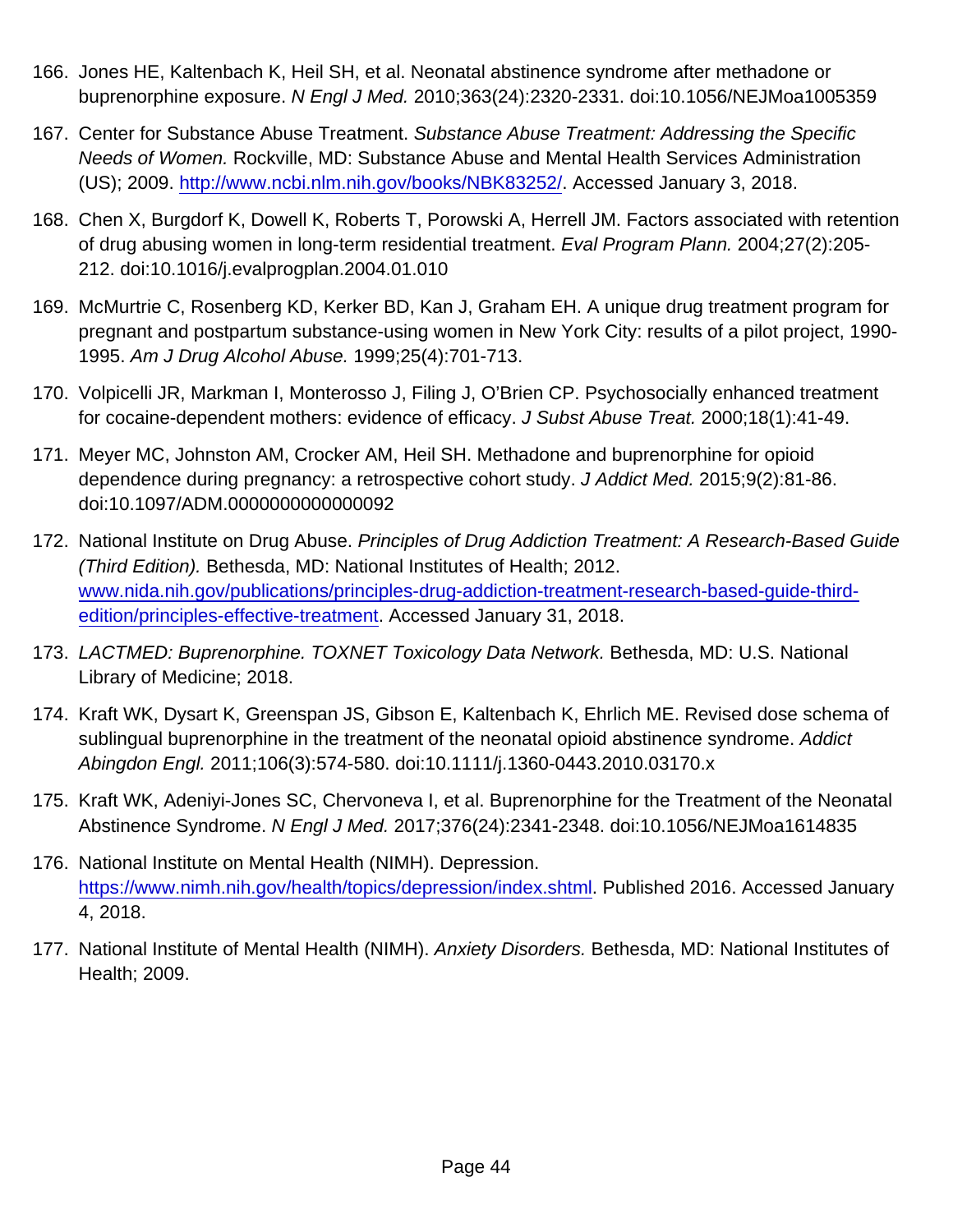- 178. National Institute of Mental Health (NIMH). Eating Disorders: About More Than Food. Bethesda, MD: National Institutes of Health; 2018. [https://www.nimh.nih.gov/sites/default/files/documents/health/publications/eating](https://www.nimh.nih.gov/sites/default/files/documents/health/publications/eating-disorders/eatingdisorders.pdf)[disorders/eatingdisorders.pdf](https://www.nimh.nih.gov/sites/default/files/documents/health/publications/eating-disorders/eatingdisorders.pdf). Accessed January 31, 2018.
- 179. Annis HM, Graham JM. Profile types on the Inventory of Drinking Situations: implications for relapse prevention counseling. Psychol Addict Behav. 1995;9(3):176-182.
- 180. Perkins KA, Giedgowd GE, Karelitz JL, Conklin CA, Lerman C. Smoking in Response to Negative Mood in Men Versus Women as a Function of Distress Tolerance. Nicotine Tob Res. 2012;14(12):1418-1425. doi:10.1093/ntr/nts075
- 181. Shen W, Liu Y, Li L, Zhang Y, Zhou W. Negative moods correlate with craving in female methamphetamine users enrolled in compulsory detoxification. Subst Abuse Treat Prev Policy. 2012;7:44. doi:10.1186/1747-597X-7-44
- 182. de Boinville M. Office of The Assistant Secretary for Planning and Evaluation. ASPE Policy Brief: Screening for Domestic Violence in Health Care Settings. Washington, DC: U.S. Department of Health and Human Services; 2013.
- 183. U.S. Department of Health and Human Services (HHS). 2013 Trans-HHS Intimate Partner Violence Screening and Counseling: Research Symposium. <https://sis.nlm.nih.gov/outreach/2013IPVsymposium.html>. Published October 5, 2015. Accessed January 24, 2018.
- 184. Factsheet: The Violence Against Women Act. The White House [https://obamawhitehouse.archives.gov/sites/default/files/docs/vawa\\_factsheet.pdf](https://obamawhitehouse.archives.gov/sites/default/files/docs/vawa_factsheet.pdf). Accessed January 24, 2018.
- 185. Reauthorizing the Violence Against Women Act: Key Provisions in S. 47. The White House [https://obamawhitehouse.archives.gov/sites/default/files/docs/vawa\\_improvements\\_1\\_pager.pdf](https://obamawhitehouse.archives.gov/sites/default/files/docs/vawa_improvements_1_pager.pdf). Accessed January 24, 2018.
- 186. National Institutes of Health (NIH). Report: Intimate Partner Violence Screening and Counseling Research Symposium.; 2013. [https://sis.nlm.nih.gov/outreach/2013ipv/Report\\_IPV\\_Symposium.pdf](https://sis.nlm.nih.gov/outreach/2013ipv/Report_IPV_Symposium.pdf) . Accessed January 24, 2018.
- 187. National Bioethics Advisory Commission -- Publications. https://bioethicsarchive.georgetown.edu/nbac/pubs.html. Published 2001. Accessed January 24, 2018.
- 188. ORWH. Office of Research on Women's Health. [https://orwh.od.nih.gov/about/.](https://orwh.od.nih.gov/about/) Accessed February 1, 2018.